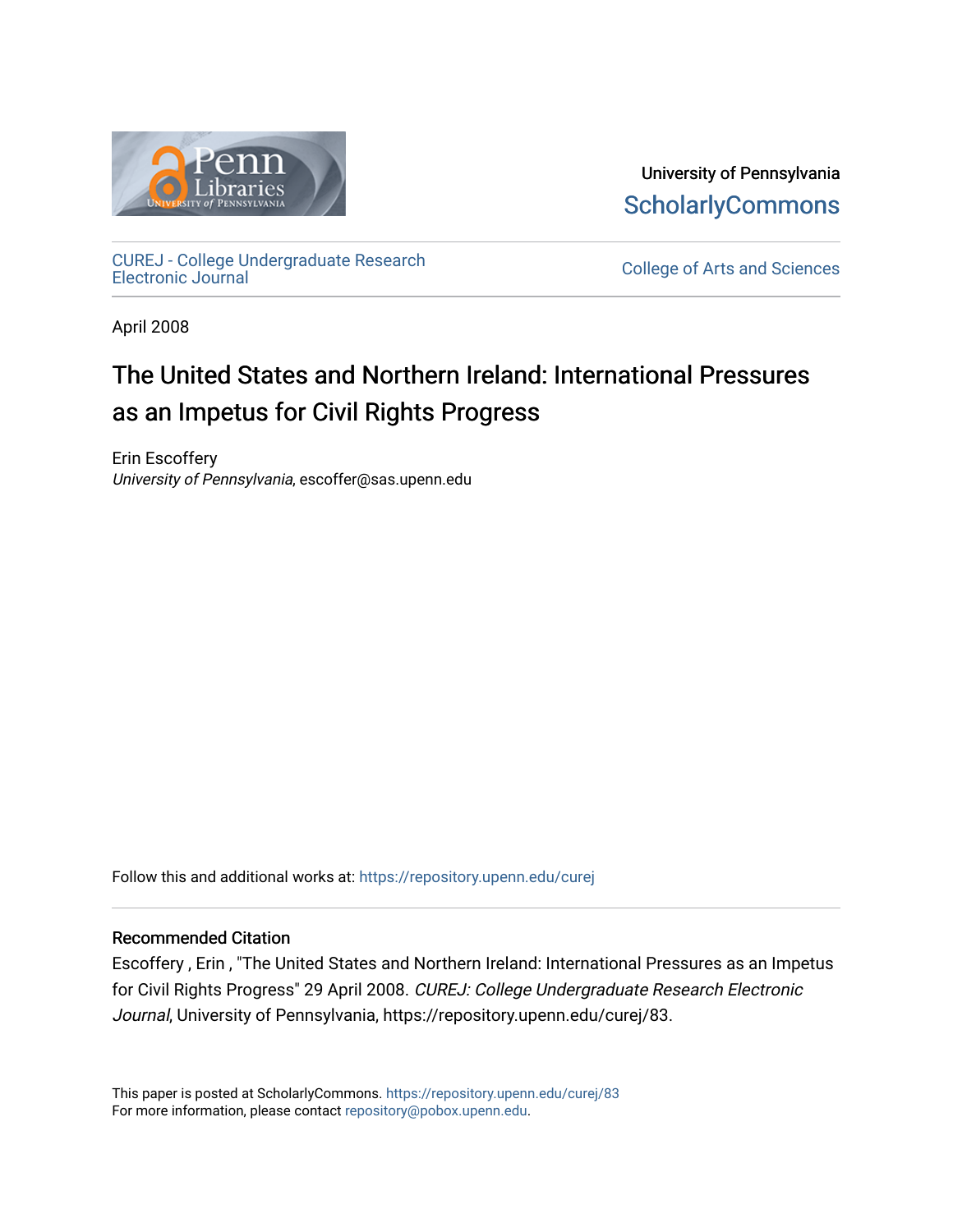# The United States and Northern Ireland: International Pressures as an Impetus for Civil Rights Progress

## Abstract

Although legislative actions and judicial decisions failed to spark the desired civil rights progress in the United States or Northern Ireland, growing international pressures helped to reinforce the respective domestic civil rights movements and served as an impetus for change in both. The United States began implementing new policies regarding racial segregation in response to Cold War politics, while Northern Ireland experienced an expansion of rights due in large part to the United Kingdom's membership in the European Economic Community and subsequent European Union. Civil rights progress in Northern Ireland also benefited from American encouragement of peace and reconciliation. Thus, the relatively recent increase in interdependence between nations both economically and politically has created a new sense of accountability among states. Domestic repression has become an embarrassment in a global society that touts the benefits of democracy and freedom, and thus states have taken greater care to solve internal problems of inequality.

### Keywords

Civil Rights, United States, Northern Ireland, International Pressure, Social Sciences, Political Science, Rogers Smith, Smith, Rogers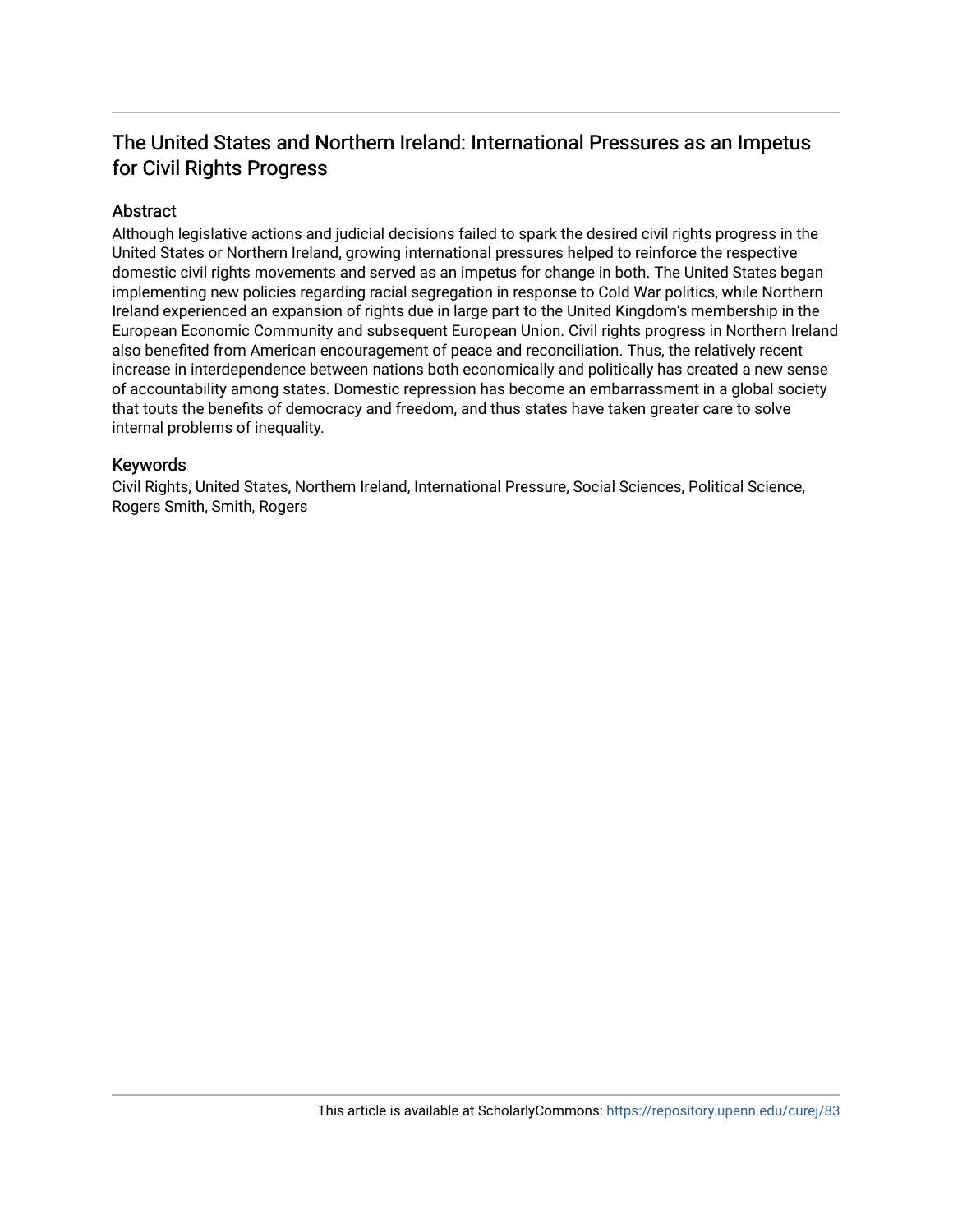# **The United States and Northern Ireland: International Pressures as an Impetus for**

# **Civil Rights Progress**

Erin Escoffery

Advisor: Rogers Smith

Senior Essay

4 April 2008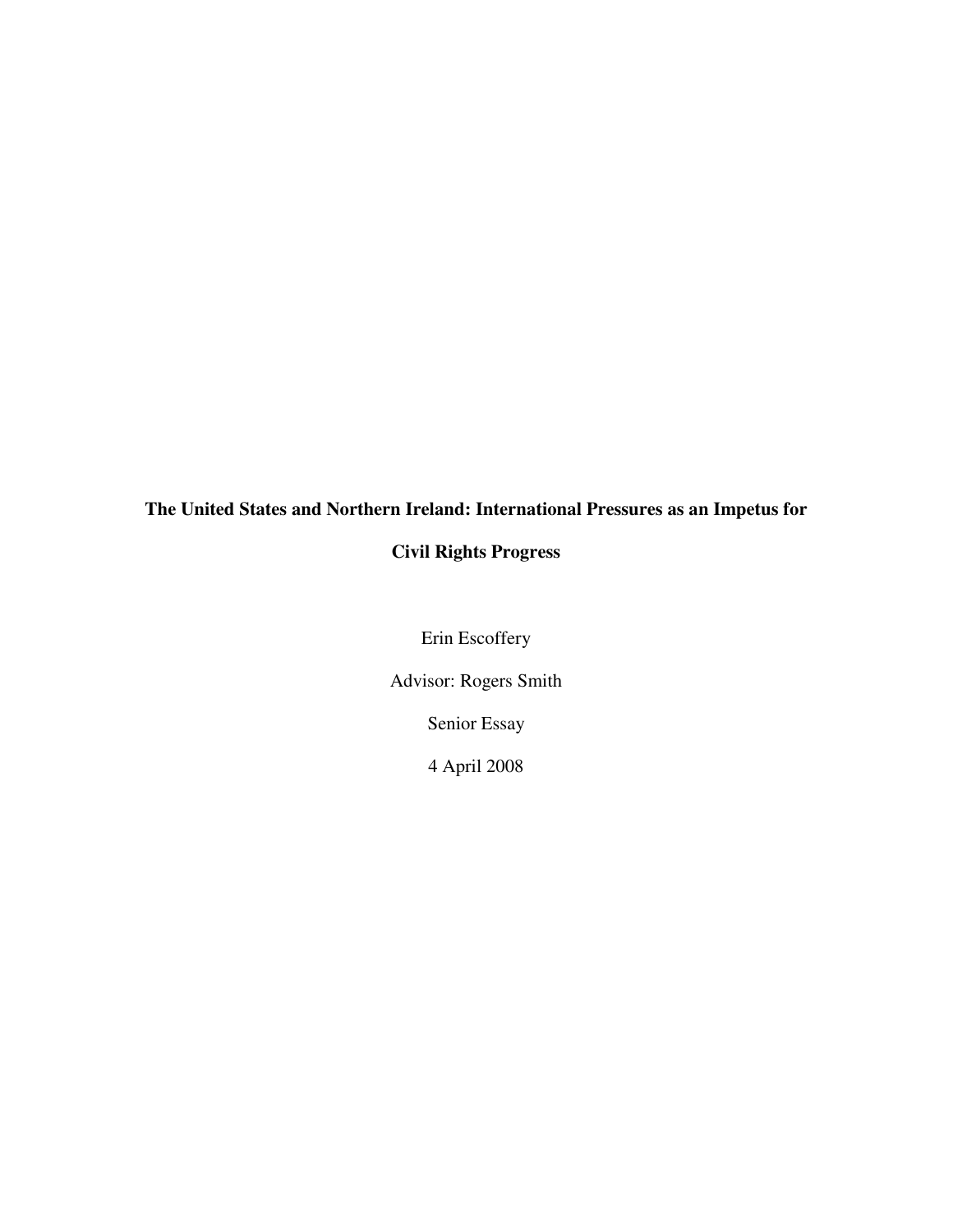"Sweet Liberty! To thee Let all the nations bend; Thou art the comfort of the free, Their true unwavering friend!"

-Joseph Cephas Holly, "To Liberty" 1853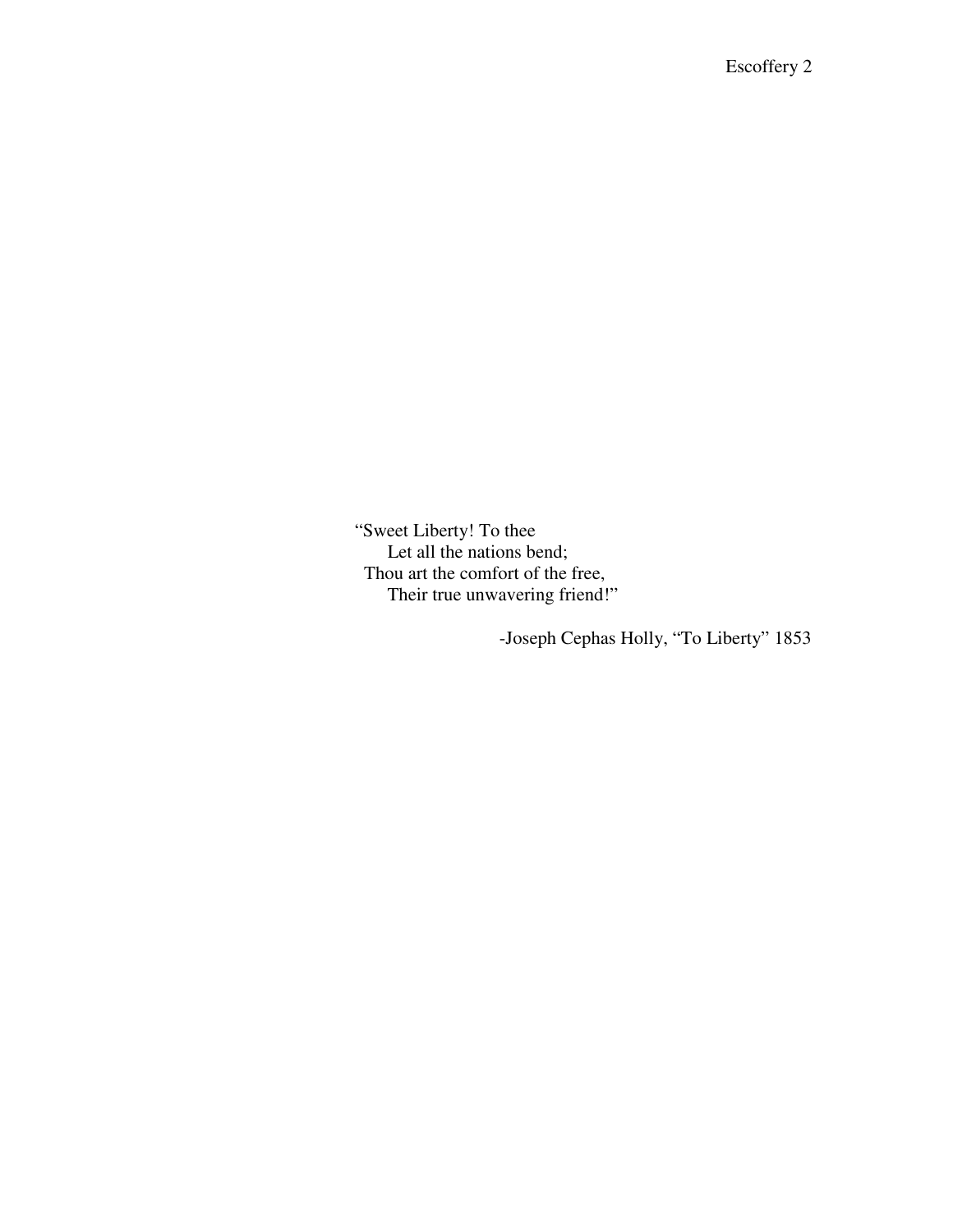# **Table of Contents**

| I.  |                                                                                                                                                                                                                                    |
|-----|------------------------------------------------------------------------------------------------------------------------------------------------------------------------------------------------------------------------------------|
|     | <b>Failure of Judicial Decisions and Legislative Actions</b>                                                                                                                                                                       |
|     |                                                                                                                                                                                                                                    |
|     | Plessy v. Ferguson<br>Brown v. Board<br><b>Fourteenth Amendment</b><br><b>Fifteenth Amendment</b>                                                                                                                                  |
|     |                                                                                                                                                                                                                                    |
|     | <b>Republican Clubs Case</b><br>Government of Ireland Act of 1920<br>Bloody Sunday, 1972                                                                                                                                           |
| П.  |                                                                                                                                                                                                                                    |
|     | <b>Impact of International Pressures</b>                                                                                                                                                                                           |
|     |                                                                                                                                                                                                                                    |
|     | Colonialism<br>Civil War<br>World War II<br>The Anticolonial Movement<br>The Cold War<br>U.S. Legitimacy<br>Civil Rights Act of 1964 and Civic Activism                                                                            |
|     |                                                                                                                                                                                                                                    |
|     | Irish War of Independence, League of Nations, and Wilson<br>Two Conflicts, One Goal<br>O'Neill and the Civil Rights Movement<br><b>British Intervention</b><br>The European Union<br>American Involvement<br>Good Friday Agreement |
| Ш.  |                                                                                                                                                                                                                                    |
| IV. |                                                                                                                                                                                                                                    |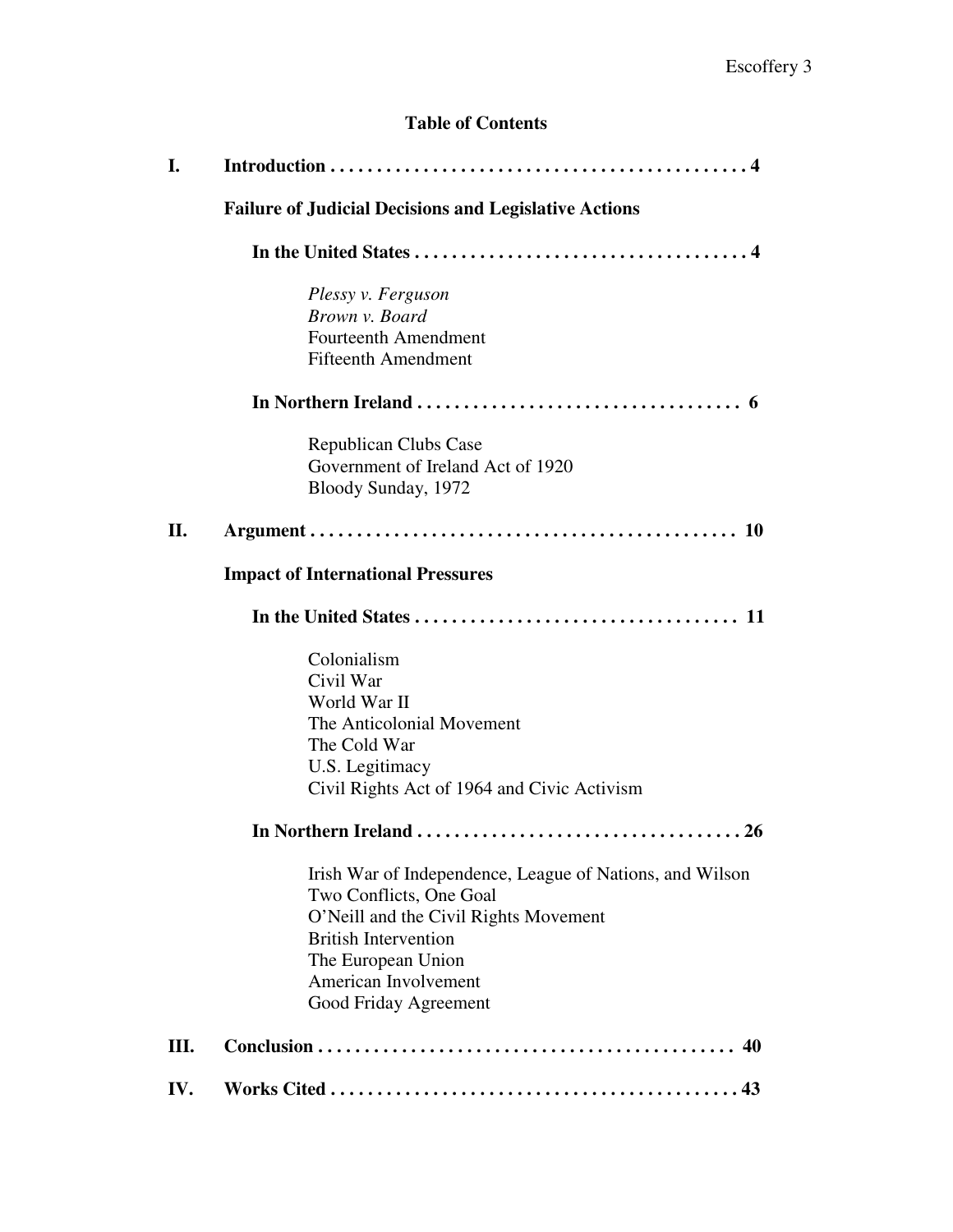#### **Introduction:**

 The United States and Northern Ireland share histories of minority repression and disenfranchisement. African Americans within the United States as well as Catholics in Northern Ireland have lobbied for recognition and civil rights guarantees for years but have met with varied success. In the United States, attempts to create social change via legislation and judicial decisions through the mid twentieth century, although promising, did not stimulate the desired progress. These methods fell short, as did similar attempts in Northern Ireland through the 1960s. Favorable court rulings for Catholics in Northern Ireland were few and far between, and at the same time, legislatures failed to address the gross inequalities between Catholics and their Protestant counterparts. However, both populations have experienced an increase in rights over the last few decades and an important question to answer is how, in fact, did the changes come about? What was the impetus? This question is a valuable one because if a consistent model exists, then it can perhaps be applied to other countries experiencing civil rights inequalities in the hopes of instituting positive, lasting changes.

Differing theories exist regarding the extension of civil rights to minority populations, but some, like the theory of strong active courts pushing for change, have been discredited, as the civil rights movement has met many barriers within the United States judicial system over the decades. In the post-Civil War era of Reconstruction, African Americans lobbied for rights, but the movement for equality was a hard one to sell in the recently war-torn nation. Northerners desired an end to the strife and generally looked the other way when literacy tests, poll taxes, and Jim Crow laws sprung up in the South. In the desperate search for equal treatment, African Americans took their cases of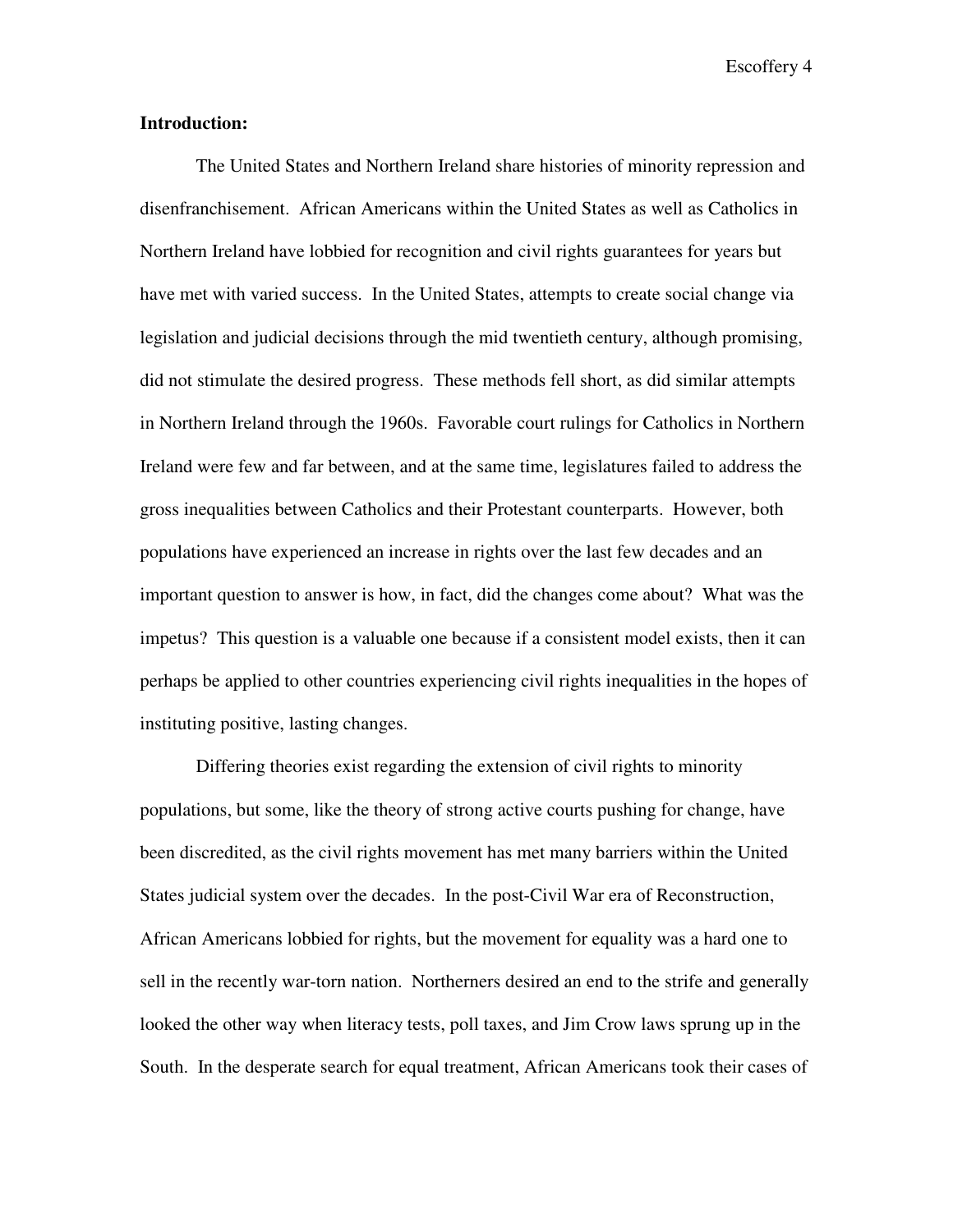discrimination to court. However, the unsympathetic courts often ruled against recognizing black rights. *Plessy v. Ferguson*, decided in 1896, was a detrimental decision for activists. The case focused on the legality of separating Louisiana railroad cars into white and black compartments, and the ruling approved "separate but equal" spheres. With this decision the court system blatantly failed to recognize the equality of white Americans and African Americans. Not only was the ruling itself dubious, but the court failed even to enforce the equal nature of facilities. Robert McCloskey writes in *The American Supreme Court* that "the facilities [of African Americans] did not have to be very equal to pass the Court's mild inspection."<sup>1</sup> This lack of concern for minority populations served to undermine the Court's further decisions on rights related issues.

In *Plessy v. Ferguson*, the Court missed an opportunity to set a precedent for civil rights, but even when the Court issued a promising decision, success did not necessarily follow. Gerald Rosenberg in *The Hollow Hope* highlights the lack of influence court decisions in the United States actually had on the rights movement. He points to *Brown v. Board*, the case that ended with "a unanimous Supreme Court clearly and unequivocally holding that state-enforced segregation of public schools was unconstitutional" and ordering that it be ended "with all deliberate speed," to showcase how, even with good intentions, the U.S. courts lack the necessary means of implementation to see their rulings through to fruition.<sup>2</sup> He further emphasizes that "despite *Brown*, public schools in the South remained pristinely white, with only one in a hundred black children in elementary and secondary school with whites by 1964, a

<sup>&</sup>lt;sup>1</sup> McCloskey, Robert. *The American Supreme Court*. Chicago: University of Chicago Press, 2005. p. 141.

<sup>2</sup> Rosenberg, Gerald. *The Hollow Hope*. Chicago: University of Chicago Press, 1991. p. 43.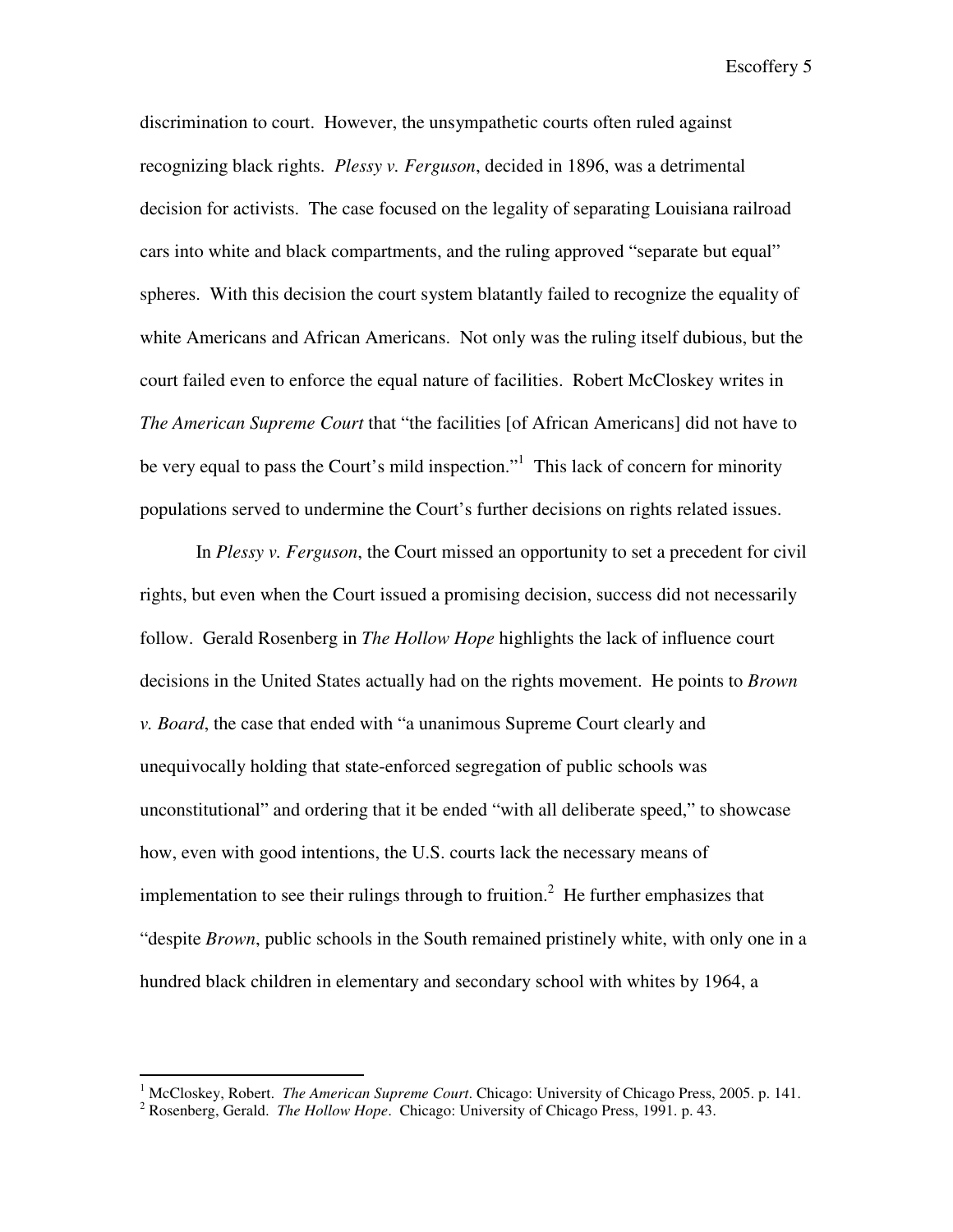decade after the ruling."<sup>3</sup> Although the courts tried to create change, their rhetoric failed to mobilize legislators as for ten years after the ruling the executive branch along with Congress did little to address the system's inequalities. "The court spoke alone. Yet words are not action."<sup>4</sup> Rosenberg disputes the conventional wisdom that the courts were an important factor in this movement towards equality.

 The Catholic population of Northern Ireland has also seen repression of rights by the courts. As Kevin Boyle writes in *Law and State: The Case of Northern Ireland*, "the Roman Catholics distrust[ed] the whole legal system as the puppet of the Unionists," and thus "the civil rights leaders failed to make any sustained attempt to obtain a legal remedy for their grievances."<sup>5</sup> Not only was the legal system inhospitable to the Roman Catholics, but even when select civil rights cases were actually brought before the Court, they met with defeat. The Republican Clubs Case of 1967, which challenged the law banning the existence of Republican clubs (groups supporting a united Ireland and equal rights), failed to overturn the law and proved "to the minority community that they could expect no aid from Britain in their struggle for what they regarded as their legitimate civil rights."<sup>6</sup> Unfortunately, the Roman Catholics could find no recourse within the Protestant-controlled court system of Northern Ireland.

Although one may look to legislation and constitutional amendments instead of dynamic courts as key factors in promoting the rights movement in the United States, these avenues have their barriers as well. Looking back to the Fourteenth Amendment,

<sup>3</sup> *The Hollow Hope*, p. 74.

<sup>4</sup> *The Hollow Hope*, p. 40.

<sup>5</sup> Boyle, Kevin, Tom Hadden, and Paddy Hillyard. *The Case of Northern Ireland.* London: University of Massachusetts Press, 1975. p. 7, 10. *Questia*, 17 Nov. 2007. <http://www.questia.com/PM.qst?a=o&d=11035641>

<sup>6</sup> *The Case of Northern Ireland*, p. 15.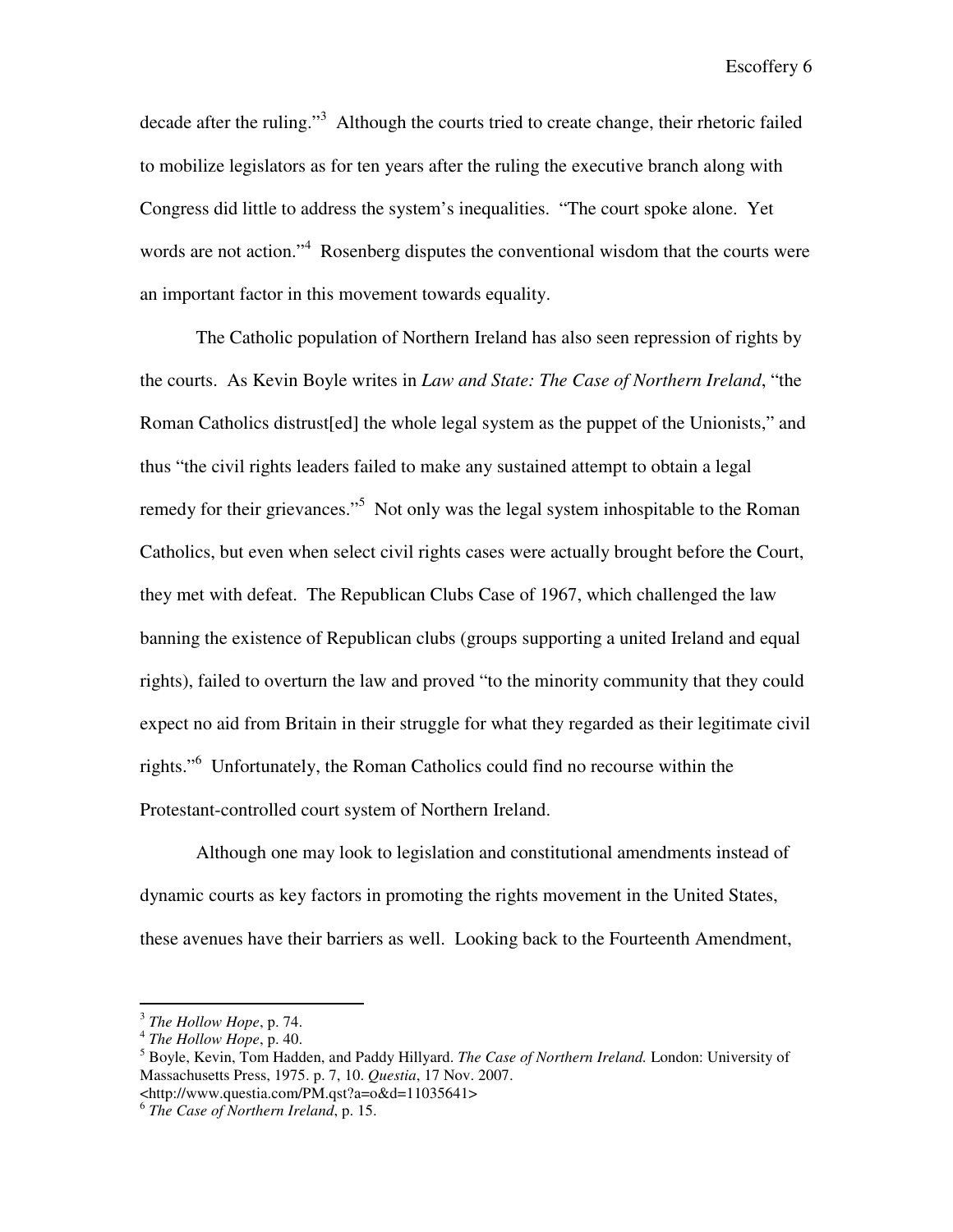which was supposed to guarantee equal protection for African Americans, one sees initial failure. Although Congress amended the Constitution to extend freedoms to minority populations, the amendment suffered from poor implementation, rejection by certain states, and even essential nullification by the Supreme Court with the ruling on *Plessy v. Ferguson*. As Michael Perry notes in *We the People: The Fourteenth Amendment and The Supreme Court*, "The clear and central purpose of the Fourteenth Amendment was to eliminate all official state sources of *invidious* racial discrimination in the States."<sup>7</sup> The guarantees of the Fourteenth Amendment, however, were not always enforced: "Although the amendment guarantees both substantive rights and procedural fairness, the three great clauses of Section 1 do not specify either the rights protected or the procedures required. While Section 5 grants Congress the power to enforce Section 1 by 'appropriate legislation,' it is silent on how, if at all, the federal structure of the government limits that power."<sup>8</sup> Due to these silences and southern white resistance, although the amendment was enacted, it failed to achieve equal rights for African Americans.

Similarly, the Fifteenth Amendment also failed to live up to its promise of equality and enfranchisement of black Americans. With the case *Giles v. Harris* and subsequent *Giles v. Teasley* in the early twentieth century, the Supreme Court failed to endorse black suffrage and allowed the state of Alabama to deny African Americans the right to vote. In its decision on *Giles v. Harris*, the court recognized that the "the refusal

<u>.</u>

<sup>7</sup> Perry, Michael J. *We the People: The Fourteenth Amendment and the Supreme Court.* New York: Oxford University Press, 1999. p. 90, *Questia*, 17 Dec. 2007.

<sup>&</sup>lt;http://www.questia.com/PM.qst?a=o&d=79128582>

<sup>8</sup> Bond, James E. *No Easy Walk to Freedom: Reconstruction and the Ratification of the Fourteenth Amendment.* Westport, CT: Praeger Publishers, 1997. p. 1. *Questia*, 17 Dec. 2007. <http://www.questia.com/PM.qst?a=o&d=27469215>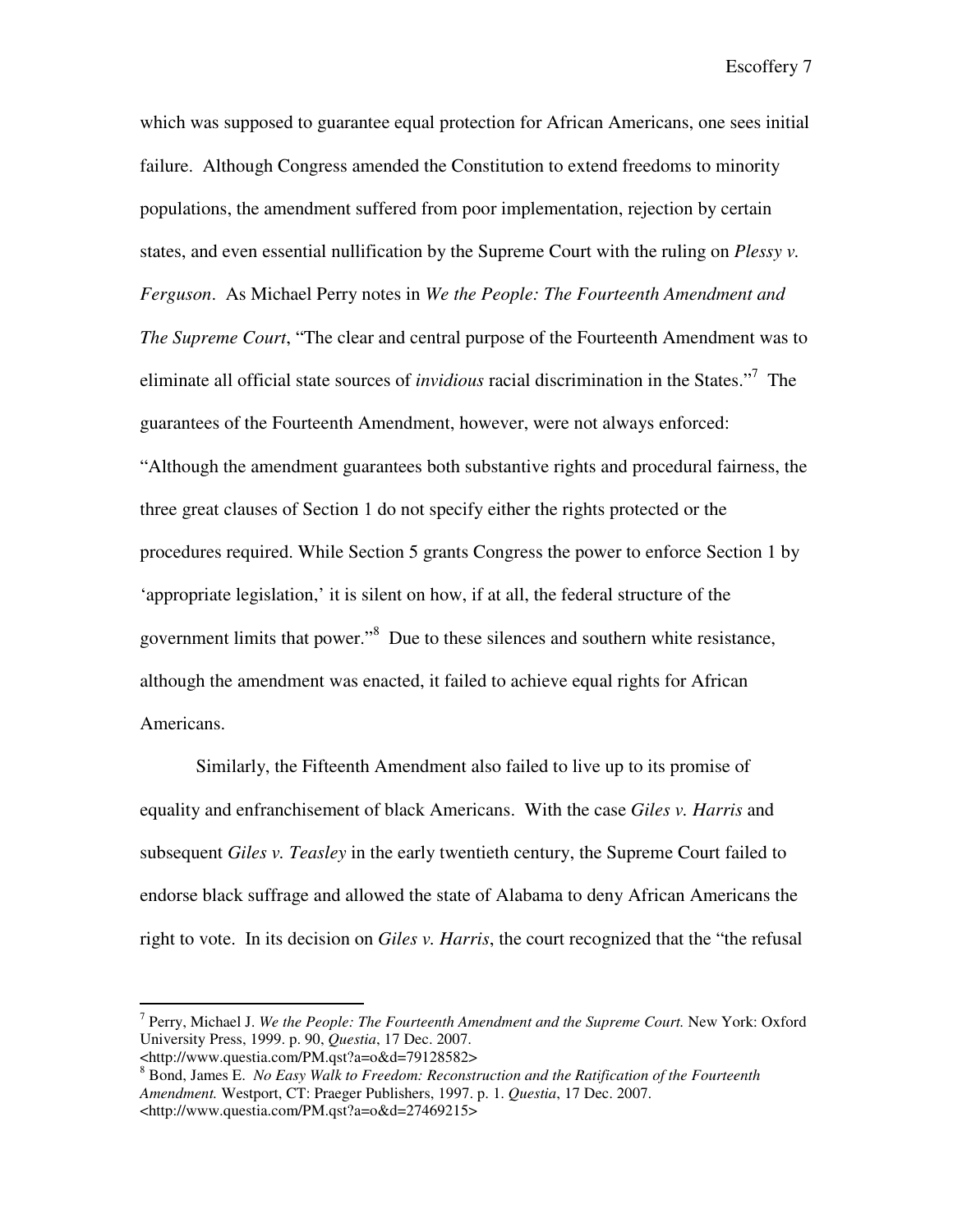to register the blacks was part of a general scheme to disfranchise them [in Alabama]," but ruled that "the circuit court has no constitutional power to control [Alabama's] action by any direct means."<sup>9</sup> The court agreed that black Americans were being mistreated, but refused to rule in their favor because they could not guarantee the enforcement of a decision favorable to the black minority. Thus, they acquiesced in the continuous repression. The ruling went on to state, "The great mass of the white population intends to keep the blacks from voting . . . unless we are prepared to supervise the voting in that state by officers of the court, it seems to us that all that the plaintiff could get from equity would be an empty form." Instead of taking whatever action it could, the court did nothing.

Legislation in Northern Ireland did not provide reliable guarantees for citizens of the minority population either. As Kevin Boyle notes in *The Case of Northern Ireland*:

> The Government of 1920 Act made specific provision to that effect, notably in declaring void any law enacted by the new parliament which gave preference, privilege or advantage or imposed disability or disadvantage on account of religious belief. The reality was otherwise. The proud promise of a 'Protestant parliament for a Protestant people' was effectively fulfilled through the continued stranglehold of the exclusively Protestant Unionist Party in the parliament at Stormont.<sup>10</sup>

Northern Ireland lacked legitimate guarantees for minority rights, and Boyle suggests that this discrimination against Catholics also had an effect on the frequency as well as the

<sup>&</sup>lt;sup>9</sup> "Supreme Court of the United States. Jackson W. Giles, Appellant, v. E. Jeff Harris, William A. Gunter, Jr., and Charles B. Teasley, Board of Registrars of Montgomery County, Alabama." *Virginia Law Review*. (1903): p. 94-5, 99. JSTOR. University of Pennsylvania Lib., Philadelphia, PA. 15 Mar. 2008. <http://www.jstor.org>

<sup>10</sup> *The Case for Northern Ireland*, p. 7.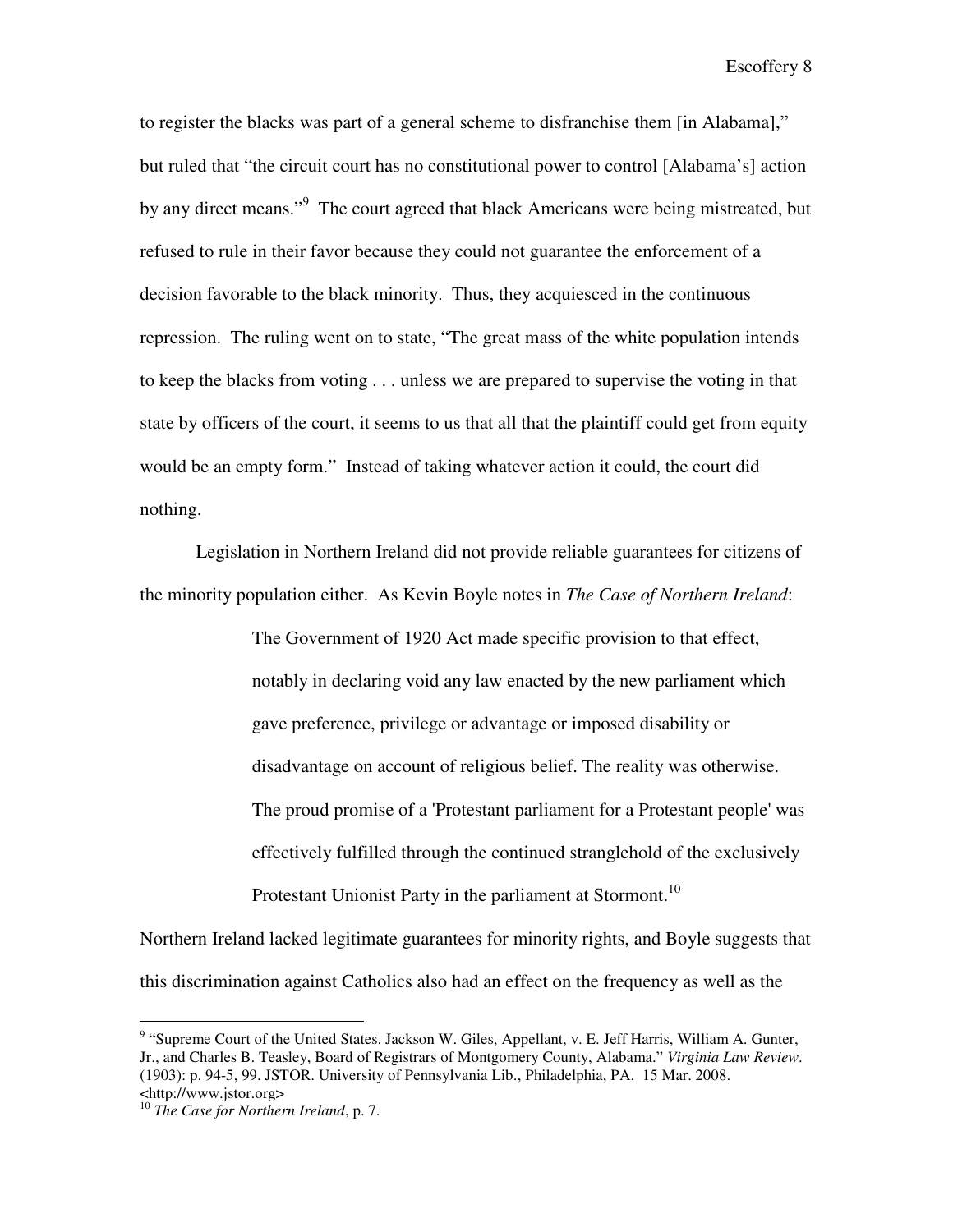outcome of court cases. "The most obvious explanation for this failure of law and lawyers was the absence of any formal guarantees in the British and Northern Irish constitution of basic civil rights, [rights to freedom of assembly and freedom of speech,] and the consequent lack of any tradition of civil rights litigation."<sup>11</sup> He goes on to state that although "Unionist practices were a direct or indirect infringement of the constitutional guarantees against discrimination in the Government of Ireland Act, no serious legal challenge to the Unionist regime was mounted."<sup>12</sup> As in the United States, the government of Northern Ireland did not fully support or implement minority rights.

 With the events surrounding Blood Sunday in 1972, it became even clearer that the law was not an effective means of protection for the minority. As a peaceful march for civil rights formed on January  $30<sup>th</sup>$ , British soldiers shot into the mass of people for disputed reasons, killing thirteen unarmed civilians and wounding others. Dermont P.J. Walsh notes in *Bloody Sunday and the Rule of Law in Northern Ireland*, "the failure to prosecute those responsible [for Bloody Sunday] inflicted irreparable damage on the rule of law."<sup>13</sup> He goes on to say, "A crushing blow was dealt to the nationalists' confidence in the capacity of the law to protect them and their lives against the oppressive policies and strategies of a hostile state and its armed forces. Any vestige of legitimacy the state might have held for them was dissipated."<sup>14</sup> One organizer of the movement, Finbar O'Kane, expressed his distress by questioning, "What on earth will happen to us all now?"<sup>15</sup> The situation was dire, and an inquiry into the events left many feeling

<sup>11</sup> *The Case of Northern Ireland*, p. 10.

<sup>12</sup> *The Case of Northern Ireland*, p. 10.

<sup>&</sup>lt;sup>13</sup> Walsh, Dermont P.J. *Bloody Sunday and the Rule of Law in Northern Ireland*. Dublin: Gill & Macmlan, 2000. p. 216.

<sup>14</sup> *Bloody Sunday and the Rule of Law in Northern Ireland.* p. 216.

<sup>15</sup> Winchester, Simon. "13 Killed as Paratroops Break Riot." *Guardian*. 31 Jan. 1972. 20 Mar. 2008. <http://www.guardian.co.uk/uk/1972/jan/31/bloodysunday.northernireland>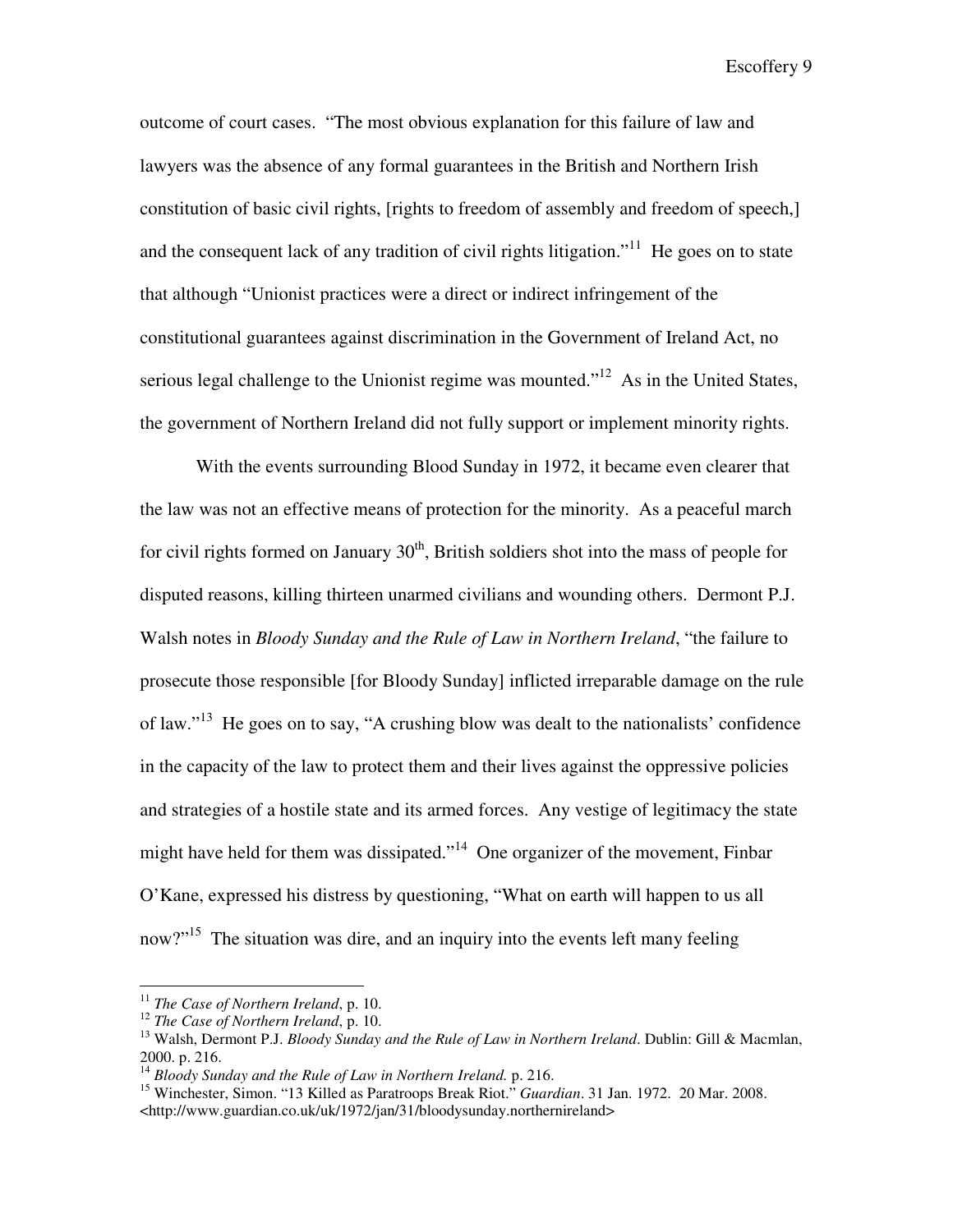hopeless. The *Los Angeles Times* reported, "Britain's Lord Chief Justice absolves the army of wrongdoing . . . and Ulster Roman Catholics, from moderate to militant, were . . . vehement in denouncing [the decision] as a whitewash.<sup> $16$ </sup> In this situation, as in previous ones in Northern Ireland, Catholics had no recourse against the system of repression; the laws simply did not protect their rights.

 The cases of the United States and Northern Ireland highlight the failure of both judicial decisions and legislative actions in creating civil rights protections for minority populations. However, a differing theory, one that emphasizes international pressure as the impetus for change, shows how success was ultimately achieved. The following section elaborates on this topic and illustrates how the civil rights movement in each location remained at a standstill until necessary international pressures pushed the movements forward.

#### **Argument:**

 $\overline{a}$ 

An alternative theory, as mentioned above, regarding the progress minority populations in both the United States and Northern Ireland have seen in regards to the area of civil rights, is that growing international pressures helped to reinforce the respective domestic civil rights movements and served as an impetus for change. The United States began implementing new policies regarding racial segregation in response to Cold War politics, while Northern Ireland experienced an expansion of rights due in large part to the United Kingdom's membership in the European Economic Community

<sup>16</sup> Nossiter, Bernard. "'Bloody Sunday' Inquiry Absolves British Troops in 13 Irish Deaths." *Los Angeles Times (1886-Current File)* [Los Angeles, Calif.] 20 Apr. 1972, a4. *ProQuest Historical Newspapers Los Angeles Times (1881 - 1986)*. ProQuest. University of Pennsylvania Lib., Philadelphia, PA. 29 Mar. 2008. <http://www.proquest.com/>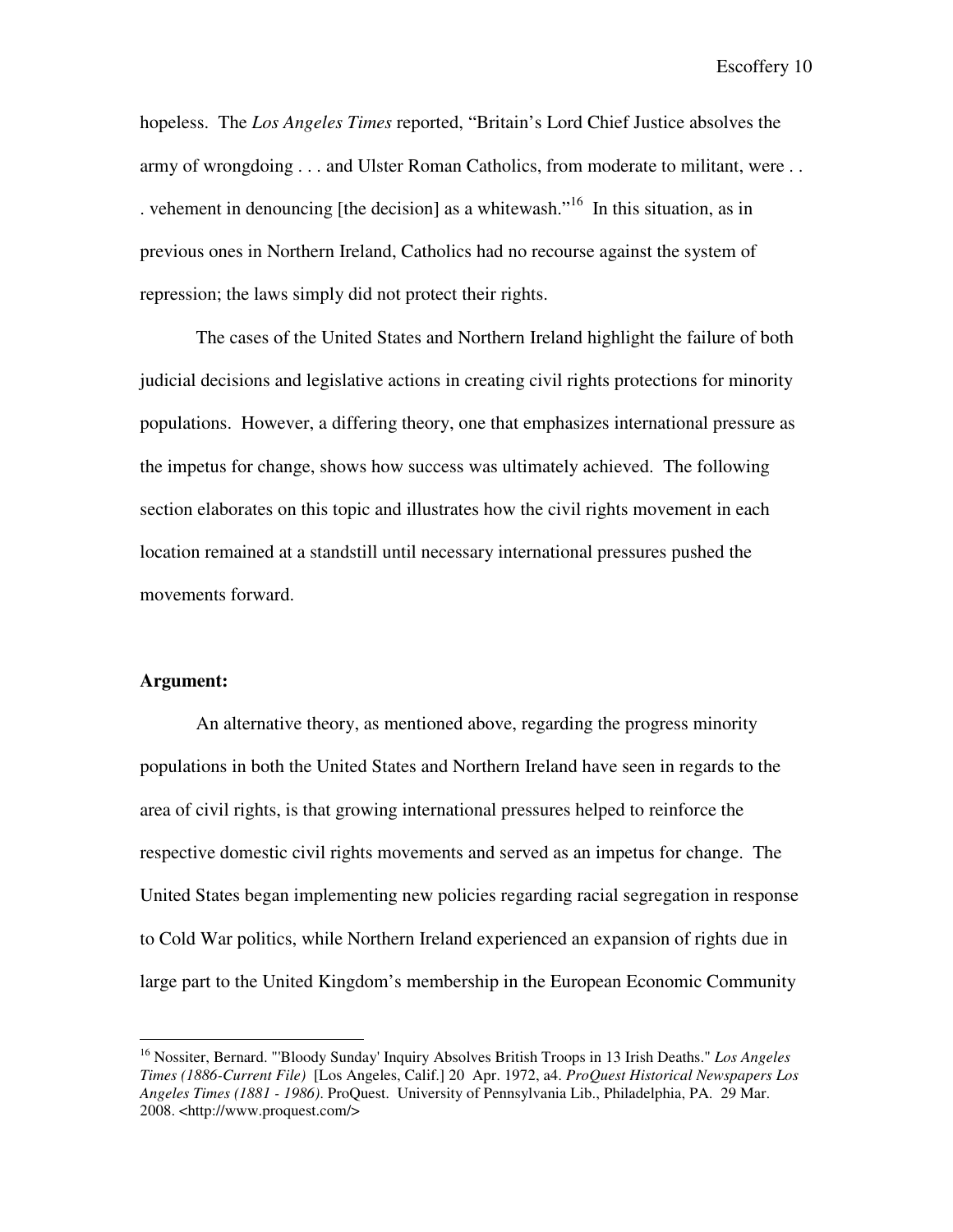and subsequent European Union. Civil rights progress in Northern Ireland also benefited from American encouragement of peace and reconciliation. Thus, the relatively recent increase in interdependence between nations both economically and politically has created a new sense of accountability among states. Domestic repression has become an embarrassment in a global society that touts the benefits of democracy and freedom, and thus states have taken greater care to solve internal problems of inequality.

#### **The United States**

 $\overline{a}$ 

Although international institutions, prominent world actors, and even developing nations have pressured for rights progress in recent decades, that has not always been the circumstance. In past centuries, states were either left to deal with these issues domestically, or sometimes, as was the case with the colonial movement, nations were actually encouraged to continue discriminating without interference. It was merely seen as the norm, and oftentimes, colonization was deemed "the white man's burden." When war erupted in the Philippines in the late nineteenth century, "some white Americans were troubled by the course of the war . . . but many openly accepted it as one of the unfortunate burdens of civilization."<sup>17</sup> Because England had already sprinted to colonize the third world, there was no pressure for Americans to consider the rights of the native populations; there was only the drive to colonize faster. "U.S. policy toward its new colonies abroad after 1899 derived directly from its prior policies toward Native Americans, . . . and Roosevelt wrote to a friend that if whites were 'morally bound to

<sup>17</sup> Borstelmann, Thomas. *The Cold War and the Color Line: American Race Relations in the Global Arena*. Cambridge: Harvard University Press, 2001. p. 17.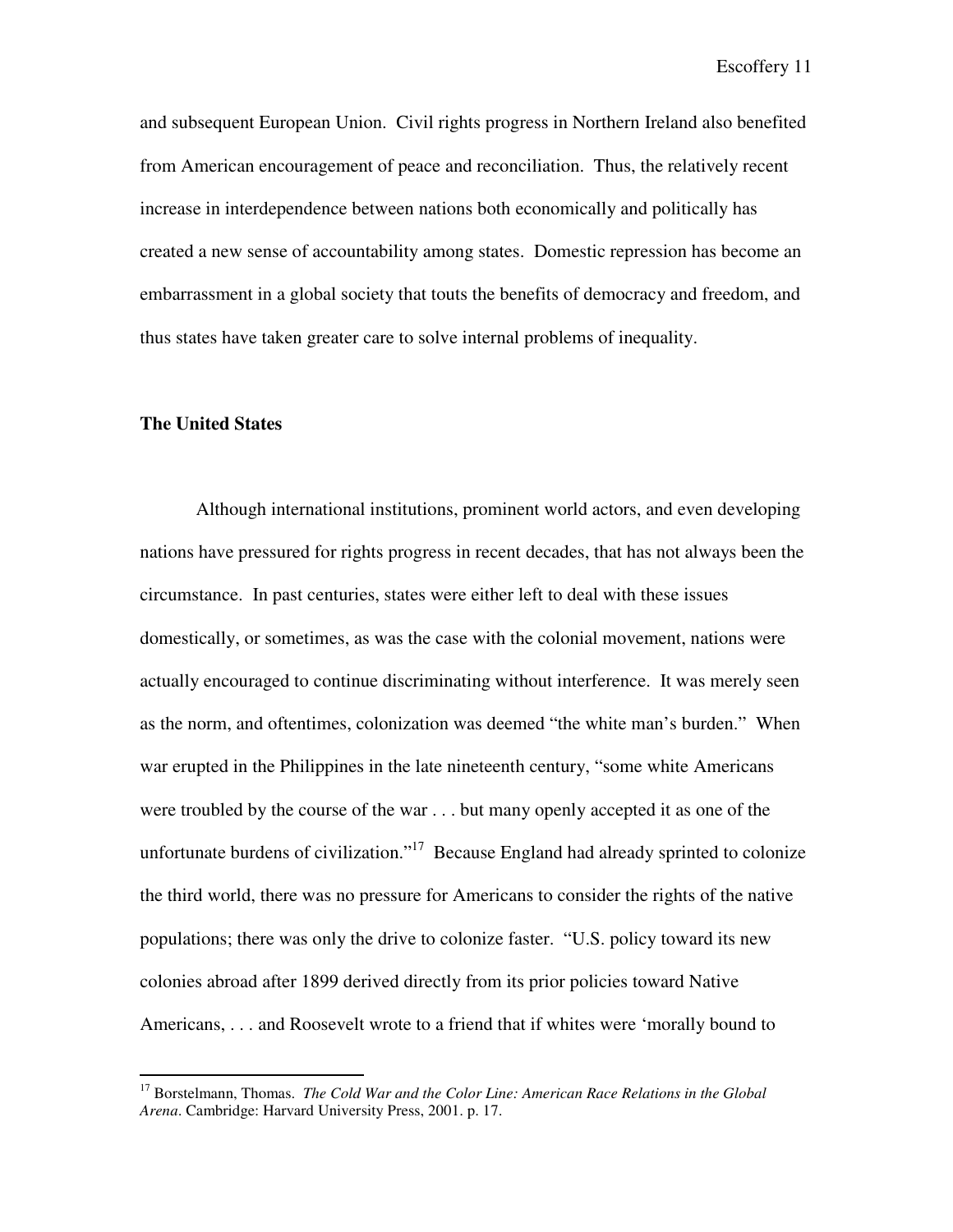abandon the Philippines, we were also morally bound to abandon Arizona to the Apaches.' "<sup>18</sup> There existed a clear sense that these actions were not only acceptable, but necessary. The natives owed a debt to the settler for showing them civilization.

The Civil War period in the United States was similar to that of colonization as the U.S. felt international pressure to continue its repressive behaviors. While on a tour of the United Kingdom in 1853, the husband of Harriet Beecher Stowe addressed an audience in Glasgow and said, "In this country," referring to Great Britain, "is the great market for American cotton; and it is cotton which sustains American slavery." Instead of merely touting the ills of slavery, Professor Stowe implicated a separate nation in the act and cited its poor influence on U.S. behaviors. An observer remarked, "It is not pleasant to hear from Professor Stowe that the price of a slave, who was formerly worth \$100, has risen through our demand for cotton, to £300. It is not pleasant to think that the moral sense and judgment of any portion of our countrymen are under coercion by commercial interests."<sup>19</sup> Regular citizens appeared perturbed as Professor Stowe highlighted the fact that although Englishmen did not necessarily own slaves themselves, they were in fact propagating the institution of slavery by demanding cotton imports. Pressure from England to deliver the commodity combined with the economic incentives of the transaction encouraged the business of slavery.

 American citizens also cited English traditions of rule in order to build support for the argument for slavery. One letter to the editor of the New York Daily Times in 1854 stated that "*Negro slavery is the basis and foundation of Democracy, without which it* 

1

<sup>18</sup> *The Cold War and The Color Line*, p. 16.

<sup>&</sup>lt;sup>19</sup> "Cotton and Uncle Tom." *New York Daily Times (1851-1857)* [New York, N.Y.] 6 May 1853, 2. *ProQuest Historical Newspapers The New York Times (1851 - 2004)*. ProQuest. University of Pennsylvania Lib., Philadelphia, PA. 15 Feb. 2008. <http://proxy.library.upenn.edu:2100/>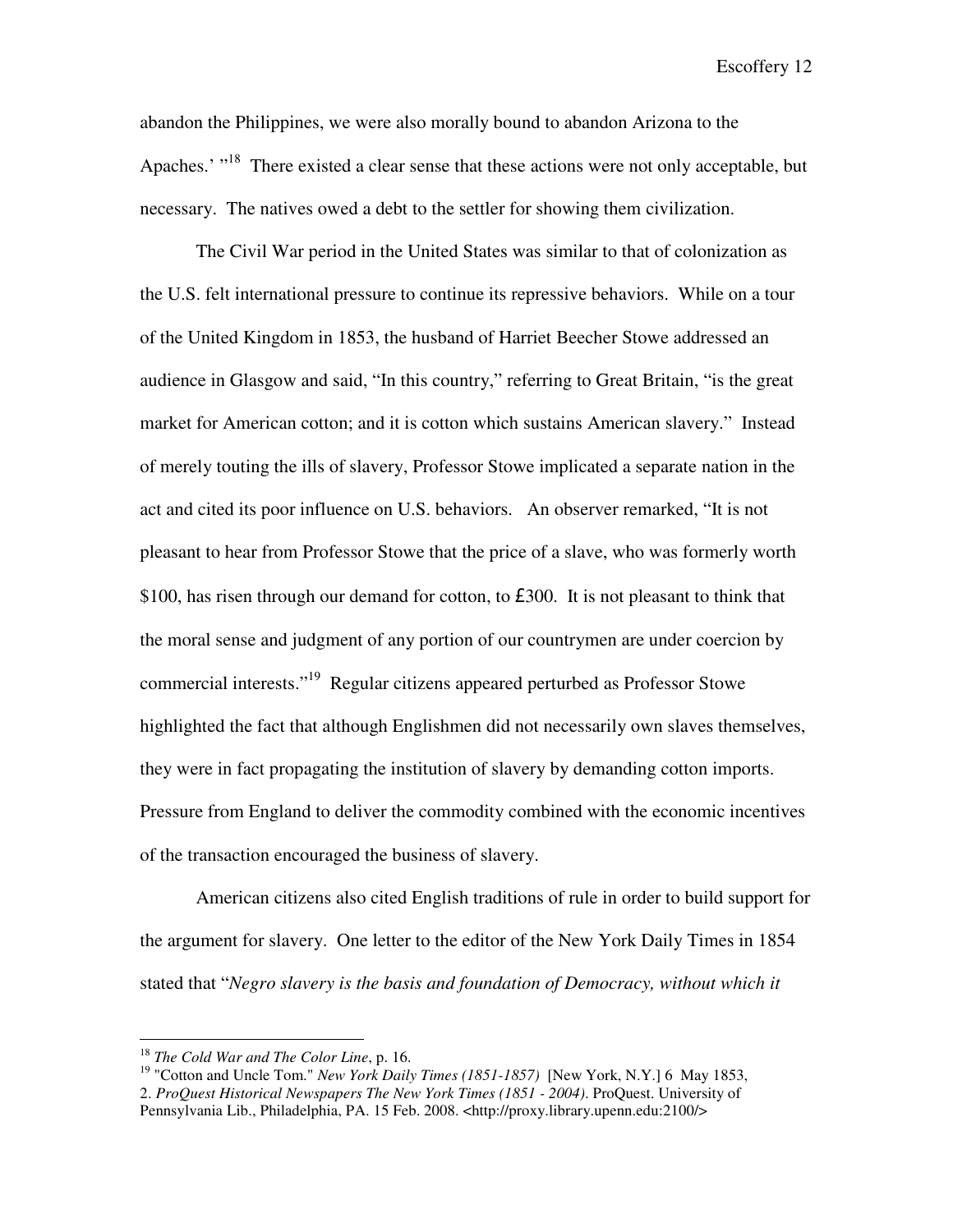*cannot exist*. Witness Europe. It is as essential to Democracy as pauperism is to Aristocracy. One cannot exist without the other."<sup>20</sup> There existed little outside pressure to improve the rights of citizens. It seemed as though England, and other nations for that matter, had no reason to support civil rights across the ocean. Not only did England benefit from the cotton trade, but its class-based system and historical feudal hierarchy also left little room for the British to claim moral superiority or insist on an end to the abuses of African Americans. Another article, abolitionist in nature, asked in the *New York Daily Times* in 1854, "Will not the Americans of the North heartily join in the good work [to end slavery]? Will not England?—she who *particeps criminis*—nobly lend a helping hand?"<sup>21</sup> This writer recognized that England was instead another factor encouraging this social ill. And as the Civil War began, Southerners continued to look to the international community to validate and support its actions. *The Christian Recorder*, an African American newspaper, lamented the existence of international support for slaveholders in 1861: "The French ultramontane press, true to its instincts, sympathizes with the South." $^{22}$ 

The events of the Civil War and colonization provide insights as to how international pressures, regardless of motives, can affect the domestic policy of a nation, and one sees a similar trend with the events of World War II. The Second World War

<u>.</u>

<sup>20</sup> "Philosophy of Slavery: A new Revelation--Position of the South--Nature of the Issue." *New York Daily Times (1851-1857)* [New York, N.Y.] 22 Nov. 1854, 3. *ProQuest Historical Newspapers The New York Times (1851 - 2004)*. ProQuest. University of Pennsylvania Lib., Philadelphia, PA. 15 Feb. 2008. <http://proxy.library.upenn.edu:2100/>

<sup>21</sup> "American Slavery: The African Race in the United States. Number Two." *New York Daily Times (1851- 1857)* [New York, N.Y.] 12 Apr. 1854, 2. *ProQuest Historical Newspapers The New York Times (1851 - 2004)*. ProQuest. University of Pennsylvania Lib., Philadelphia, PA. 15 Feb. 2008. <http://proxy.library.upenn.edu:2100/>

<sup>22</sup> "The Press of England and France on the American Civil War." *The Christian Recorder*. [Philadelphia, PA.] 29 June 1861. Accessible Archives. University of Pennsylvania Lib., Philadelphia, PA. 18 Feb. 2008. <www.accessible.com>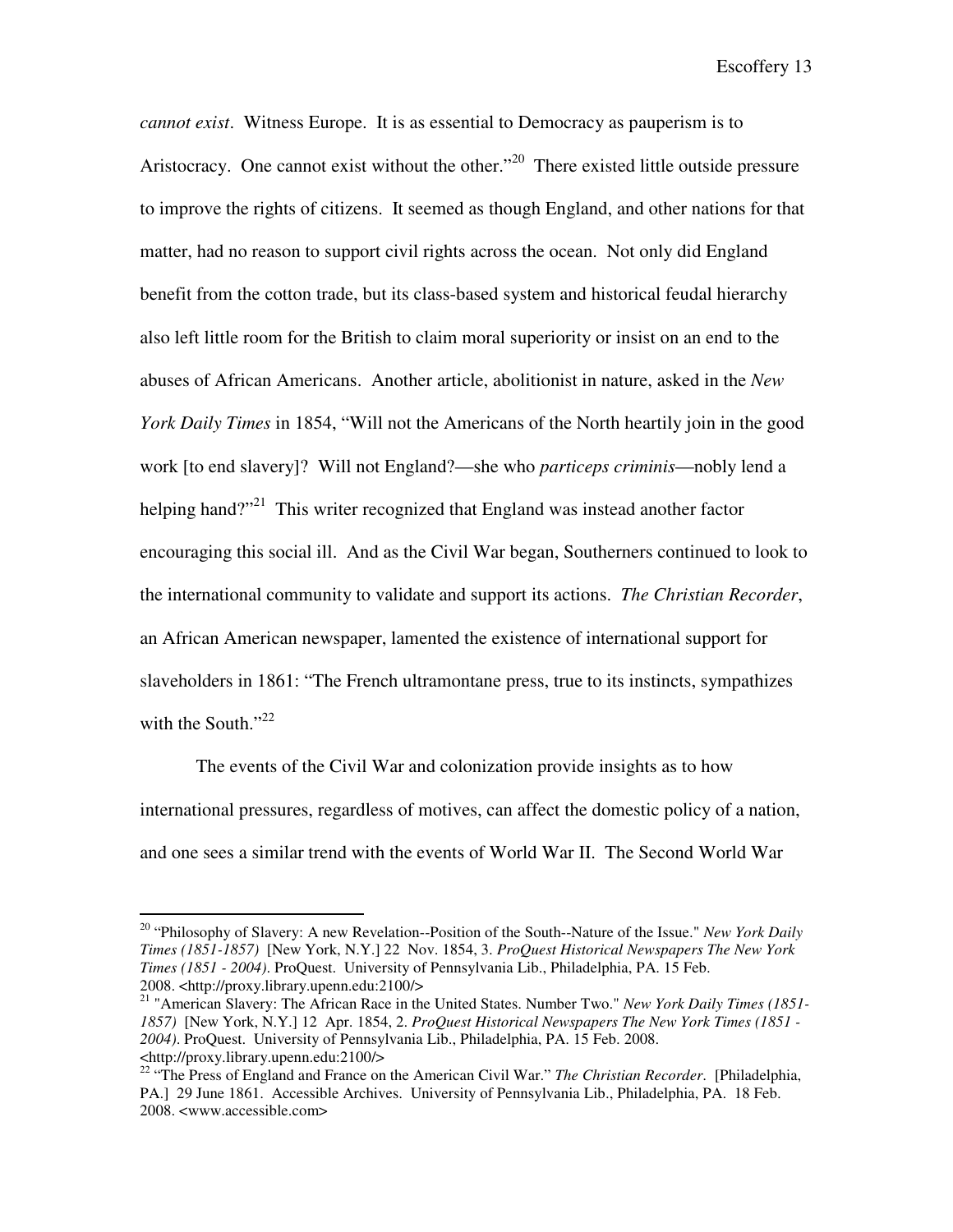demanded much from the United States, including full mobilization of the economy and the presentation of a united front. In order to achieve these goals, some racial differences had to be pushed to aside. In *The Unsteady March: The Rise and Decline of Racial Equality in America*, Phillip Klinkner and Rogers Smith contend that "wartime changes eroded the color line. Tight labor markets, pressure from the FEPC, and growing black demands increasingly opened up jobs to blacks," but they also note that "many white workers were less than happy about such changes. $^{22}$  The economy had to operate at its maximum potential, but racial discrimination did not end overnight. Still, the pressure to win the war, from the Americans, the British, the French, and Allies the world over, called for a degree of disregard for racial prejudices.

At first, however, this shift from repression of black Americans to near acceptance in certain instances was difficult to see. In 1942 the Office of Facts and Figures "conducted a survey of New York blacks on the war effort and found a rich reservoir of resentment. Many blacks felt they were worse off since the start of the war. Fully 38 percent said that the country should concentrate on spreading democracy at home rather than defeating the Axis."<sup>24</sup> But by 1943, Time magazine reported that "U.S. citizens are fighting World War II with much less hysteria, many fewer violations of civil rights than during World War I, concluded the unsparing American Civil Liberties Union."<sup>25</sup> As Penny Von Eschen notes in *Race Against Empire*, "The global dynamic unleashed by World War II brought [civil rights] to the forefront of black American

1

<sup>23</sup> Klinkner, Philip A. with Rogers M. Smith. *The Unsteady March: The Rise and Decline of Racial Equality in America*. Chicago: University of Chicago Press, 1999. p. 171. <sup>24</sup> *The Unsteady March* , p. 172.

<sup>25</sup> "Report." *Time*. 26 Jul. 1943. Time Magazine. 15 Mar. 2008. <http://www.time.com/time/magazine/article/0,9171,802854,00.html>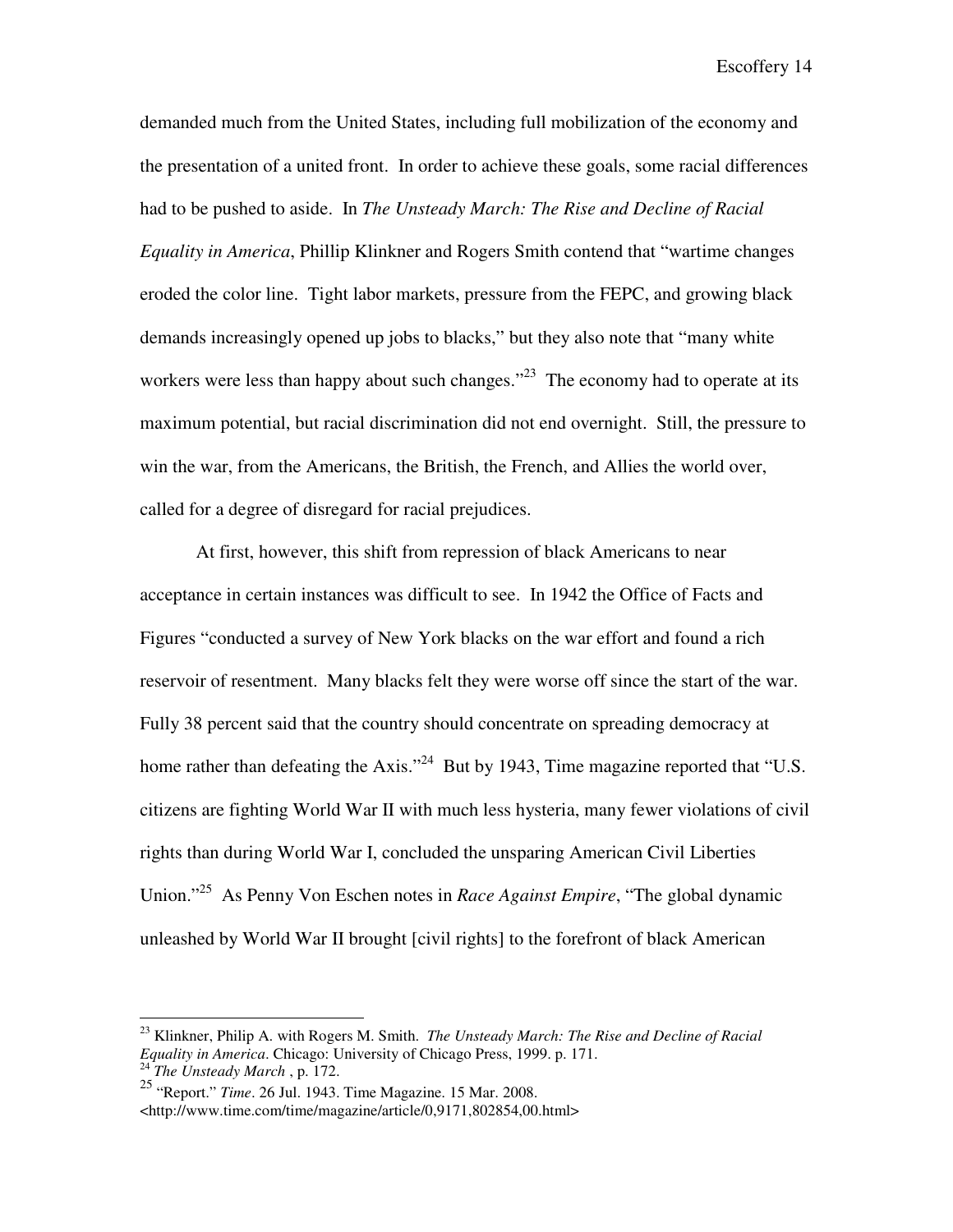politics and animated political discourse at an unprecedented level.<sup> $26$ </sup> New civil rights groups sprouted up, and existing ones grew. "Between 1939 and 1945, NAACP membership grew nearly tenfold from fifty-four thousand to more than five hundred thousand, giving the organization its first mass base, [and] . . . along with blacks, the war prompted a growing number of white liberals to step up their civil rights efforts."<sup>27</sup> Although full equality was still elusive, real progress was not.

 In order to maintain the united front necessary to win the war, "the federal government made some efforts . . . to back up its rhetoric and to protect and extend the rights of blacks."<sup>28</sup> Congress battled the white primaries, while the government encouraged Americans to support their own. As Joe Louis prepared for his rematch with Max Schmeling, Roosevelt told him, "Joe, we need muscles like yours to beat Germany," and once he won, the head of the New Deal's National Recovery Administration reported that "there should be just as much pride in their progress and prowess under our system as in the triumph of any other American. For all their misfortunes and shortcomings they are our people."<sup>29</sup> By 1947, average white Americans also considered Jackie Robinson as one of their own, and cheered his successes on the baseball diamond. However, at times the U.S. government did fall short of its promises, and portions of the American public failed to notice. Lynchings still occurred in the South after the war, and the President's Committee on Civil Rights found that "the white population can threaten and

<sup>26</sup> Von Eschen, Penny M. *Race Against Empire: Black Americans and Anticolonialism 1937-1957*. Ithaca: University of Cornell Press, 1997. p. 7.

<sup>27</sup> *The Unsteady March*, p. 166-7.

<sup>28</sup> *The Unsteady March*, p. 173.

<sup>29</sup> *The Unsteady March*, p. 142-3.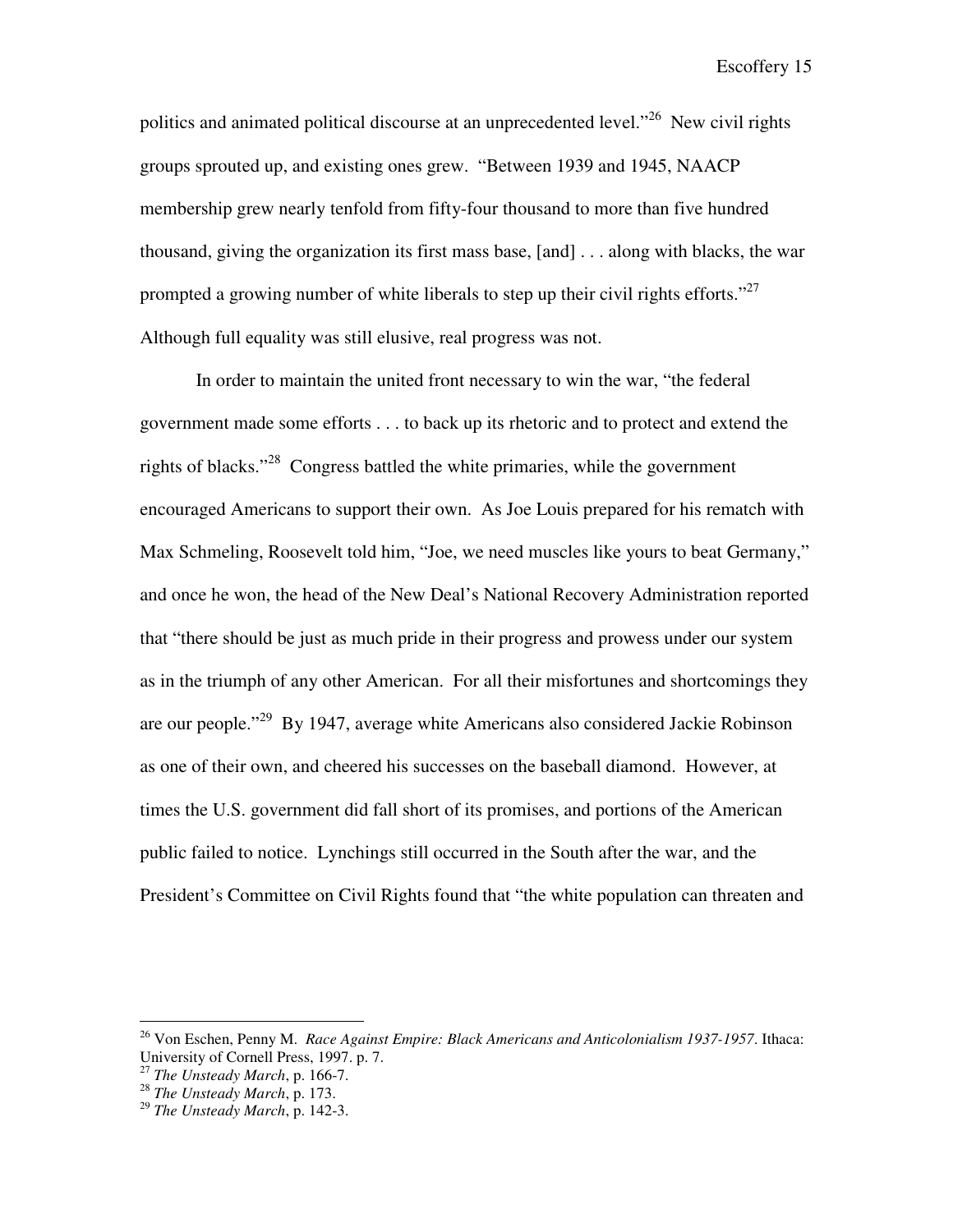do violence to the minority member with little or no fear of legal reprisal."<sup>30</sup> Even so, the longstanding racial hierarchies were becoming increasingly unstable.

Yet because the United States was fighting a war of global scope, its racist policies did attract scrutiny. Enemies of the U.S., namely Japan and Germany, pointed to the inequalities perpetuated in America and used this racism to fuel their propaganda machines. *The Unsteady March* highlights the effects of this scrutiny: "Previously, the department [of Justice] had claimed that lynching was simply not a federal crime, but the coming of war required a change in policy. Occurring shortly after Pearl Harbor, Axis propagandists broadcast details of the incident around the world. In particular, the Japanese used the incident to warn Asians of how Western 'democracies' treated nonwhites."<sup>31</sup> The international community took notice of the fact that elevated American rhetoric about freedom and democracy did not necessarily match with the nation's domestic policies and actions. "Postindependence India became one of the most vocal international critics of Jim Crow."<sup>32</sup> One commentator noted:

> Both America and Britain lack the moral basis for engaging in this war unless they put their own houses in order, while making a fixed determination to withdraw their influence and power both from Africa and Asia, and remove the color bar. They have no right to talk about protecting democracies and protecting civil and human freedom until the canker of white supremacy is destroyed in its entirety.<sup>33</sup>

<u>.</u>

<sup>30</sup> *The Cold War and The Color Line*, p. 56.

<sup>31</sup> *The Unsteady March*, p. 173.

<sup>32</sup> Plummer, Brenda Gayle. *Rising Wind: Black Americans and U.S. Foreign Affairs, 1935-1960*. Chapel Hill: The University of North Carolina Press, 1996. p. 91.

<sup>33</sup> *Rising Wind*, p. 94.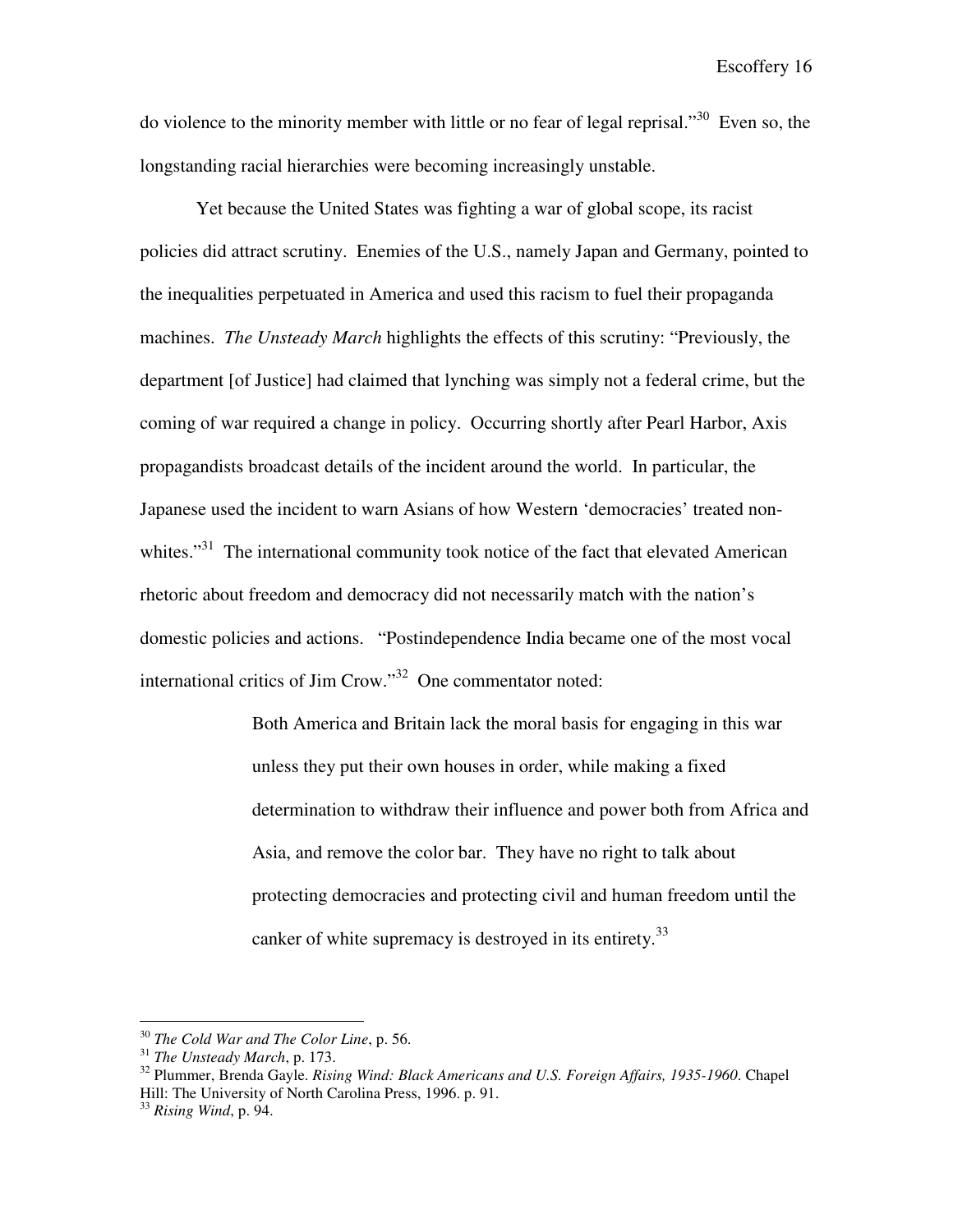Indians and Japanese alike also resented the existing immigration restrictions against their entry into the United States. For these reasons, the U.S. saw its international reputation fading in some eyes. However, the whole of the international community did not speak out against the internal abuses in America. New York Post correspondent Walter White "found ample evidence that the U.S. command discriminated against black soldiers in Britain, [and that] British authorities generally condoned miscarriages of justice."<sup>34</sup> Although the U.S. was trying to institute change, the international pressure was not complete.

 Events following World War II show how African Americans, themselves, turned to the international community to locate support for equal rights. With the advent of the postwar anticolonial movement, African Americans "argued that their struggles against Jim Crow were inextricably bound to the struggles of African and Asian people for independence."<sup>35</sup> They saw a reflection of their struggle in the international arena and called for equality and fair treatment of their race. International equality was highlighted because, as Tom Mboya, a Kenyan politician, stated, "Africans are highly conscious of the plight of black America, and they will be suspicious of the intentions of American foreign policy until they are convinced that the goal of American domestic policy is social justice for all."<sup>36</sup> African Americans believed that this focus on the international image of the U.S. would stir the government to act. However, the movement ultimately fell far short of its goals in the late 1940s. As Penny M. Von Eschen details in *Race* 

<sup>34</sup> *Rising Wind*, p. 96.

<sup>35</sup> *Race Against Empire,* p. 2.

<sup>36</sup> Mboya, Tom. "The American Negro Cannot Look to Africa for an Escape :Africa is no escape." *New York Times (1857-Current file)* [New York, N.Y.] 13 Jul. 1969, p. 1. *ProQuest Historical Newspapers The New York Times (1851 - 2004)*. ProQuest. University of Pennsylvania Lib., Philadelphia, PA. 15 Feb. 2008. <http://proxy.library.upenn.edu:2100/>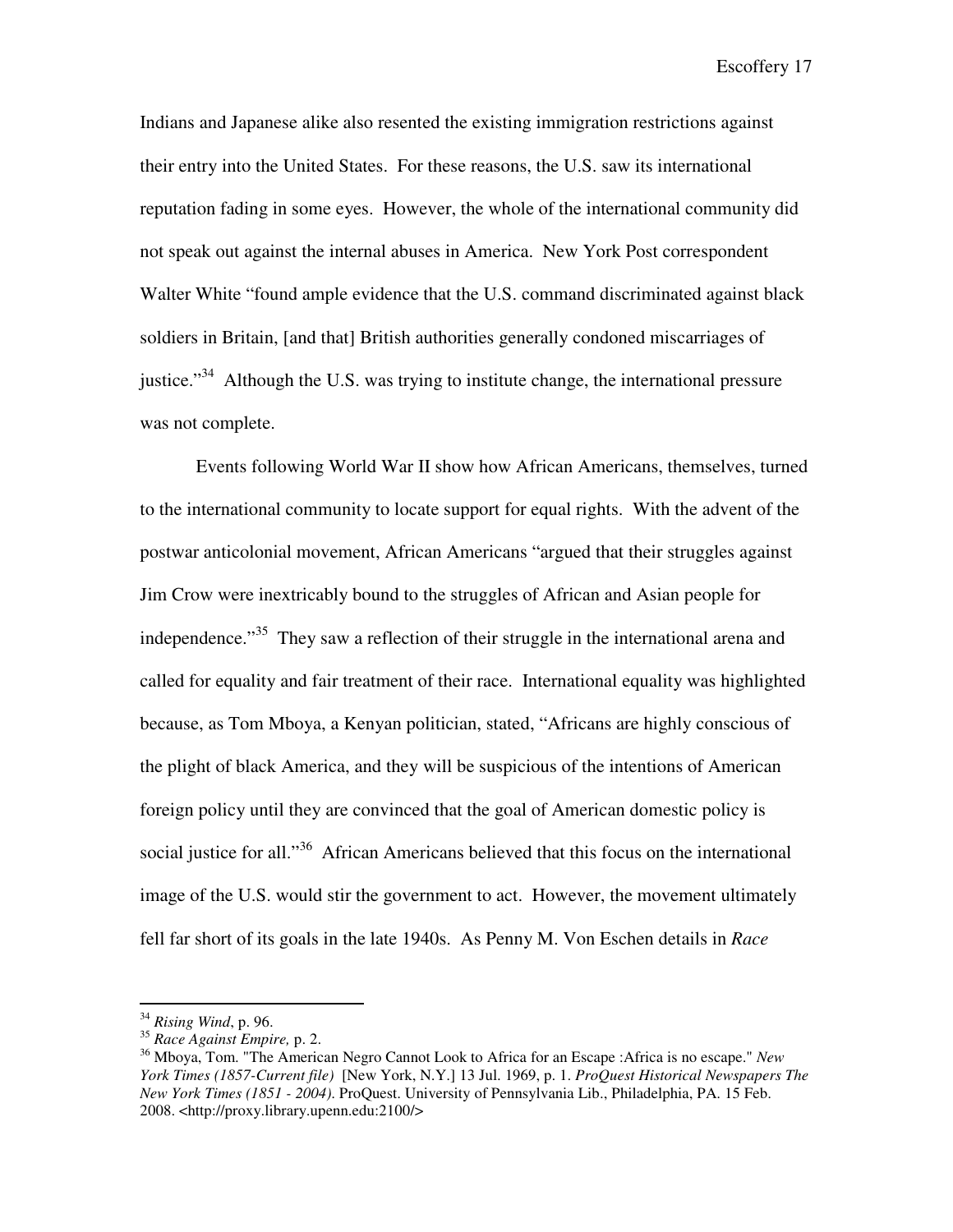*Against Empire*, "The 1950s eclipse of 1940s anticolonialism had profound implications for the politics of the black American community as questions concerning political, economic, and social rights in an international context were neglected in favor of an exclusive emphasis on domestic political and civil rights."<sup>37</sup> International pressures are important for creating civil rights progress, but in this instance the international pressures from African colonies were fairly weak and negligible. Domestic organizing and Cold War international factors would prove more effective in the next decade. In the anticolonial movement, African Americans were also fighting for rights on a global, not national scale, which may have been too large for the struggling movement. Although the movement did "shape black American politics and the meaning of racial identities and solidarities," the fact that they were trying to "demand a genuine transformation of global power relations" worked against the goal of African American enfranchisement.<sup>38</sup> Yet though there was no immediate success in helping American blacks win civil rights, the anticolonial movement did serve to further inspire the population of African Americans.

With the advent of the Cold War, race relations became a matter of national security, and leaders, under pressure from the international community, struggled to create domestic civil rights progress. Americans realized both the importance of the issue as well as the difficulties inherent in change. *The New York Times* reported in 1948 that, "In its leading editorial, 'The South and Truman,' today's *Athens Banner-Herald*, a Democratic paper since 1832, called for and end to the 'cold war' on the civil rights issue

1

<sup>37</sup> *Race Against Empire*, p. 3.

<sup>38</sup> *Race Against Empire*, p. 2, ix.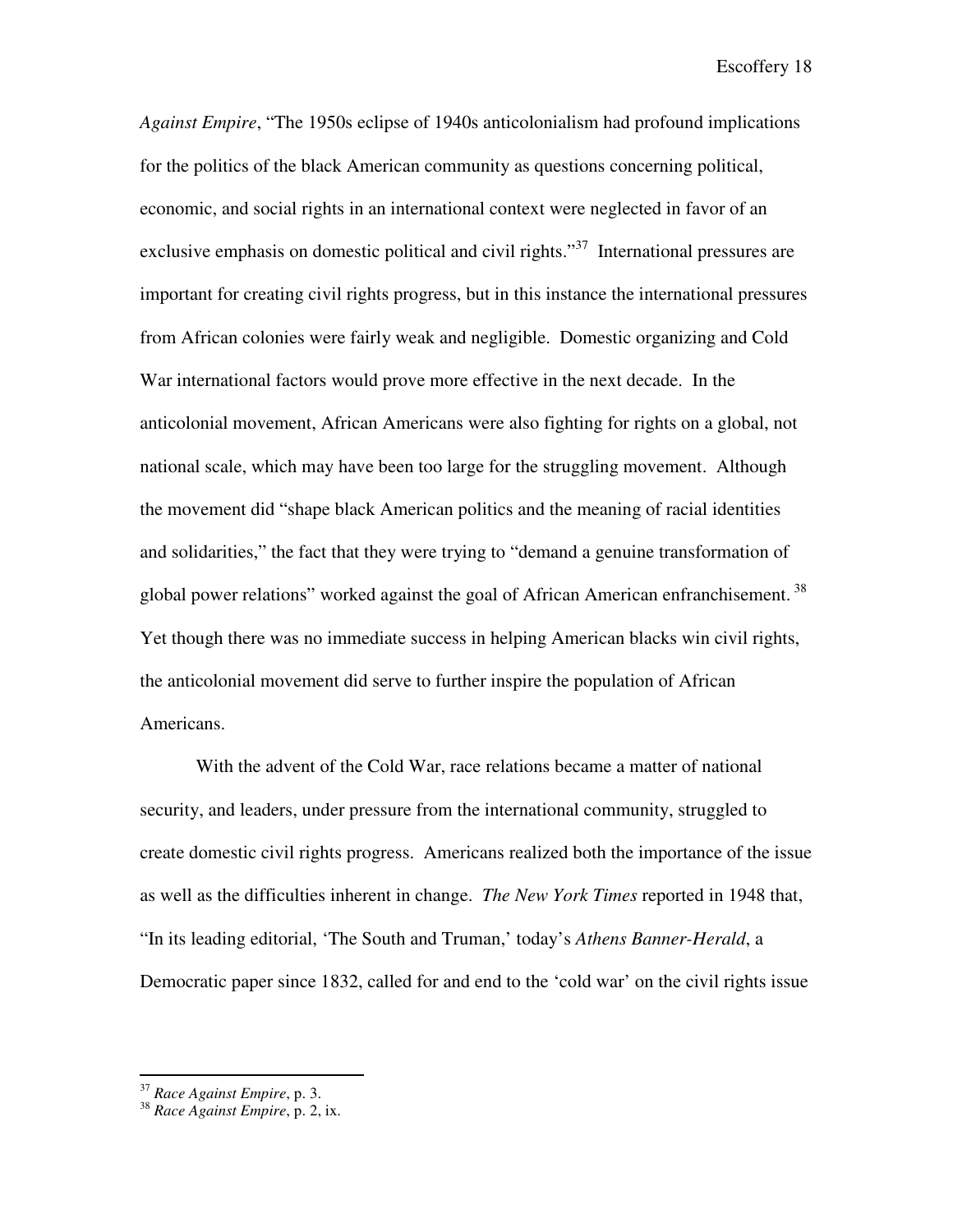'before this question eventually destroys unity at a time of national peril.' "<sup>39</sup> This shows that even Southerners were concerned about the race question. Some called for equal rights, though others doubted that they would come to pass. Some, like the American Civil Liberties Union, even believed that the Cold War would further chip away at the few rights African Americans held. The ACLU issued a statement in 1949 saying that "civil rights in this country [are now] in greater danger than at any time in the last twenty-nine years because of 'imagined insecurity' in the face of the cold war with Russia . . . fear of war, Communist expansion and espionage [have] helped create in the United States a 'dominant spirit' of 'nervous conservatism' and [sparked the] failure of Congress to enact any civil rights measure."<sup>40</sup> The organization believed that liberties were threatened but also noted that "the Truman Administration's civil rights program shows increasing vitality, though bogged down in Congress at the moment . . . [and] also, on the international front the United Nations [has] for the first time in history laid a working basis between the nations and peoples for enforceable civil rights and international freedom of communication."<sup>41</sup> The group recognized the importance of the international community and cited its potential positive effects on the domestic rights situation.

Since becoming a signatory for the United Nations Commission of Human Rights on December 10, 1946, the United States found itself committed to supporting human

<sup>39</sup> "Georgia Paper Hits South's 'Cold War': Athen's 'Banner-Herald' Assails Civil Rights Rift as Menace to National Unity." *New York Times (1857-Current file)* [New York, N.Y.] 6 Nov. 1948, 2. *ProQuest Historical Newspapers The New York Times (1851 - 2004)*. ProQuest. University of Pennsylvania Lib., Philadelphia, PA. 15 Feb. 2008. <*http://proxy.library.upenn.edu:2100/*>

<sup>40</sup> "Civil Rights in U.S. are Seen in Peril: Liberties Union Decries Fear of 'Insecurity' in Face of Cold War With Russia." *New York Times (1857-Current file)* [New York, N.Y.] 25 Sep. 1949, 79. *ProQuest Historical Newspapers The New York Times (1851 - 2004)*. ProQuest. University of Pennsylvania Lib., Philadelphia, PA. 15 Feb. 2008. <http://proxy.library.upenn.edu:2100/>

<sup>&</sup>lt;sup>41</sup> "Civil Rights in U.S. are Seen in Peril."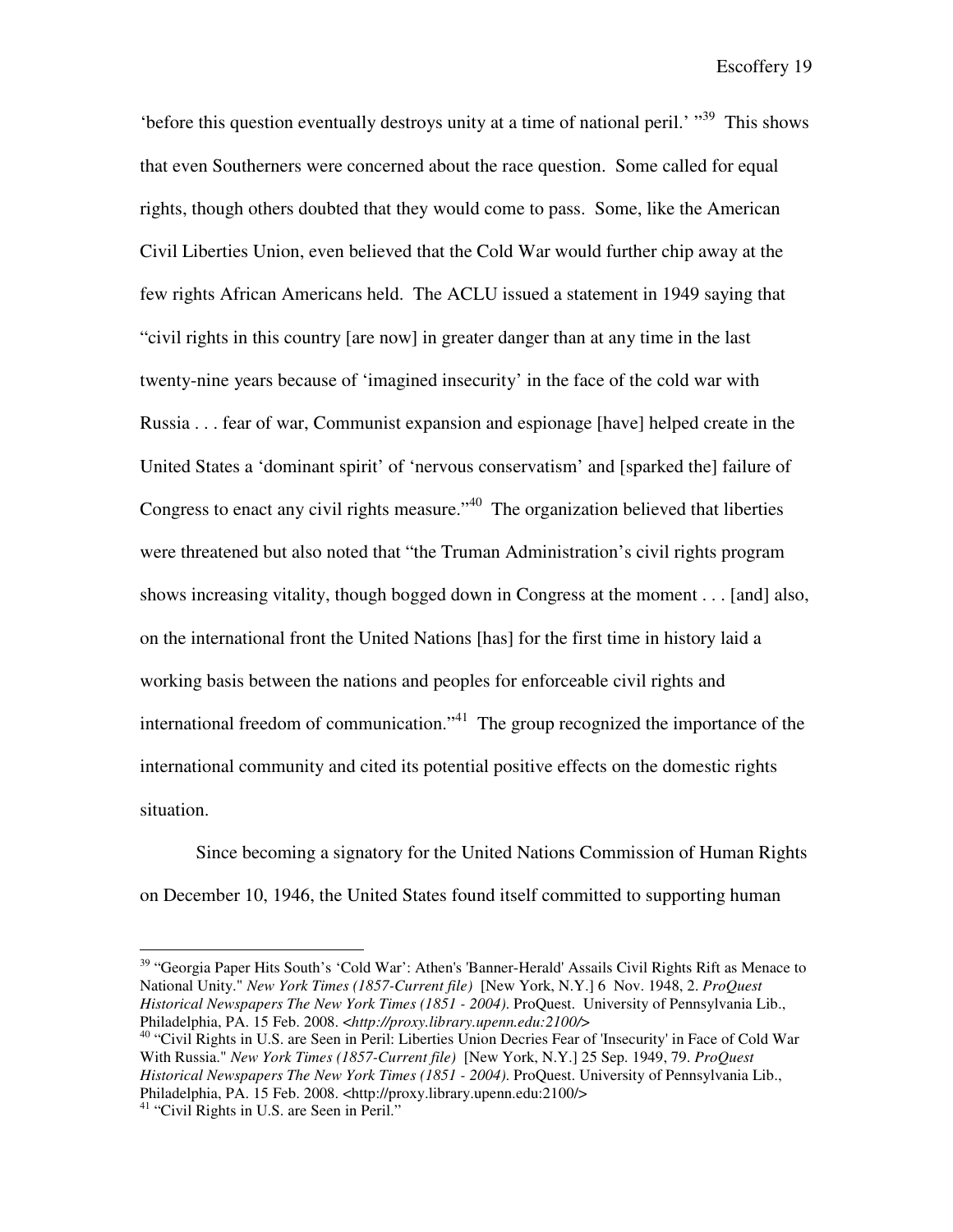rights abroad; but with this responsibility, it became increasingly important that the U.S. promote rights domestically as well. The council was said to "encourage the forces of egalitarianism around the globe,<sup> $142$ </sup> but one criticism of the commission was that some of the member states actually had poor human rights records themselves. Although these critiques were mostly directed at countries like the People's Republic of China, Cuba, and Pakistan, the U.S. was not immune to disapproving remarks. The U.N.'s June 7, 1949 memorandum entitled *The Main Types and Causes of Discrimination* called for the protection of minorities, and by doing so, highlighted the shortcomings of the U.S. in the area of individual rights. The document stated, "Protection of minorities is the protection of non-dominant groups which . . . wish in general for equality of treatment with the majority . . . the characteristics meriting such protection are race, religion and language."<sup>43</sup> The document also stated that "on the basis of this ethical concept of the dignity of the human person, the following principles are founded: (a) the principle of individual freedom, and (b) the principle of equality of all human beings before the law."<sup>44</sup> The United States, however, with its active Jim Crow laws and separate but equal policies, was not living up to this ideal of minority protection, and leaders recognized this. President Truman even warned Americans that "their confidence in the U.N. cannot be absolute . . . [and that] it is not true that every big and little wrong anywhere must be

<sup>42</sup> *The Cold War and The Color Line*, p. 56.

<sup>43</sup> "The Main Types and Causes of Discrimination." *Official Documents System of the United Nations.* 12 Feb. 2008. p. 2. <http://documents-dds-

ny.un.org/doc/UNDOC/GEN/G49/000/03/pdf/G4900003.pdf?OpenElement>

<sup>&</sup>lt;sup>44</sup> "The Main Types and Causes of Discrimination," p. 4.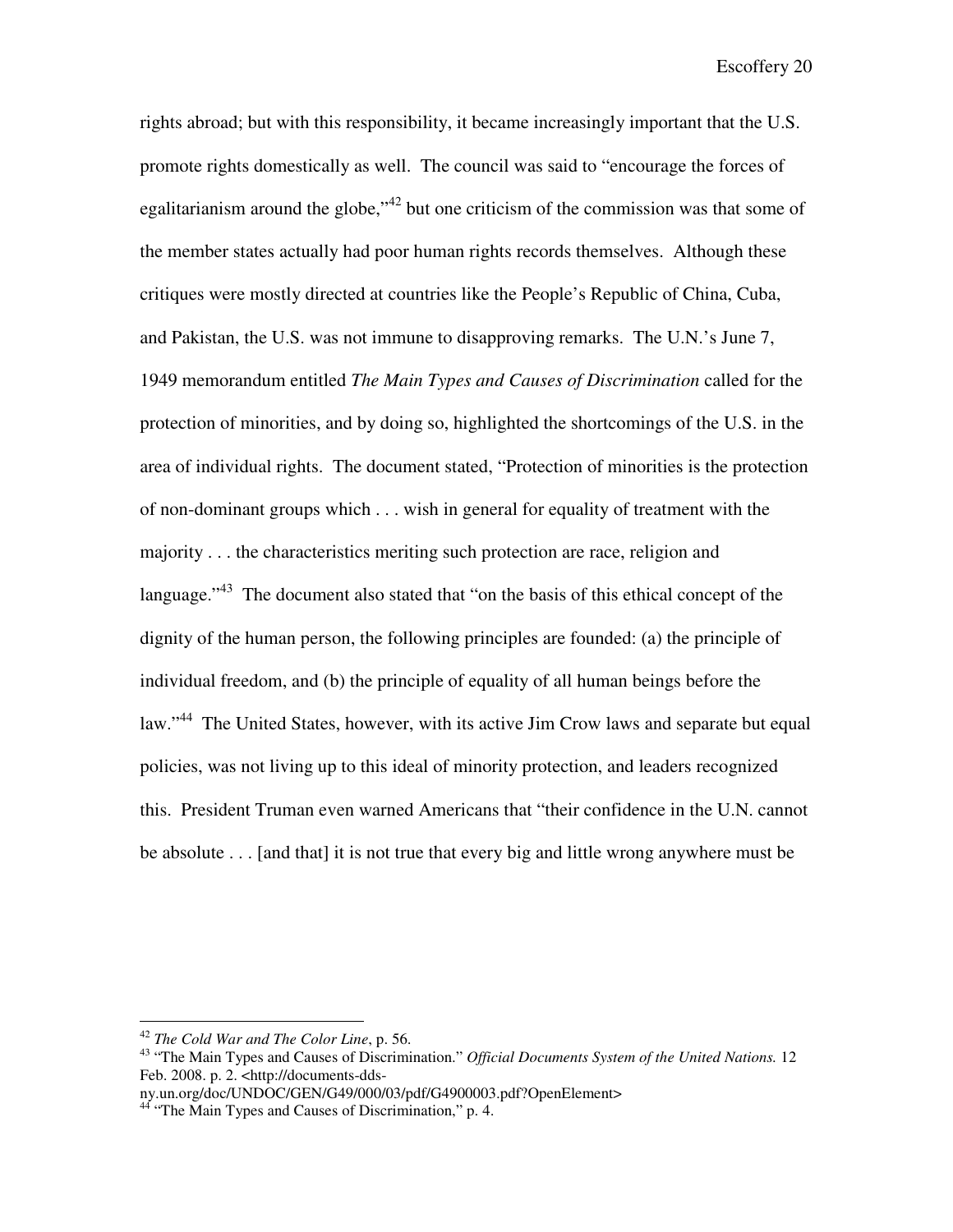righted before for the world can have peace."<sup>45</sup> Although the system of international cooperation seemed to be off to a rocky start, it had started nonetheless.

Throughout the Cold War, the United Soviet Socialist Republic continued to criticize the racial tensions existent in the United States. The USSR pointed to the disadvantaged population of African Americans as proof that American democracy had severe faults. Communist leaders wanted to embarrass America in the global arena, and as the spread of communism became an increasing threat, the United States began to dismantle its domestic racist policies and laws. This change was not immediate. It occurred over time, with a climax in the 1960s and the passage of the Civil Rights Act of 1964 and Voting Rights Act of 1965. The U.S. felt the pressure of the international community and responded by implementing appropriate change. Mary Dudziak, in her article "*Brown* as a Cold War Case," highlights the effects of the Cold War on American judicial proceedings. She states, "the Justice Department briefs gave only one reason for the government's participation in [the *Brown* case]: segregation harmed U.S. foreign relations, . . . and, as the United States argued in the *Brown* amicus brief . . . 'racial discrimination furnishes grist for the Communist propaganda mills, and it raises doubts even among friendly nations as to the intensity of our devotion to the democratic faith.' "<sup>46</sup> The United States realized that "discrimination at home must be fought because it undermined the legitimate U.S. leadership of the 'free world.' "<sup>47</sup> In its mission to win the Cold War and become the world hegemon, the United States could not

<sup>45</sup> "The President on U.N." (7 Feb. 1947). *Wall Street* Journal (1889-Current file),6. 22 Feb. 2008. *ProQuest Historical Newspapers The Wall Street Journal (1889 - 1990)* database. (Document ID: 104416142).

<sup>46</sup> Dudziak, Mary. "Brown as a Cold War Case." *The Journal of American History* 91 (2004): p. 1. <http://www.historycooperative.org/journals/jah/91.1/dudziak.html>

<sup>47</sup> *Race Against Empire*, p. 3.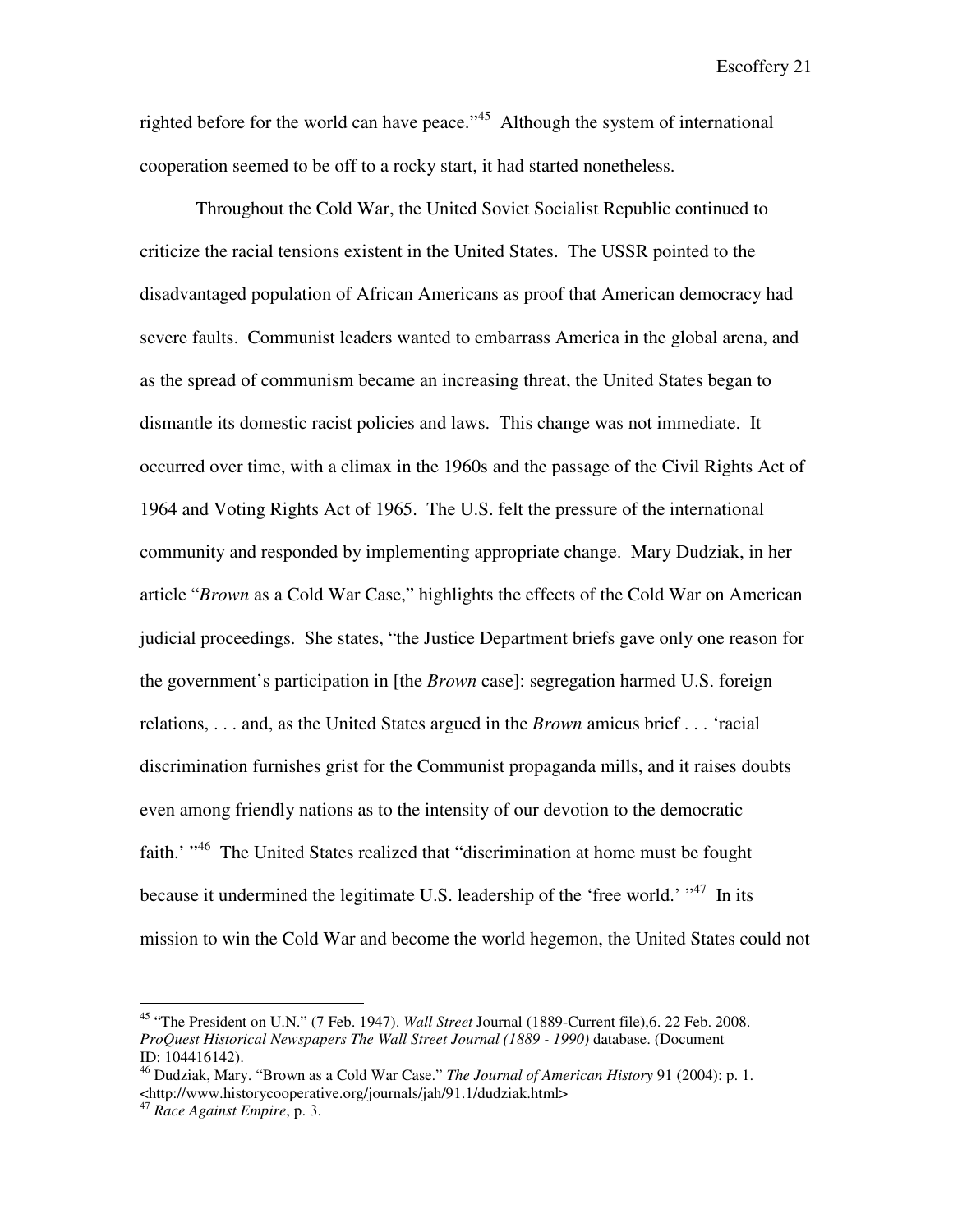afford to have a tarnished image. As President Truman said, "Our foreign policy is designed to make the United States an enormous, positive influence for peace and progress throughout the world. We have tried to let nothing, not even extreme political differences between ourselves and foreign nations, stand in the way of this goal. But our domestic civil rights shortcomings are a serious obstacle.<sup>48</sup> International cooperation and adherence to basic human rights had become key.

U.S. Department of State records of the period highlight the concern of rising Soviet power and discuss the methods employed by the USSR to achieve the desired power. One declassified document states:

> The general Soviet strategy for carrying on the world struggle in the present phase rests on two propositions . . . the second [of which] is that the world position and power of the "imperialist" states can be undermined by a persistent and aggressive campaign waged by methods short of war—political struggle, economic and scientific competition, subversion. Political struggle takes the form of a constant agitation designed to capture and organize in broad mass movements the sentiments which focus on the great issues of the current period—peace, disarmament, anticolonialism, social justice, economic development. By manipulating these issues and by dramatizing the growth of Soviet power, the Soviets are also trying to align the governments of the underdeveloped and uncommitted states with the Bloc, and against the West. The Soviet leaders hope that the result will be a progressive isolation and

<sup>48</sup> Dudziak, Mary. *Cold War Civil Rights: Race and the Image of American Democracy*. Princeton: Princeton University Press, 2000. p. 80.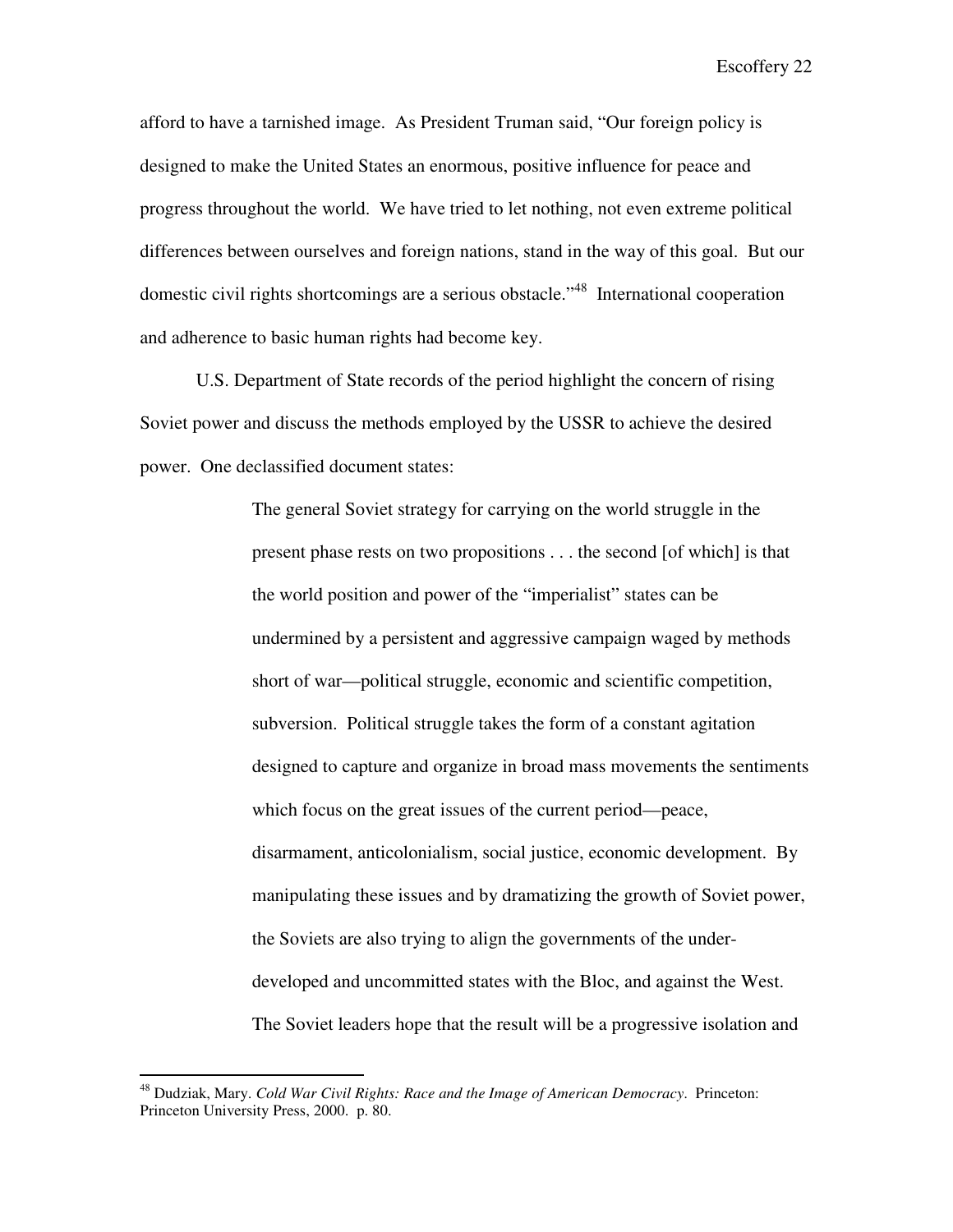loss of influence for the Western powers, divisions among them, and a decline in their ability to deal effectively with threats to their interests. This is what the Soviets mean by "peaceful coexistence"—a strategy to defeat the West without war.<sup>49</sup>

The U.S. government was aware of the tactics of the Soviet Union, and realized that it did not want the Soviets to capitalize on the racial tension existent in the United States. American intelligence worried about the possibility of a fifth column growing within the nation and compromising national security.

 To guard against this scenario, the Federal Bureau of Investigation drafted memos regarding the potential threat of civil rights groups. In one such 1963 document, the Bureau reported, "Although evidence to date is lacking which would show the black nationalist movement in this country is either under foreign control or direction, it must be recognized that a real potential for foreign exploitation exists and presents a definite threat to our internal security."<sup>50</sup> Not only did intelligence officials worry about foreign control of groups, but they also were concerned that communists, American or otherwise, would infiltrate and lead these communities to revolt. One report notes, "Communists and other subversives and extremists strive and labor ceaselessly to precipitate racial trouble and to take advantage of racial discord in this country. Such elements were active in exploiting and aggravating the riots, for example, in Harlem, Watts, Cleveland, and

1

<sup>&</sup>lt;sup>49</sup> U.S. Department of State. "Foreign Relations of the United States 1961-1963." Vol. V: Soviet Union. Washington D.C. 16 Feb. 2008. <http://www.state.gov/www/about\_state/history/vol\_v/01\_09.html>  $50$  Federal Bureau of Investigation. "Intelligence memorandum on the potential for foreign exploitation of the following Black Nationalist organizations: Organization of Afro-American Unity; the Student Nonviolent Coordinating Committee (SNCC); the Revolutionary Action Movement (RAM); the Southern Christian Leadership Conference (SCLC). Foreign influence may stem from the following: Puerto Rican involvement; the Communist Party, USA; Cuban involvement." *Declassified Documents Reference System*. Farmington Hills, Mich.: Gale, 2008. Issue Date: 11 Jan. 1968. Date Declassified: 15 Aug. 2002. <http://galenet.galegroup.com>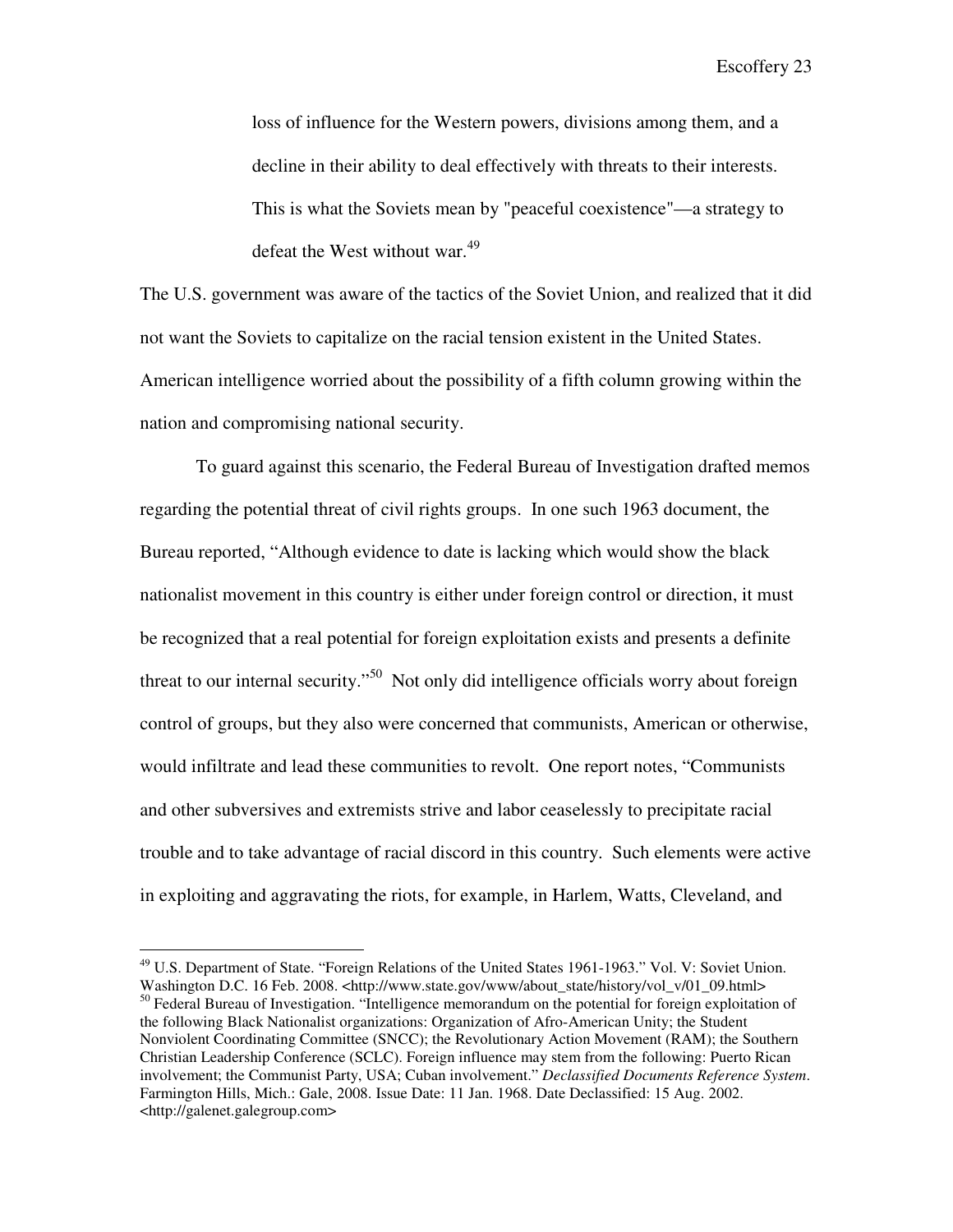Chicago."<sup>51</sup> Race relations had become an issue vital to the nation's security. The new, political consequences for discriminating against African Americans came to be a central concern of American leaders. As late as 1967, a White House memorandum explored the potential effects of Cuban involvement in Black Power movements.<sup>52</sup>

Not only was the United States concerned about the foreign exacerbation of tensions during the Cold War; it was also concerned with its legitimacy and reputation around the world. As the book *Race Against Empire* notes, "discrimination at home [had to] be fought because it undermined the legitimate U.S. leadership of the 'free world,' . . . [and for that reason] the Truman administration and the State Department embarked on far-reaching attempts to shape Asian and African perceptions of American 'race relations.' "<sup>53</sup> The United States was supposed to be the leader of the free world, and for that to be the case, it had to lead a free nation first and foremost. The U.S. was criticized for human rights abuses, and this criticism went well into the 1980s. In 1987, the *New York Times* wrote that the U.S.S.R. reported "American agents had developed a lethal gas that kills black people but not whites."<sup>54</sup> The "chief editor of the official Novosti press said he did not recall the article, but if it existed, it probably had been based on Western press reports. [He] went on to talk about massacres of American Indians [and] mistreatment of Japanese-Americans in World War II . . . arguing that development of an

<sup>51</sup> Federal Bureau of Investigation. "Subversive and Extremist Elements in Racial Violence." *Declassified Documents Reference System.* Issue Date: 22 Sep. 1966. Date Declassified: 17 Jun. 2002. <http://proxy.library.upenn.edu>

 $52$  White House. "FBI finds no Cuban involvement in the civil rights and 'Black Power' movements." *Declassified Documents Reference System.* Issue Date: 3 Aug. 1967. Date Declassified: 18 Apr. 1984. <http://galenet.galegroup.com>

<sup>53</sup> *Race Against Empire*, p. 3.

<sup>54</sup> Keller, Bill. "Americans Outraged by Soviet Article." *New York Times (1857-Current file)* [New York, N.Y.] 6 Jun 1987, 5. *ProQuest Historical Newspapers The New York Times (1851 - 2004)*. ProQuest. University of Pennsylvania Lib., Philadelphia, PA. 15 Feb. 2008. <http://proxy.library.upenn.edu:2100/>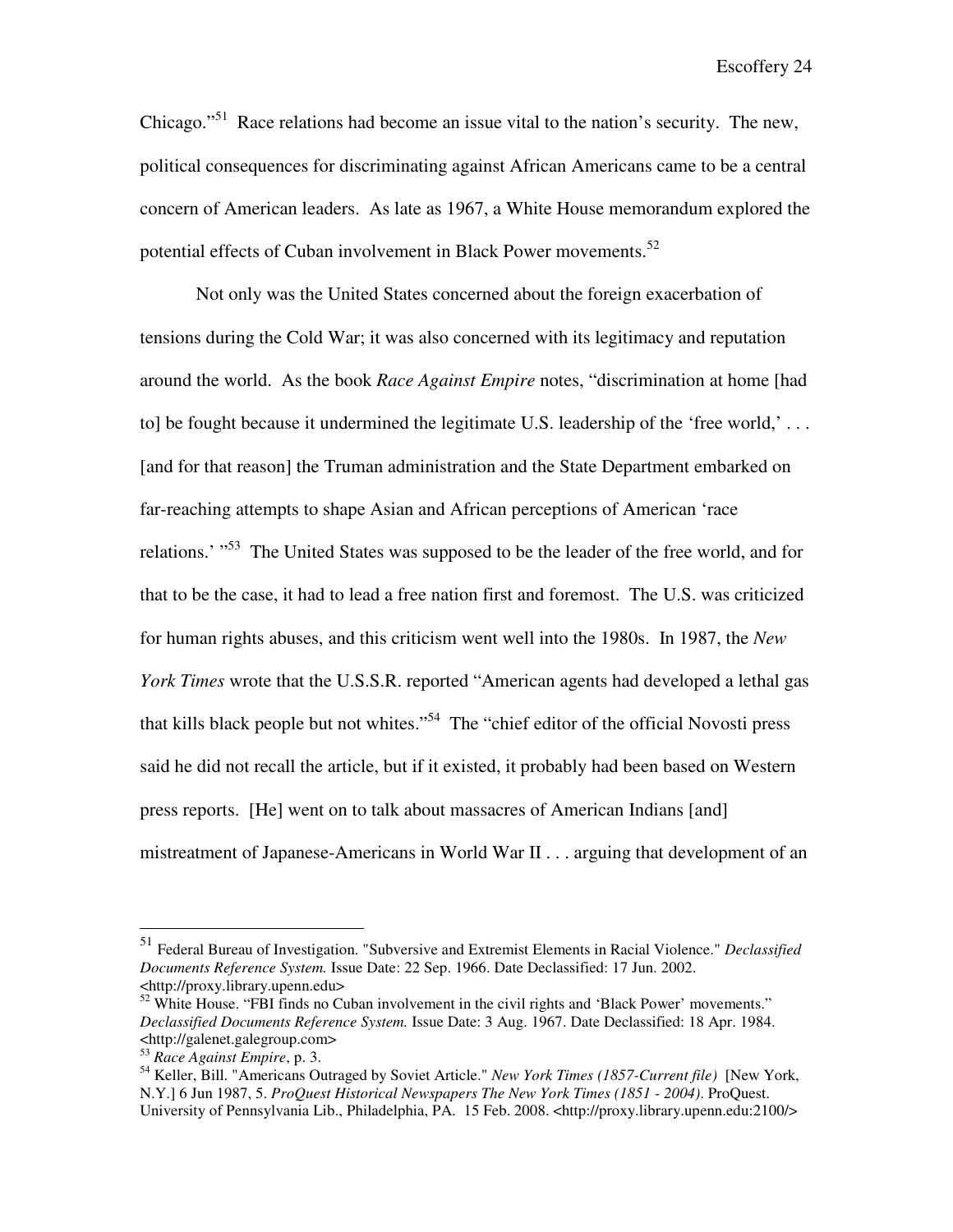ethnic weapon would not be inconsistent with American history."<sup>55</sup> Enemies of the U.S. were quick to cite past discriminations, and even quicker to claim new ones. Competing against these sorts of allegations, the U.S. had to take actions that countered the claims.

 The U.S. was so concerned with its image abroad that President Lyndon Johnson, in a telephone conversation with Roy Wilkins in 1964, asked whether it would be appropriate for the government to appoint black Americans as ambassadors to African countries. The question was whether this would show that the U.S. conformed to stereotypes or that it supported equal opportunities. A short excerpt of the transcript follows:

> President: Now let me ask you this. They tell me that we shouldn't send a Negro to an African country as an ambassador. Is that true?

Wilkins: The Africans have strenuously denied it when we have confronted them with it. I don't know whether it's true or not. All I can say is that diplomatically they have said no. Some of them have been vehement in denying it. Others have said this is silly. And I don't know exactly how they feel about it. I would say that if you made a uniform practice of assigning Negroes--or such Negroes as you had--to African countries, they would resent it. You understand.

President: I agree with that. But we've got'em in Scandinavia and we've got'em in other countries, and what I want to do is enlarge 'em a little more. They don't have their twelve percent. Now I'm not a percentage man, but if we can find some of the top people in this country--I mean you

<sup>55</sup> "Americans Outraged by Soviet Article."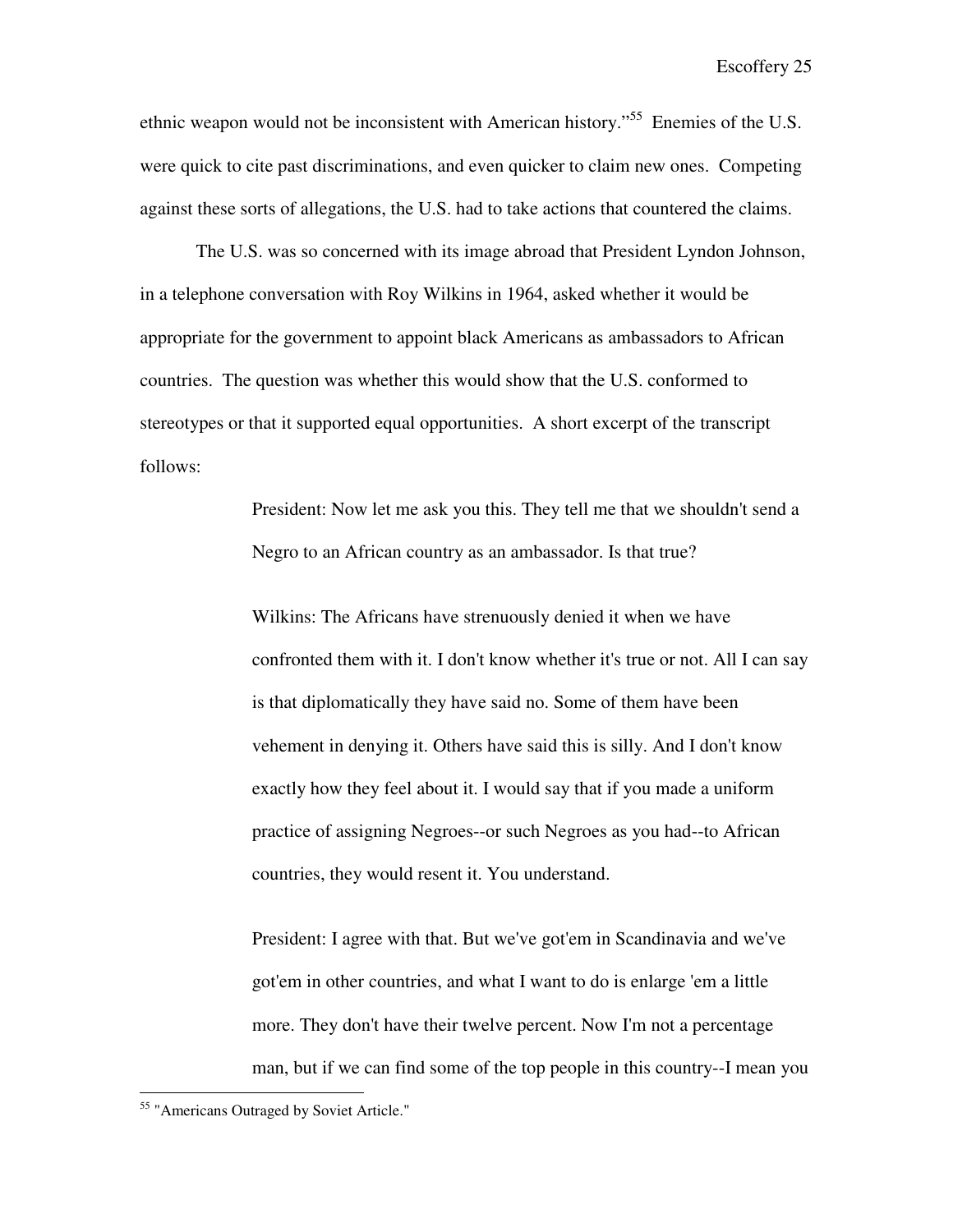take either of the [unintelligible] would be wonderful ambassadors to some country, but top men. I would like to get'em up to where they are at least in walking distance of the rest of us.

Wilkins: Exactly.<sup>56</sup>

This exchange shows that there was serious consideration given to the issue of black equality at the highest levels of the government, and the image of America in the international arena was an important factor to consider in this movement towards increased rights.

Although international pressures were effective at bringing about civil rights progress, it was still difficult to move forward, as the events leading up to the passage of both the Civil Rights Act of 1964 and Voting Rights Act of 1965 show. As Southern Senators and Congressmen tried to prevent the bills from seeing the light of day, black activists, along with President Johnson, pushed for their passage. It is important to note the tireless efforts of activists such as Dr. Martin Luther King Jr., but it is also necessary to understand that the U.S. government felt two distinct opposite domestic pressures, one for calling for change, and the other satisfied with the status quo. Thus, it was the outside, international pressure that tipped the scales in favor of civil rights.

#### **Northern Ireland**

 $\overline{a}$ 

 Although Northern Ireland is not a nation unto itself like the United States, its history of civil rights progress follows a path similar to that of the U.S, as international

<sup>&</sup>lt;sup>56</sup> U.S. Department of State. "Telephone Conversation Between President Johnson and Roy Wilkins." Washington D.C., 16 Jan. 1964. <http://www.state.gov/r/pa/ho/frus/johnsonlb/xxxiii/32637.htm>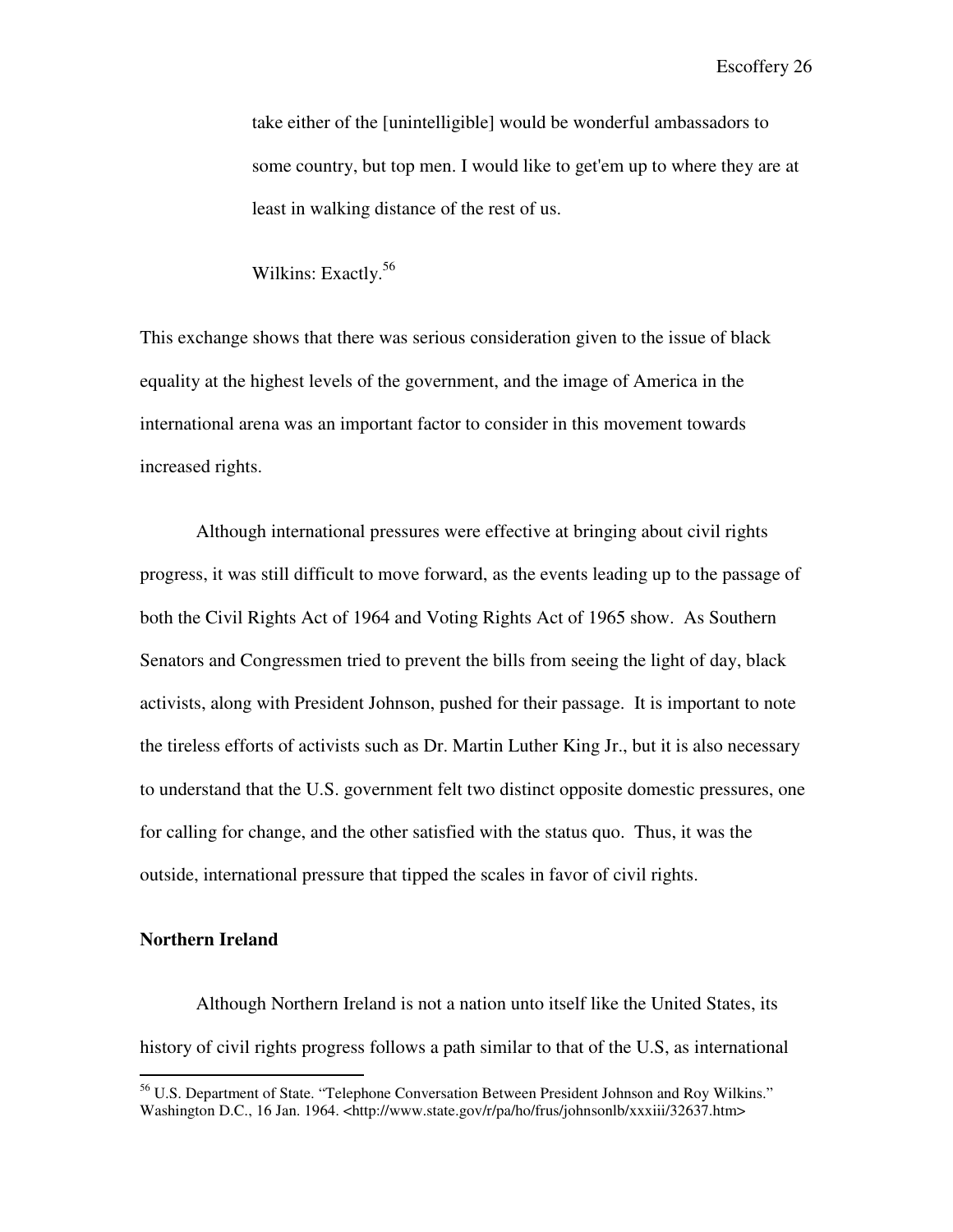pressures played a key role in the movement towards equality. The international pressures to secure equal rights were not present in the early twentieth century when violence erupted in the Easter Rising of 1916, the subsequent Irish War of Independence begun in 1919, or in the later Irish Civil War, and thus the repression of Catholics was legitimized. In a 1919 *New York Times* article titled "England assailed by Irish Leaders," activist groups in America lamented the fact that there was no outside pressure on England to end the repression of the Catholic Irish. The nationalists had fought for their freedoms and liberties but only achieved half the objective, as England partitioned the island and claimed Northern Ireland as its own, leaving the Catholic minority there with few protected rights.

> The League of Nations was denounced as 'an abomination' . . . and 'a League to prohibit peace' by a group of speakers representing the Friends of Irish Freedom . . . who appeared today before the Senate Foreign Relations Committee. They demanded that the treaty be utterly rejected, on the double ground that it will cause destruction of American political and commercial independence, and that it will prevent Ireland and other subject nations from obtaining their independence . . . the speakers denounced England and her tactics in Ireland and assailed President Wilson by innuendo. $57$

The *Times* article shows that international organizations, specifically the League of Nations, were incapable of exerting any real influence over the situation, and although

<sup>57</sup> "England Assailed By Irish Leaders." *New York Times (1857-Current file)* [New York, N.Y.] 31 Aug. 1919, 1-2. *ProQuest Historical Newspapers The New York Times (1851 - 2004)*. ProQuest. University of Pennsylvania Lib., Philadelphia, PA. 28 Mar. 2008. <http://www.proquest.com/>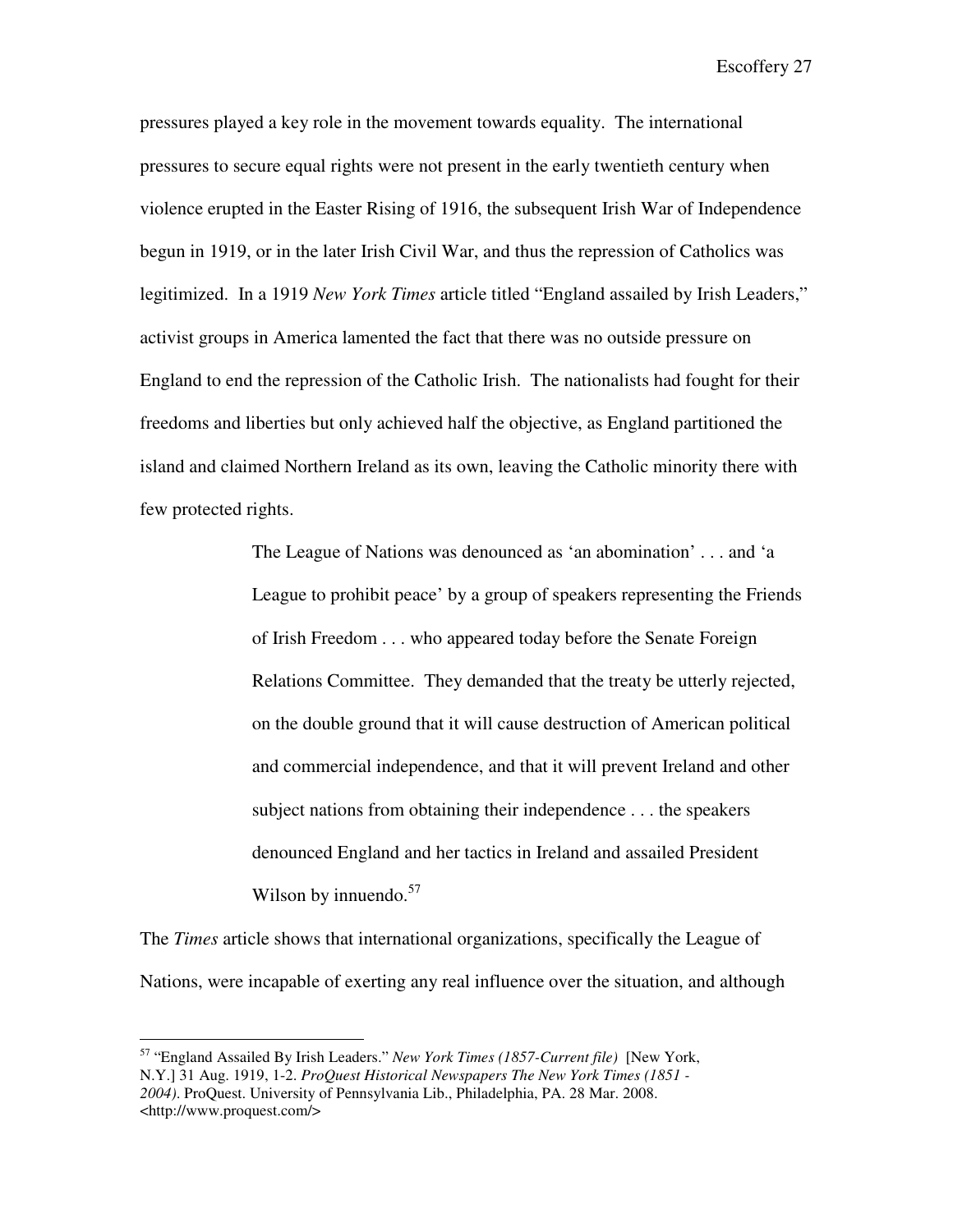there was lobbyist support in the U.S., this support did not permeate to the top levels of government. President Woodrow Wilson remained relatively silent on the issue and refused to intervene. As Andrew J. Wilson writes in *Irish America and the Ulster Conflict, 1968-1995*, "In April 1919, a delegation from the American Commission on Irish Independence arrived in Versailles to win Woodrow Wilson's support for Irish selfdetermination. The President, however, refused to pressure Britain to recognize the Irish provisional government."<sup>58</sup> Wilson was an advocate for the League, but because it did not champion the Irish cause, Irish Americans did not support the international body. Although the League officially promoted the idea of self-determination of nations, "application of the principle . . . in the postwar peace settlement was limited. It was not to apply to the victorious powers, [not] to the Irish in the United Kingdom, . . . or [to the] African-Americans in the United States."<sup>59</sup> Because of these reasons, England was free to restrict civil rights. The Government of Ireland Act of 1920 further proved this point.

 It is important to note before moving forward that there existed two intertwined and nearly inseparable conflicts in the Northern Ireland. One, the civil rights movement, called for equality between Catholics and Protestants. It denounced gerrymandering and the effective exclusion of Catholics from government activities among other abuses. The second conflict focused on the struggle to create a united Ireland. Although these are two distinct goals, the effort to unite Ireland has its roots in the movement towards equality. Early supporters of a united Ireland desired an end to British rule on the island so that they would not have to face continued repression, and the desire to unite the two areas

<sup>58</sup> Wilson, Andrew J. *Irish America and The Ulster Conflict, 1968-1995*. Washington D.C.: The Catholic University Press, 1995. p. 12.

<sup>59</sup> Esman, Milton J. and Shibley Telhami, eds. *International Organizations and Ethnic Conflict*. Cornell University Press: Ithaca, 1995. p. 23.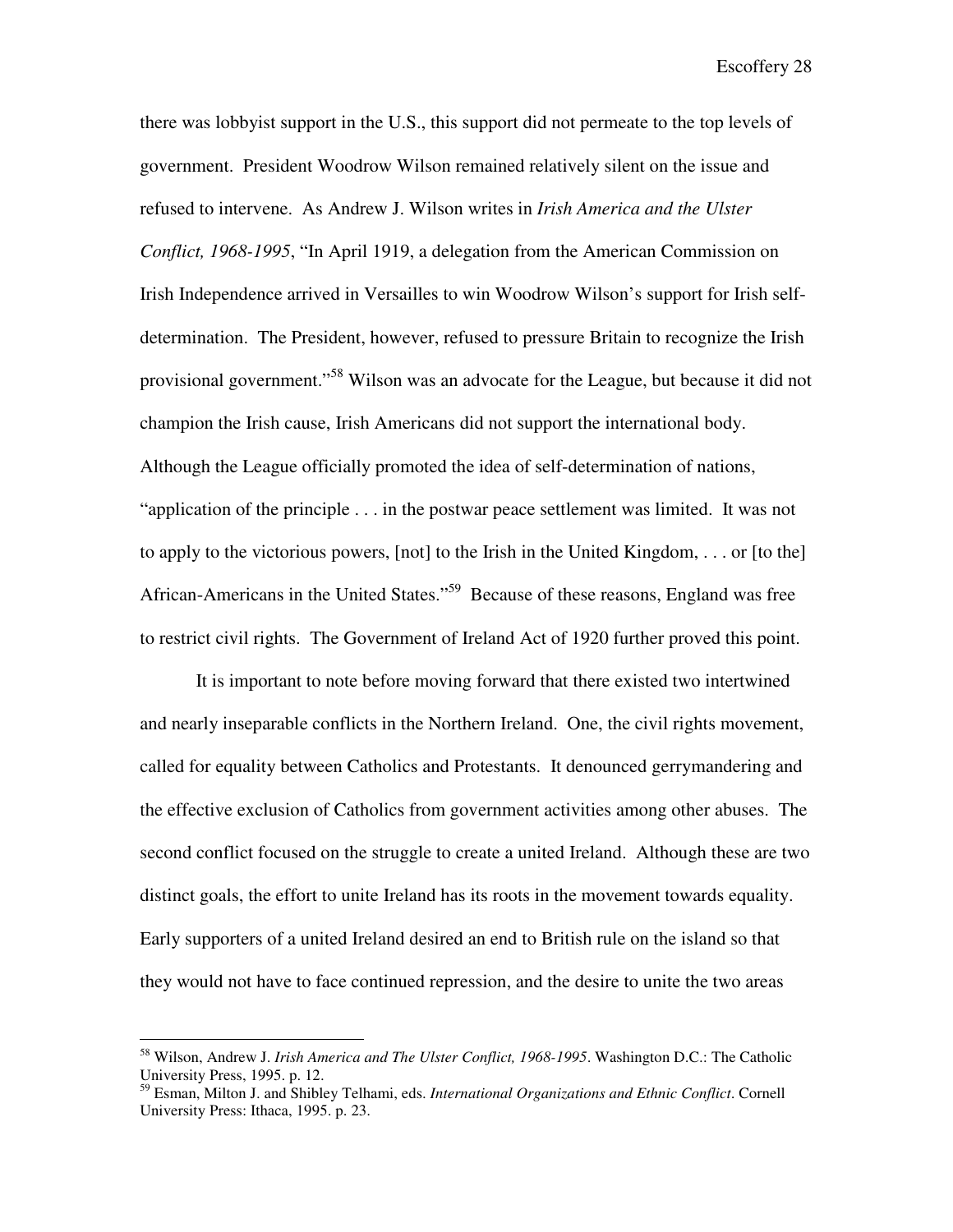was grounded in the same desires for freedom and equality that the civil rights movement advanced. To illustrate this point more clearly, Sinn Féin, a political group known for its policy of supporting the self-determination of the Irish people, uses as its motto the phrase, "Building an Ireland of Equals."<sup>60</sup> This shows that essentially the struggle for a united Ireland is grounded in the struggle for basic equality.

 Although domestic pressures grew throughout the 1960s in Northern Ireland, they ultimately failed to have the desired impact on the movement towards equality. Prime Minister Terence O'Neill advocated change through his rhetoric and stated that he "wanted to build an opportunity state in which no man [would] be imprisoned by his environment and in which every citizen [would] have the chance to realise his full potential."<sup>61</sup> Yet, as Bob Purdie notes in Politics in the Streets, O'Neill often made "liberal and modernist statements and gestures, while using extreme caution in nudging his party towards changes its traditional outlook."<sup>62</sup> Because of this half-hearted attempt, change was unattainable through domestic means, and further domestic efforts did not experience success.

 The re-defined Irish civil rights movement that emerged in the 1960s was partly motivated by the events occurring in the United States at the same time. "The new strategy was inspired by the Black civil rights movement in the United States. The term 'civil rights' had not been used to define the aspirations of the minority community in Northern Ireland before the 1960s and it had never before adopted a strategy that was

<sup>60</sup> "History of the Conflict." *Sinn Féin*. 30 Mar. 2008. <http://www.sinnfein.ie/history>

<sup>61</sup> Purdie, Bob. *Politics in the Streets: The Origins of he Civil Rights Movement in Northern Ireland*. Belfast: The Blackstaff Press, 1990. p. 14.

<sup>62</sup> *Politics in the Streets*, p. 14-5.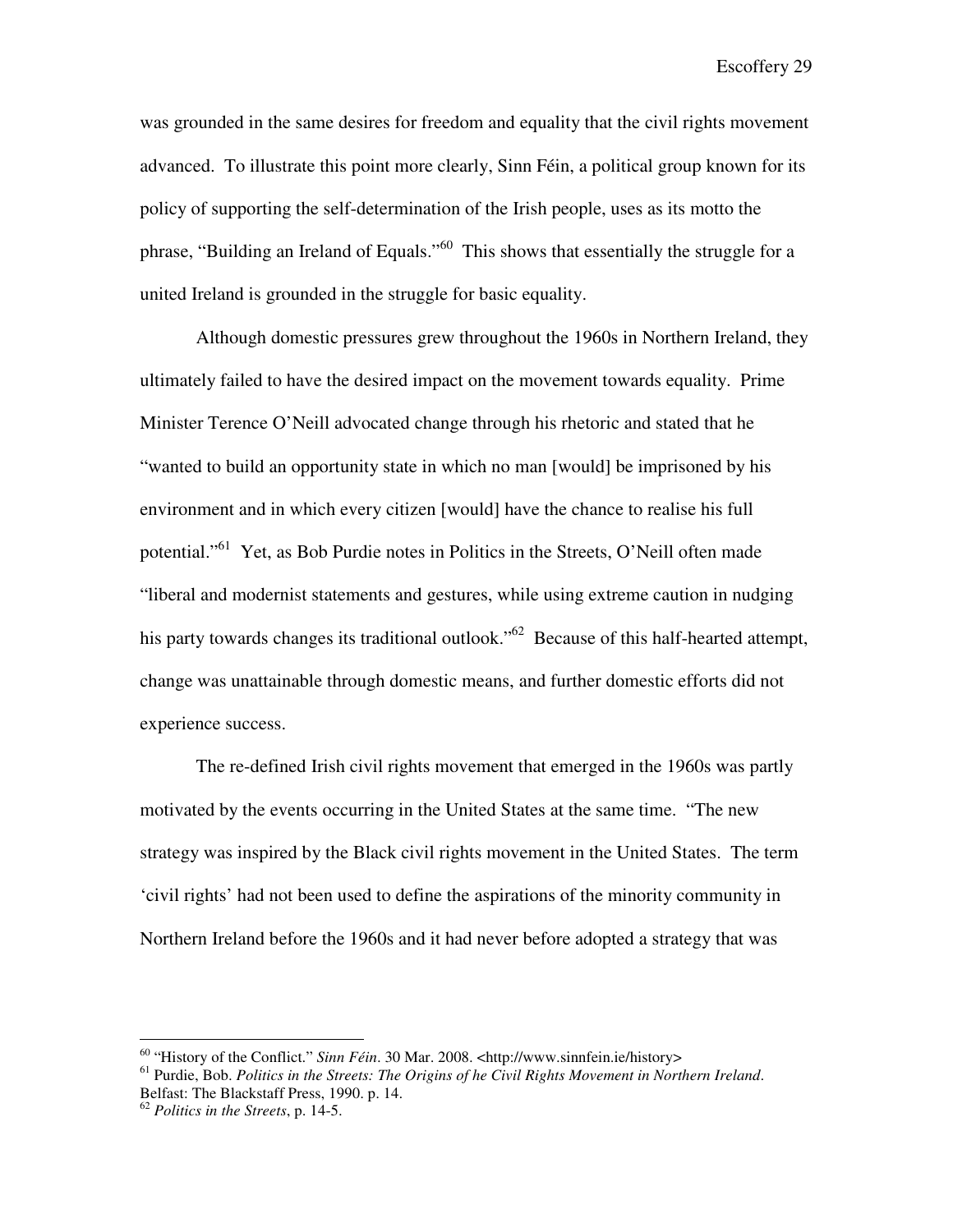both militant and constitutional."<sup>63</sup> Although this new direction appeared promising. some scholars have noted its ultimate failure. Purdie writes that there were "strategic and tactical problems involved in transferring the model of the Black movement in the United Sates to Northern Ireland" as it "produc[ed] sectarian tensions, instability, conflict and violence" in the region.<sup>64</sup> There existed indirect international influence in the domestic movement in the sense that Northern Ireland activists adopted street marches and sitdowns, but there did not exist the necessary direct international pressure to help these tactics succeed.

 Although "the first months of the civil rights campaign, non-violent and concentrated in Derry, aroused intense interest in the Republic of Ireland,"<sup>65</sup> the internal movement ultimately sparked the violence leading to the Troubles. In the early 1970s, the Parliament of Northern Ireland responded by restricting rights even further. The Special Powers Act of 1971 served as emergency legislation to halt terrorist activities; it called for internment without trial and acted as another roadblock in the move towards equality. The movement then lost some of its legitimacy as the Provisional Irish Republican Army resorted to terrorist tactics. "While both wings of the IRA [Official and Provisional] were committed in varying degrees to the intensification of conflict, there were powerful forces within the Catholic community in Derry strongly opposed to such a development . . . [they noted that] such small highly militant groups [are not usually] successful to any great degree."<sup>66</sup> Because there was not a united front and violent tactics were met with heightened repression, this domestic effort failed to create

<sup>63</sup> *Politics in the Streets,* p. 2.

<sup>64</sup> *Politics in the Streets*, p. 157, 156.

<sup>65</sup> *From Civil Rights to Armalites*, p. 55.

<sup>66</sup> *From Civil Rights to Armalites*, p. 243.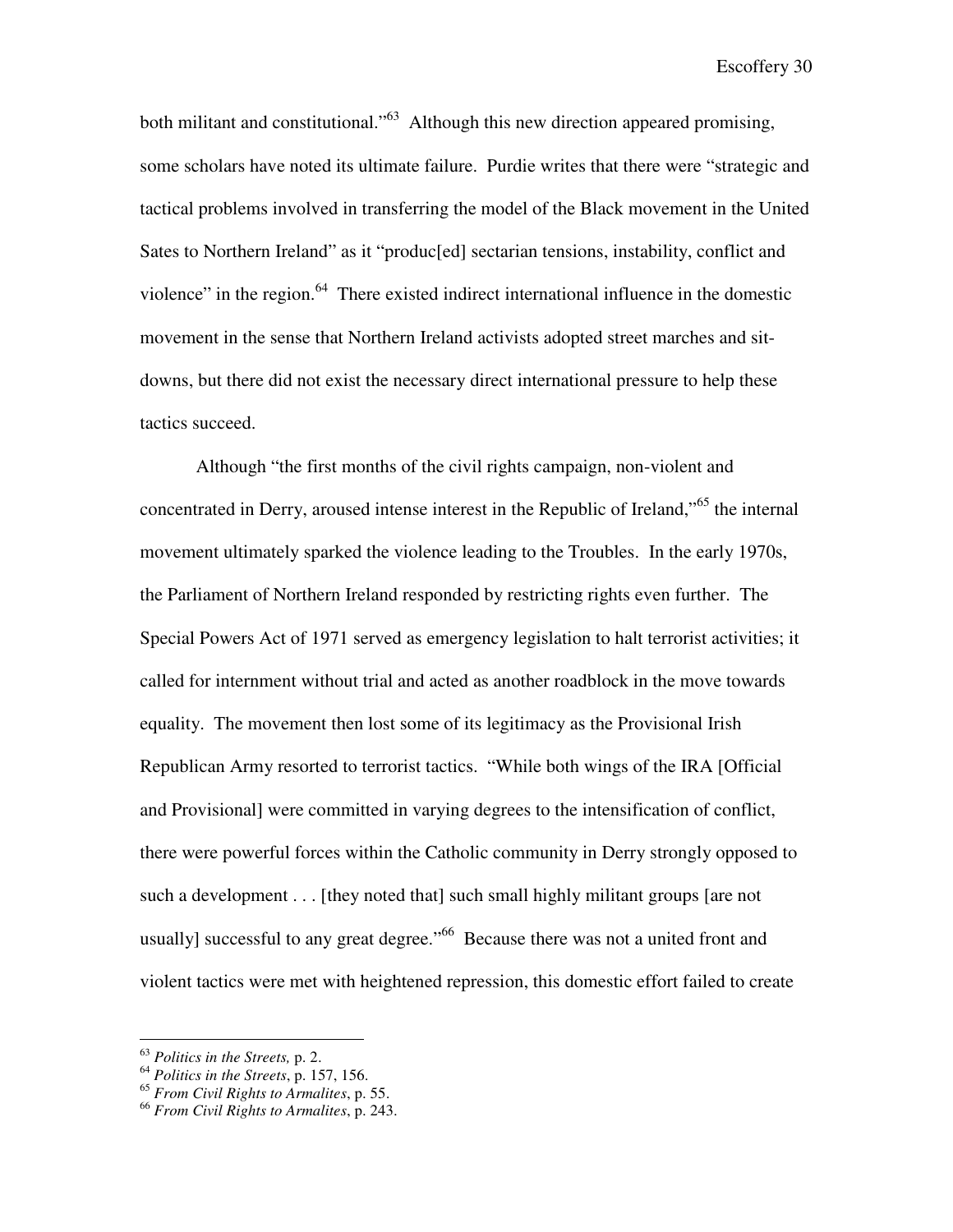the desired change. The IRA can be seen as something other than a domestic pressure, perhaps even an international pressure as the Provisional IRA has been, at times, headquartered in Dublin, but the fact that it recruited citizens of Northern Ireland and maintained offices throughout the six Northern counties, removes it from the strictly international category. In the sixties and seventies, this militant effort failed; as Bob Purdie states, "At the outset the movement was supported by every shade of political colour, including some individual members of the Unionist Party. In the end, the campaign was hijacked by the gunmen who created a new and even greater need for basic civil rights in Northern Ireland."<sup>67</sup>

 Yet, there were some positive effects of the Irish civil rights movement of the late 1960s and early 1970s. Irish author Niall Ó Dochartaigh stated:

> One of the most significant achievements of the civil rights campaign was to attract international attention to the grievances of the Catholic minority in Northern Ireland. From the beginning, reports of marches in Derry were carried as far afield as New Zealand, Thailand, Zambia and, of course, Britain and the United States. The most important external pressure that came to bear on the Unionist government came from the British government at Westminster, but there were also significant pressures from the Republic of Ireland and, as time went on, from the United States.<sup>68</sup>

A new and effective force for change, international pressure from both Britain and the United States, surfaced, and with this, slowly change began. Classifying the pressures

<sup>67</sup> *Politics in the Streets,* p. ix.

<sup>68</sup> Ó Dochartaigh, Niall. *From Civil Rights to Armalites*. Cork: Cork University Press, 1997. p. 53-4.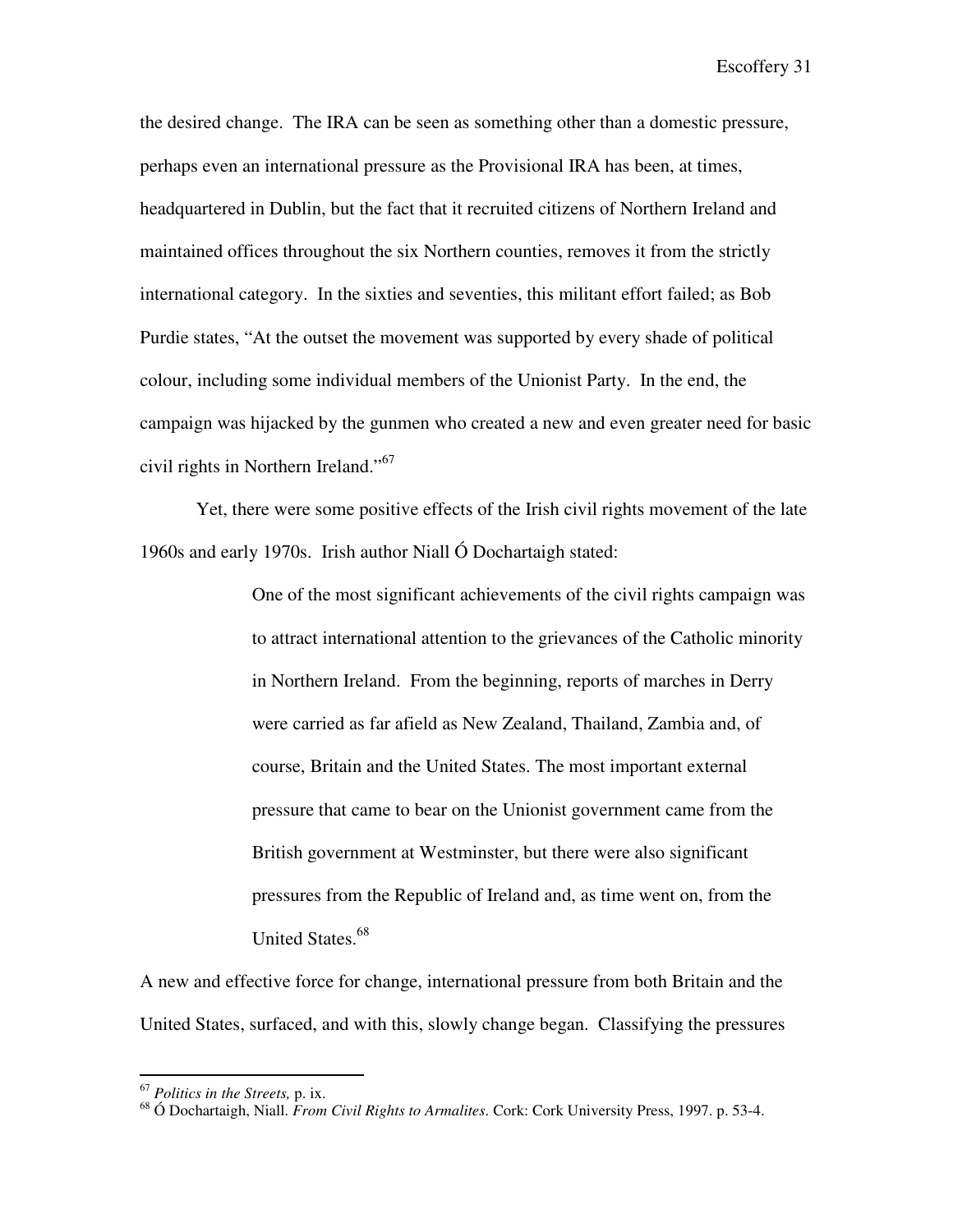included as "domestic" or "international" is admittedly difficult, because Northern Ireland is part of the United Kingdom, and yet at the same time, it is distinctly separate. Northern Ireland "remain[s] bound to Britain by the consent of [its] inhabitants,  $\dots$  [yet] because Northern Ireland is not fully integrated into the United Kingdom either constitutionally or politically, it is seen internationally as a political entity in its own right and not simply as a subordinate part of the United Kingdom."<sup>69</sup> Because of this dynamic relationship, the argument regarding international pressures becomes more difficult to pinpoint and articulate. At times Britain was pressured to enact change in the Northern Ireland arena, and at other times, Britain itself acted as an outside force pressuring for change. Still the overall pattern is clear: progress in civil rights came only when pressures for change arose from actors and influences outside Northern Ireland.

 With the Northern Ireland Constitution Act of 1973, Britain put direct pressure on the acting government in Northern Ireland by suspending the Parliament, encouraging devolution, and declaring discrimination on the basis of religion as unlawful. Part III of the document states, "Any Measure, any Act of the Parliament of Northern Ireland and any relevant subordinate instrument shall, to the extent that it discriminates against any person or class of persons on the ground of religious belief or political opinion, be void."<sup>70</sup> Britain used its force to pressure Northern Ireland to change, and in the 1970s, the British government also looked into potential abuses of the Special Powers Act and declared that previous and harmful interrogation methods of nationalist suspects were being stopped.<sup>71</sup> At the same time, however, the Republic of Ireland also exerted some

<sup>69</sup> *Northern Ireland: The International Perspective*, p. 4.

<sup>70</sup> "Northern Ireland Constitution Act 1973." *Cain Web Service.* 25 Feb. 2008.

<sup>&</sup>lt;http://cain.ulst.ac.uk/hmso/nica1973.htm#section17>

<sup>71</sup> *Northern Ireland: The International Perspective*, p. 166.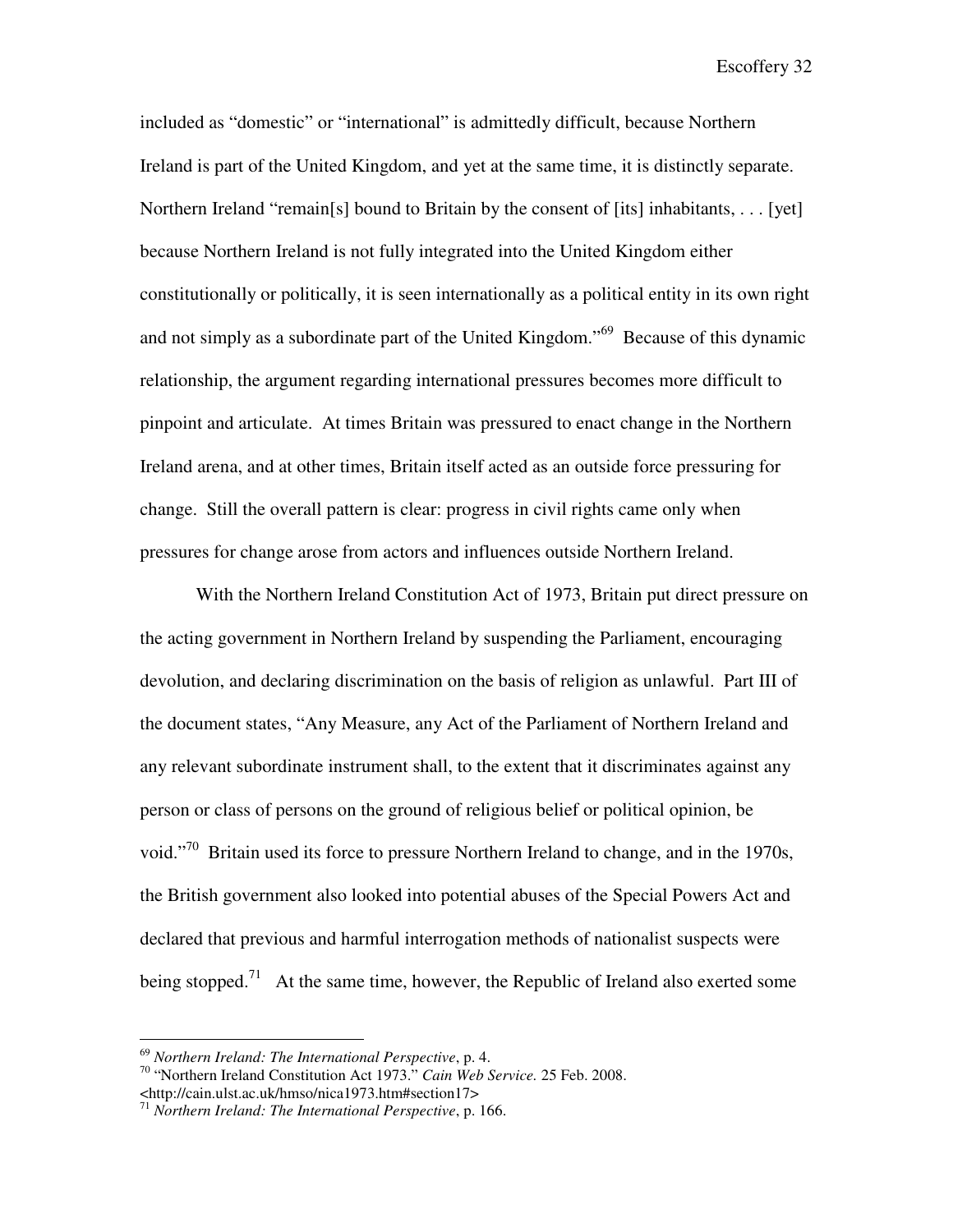force over the situation. It brought a case before the European Court of Human Rights regarding the mistreatment of suspects held in Northern Ireland. The court found the United Kingdom guilty in 1978. "In any context, such a judgment would have been a grave embarrassment to the British Government, . . . [and] the case and its outcome exposed Britain's vulnerability over the issue of Northern Ireland internationally."<sup>72</sup> This case shows both sides of Britain's dilemma; on one hand it was acting with force to end the inequalities in Northern Ireland, and on the other, it was being pressured by outside governments and international organizations to do more. Yet, in both instances, it is clear that international pressure regarding the issue was growing from Britain, the Republic of Ireland, and the European Court.

 Like the European Court of Human Rights, the European Union played an important role in securing peace in the region. In 1973 the United Kingdom joined the European Economic Community, later the European Union, and with this membership, Britain became accountable to a group of nations that supported human rights and was opposed to disenfranchisement of a particular group of persons. Jonathan Stevenson notes in "Peace in Northern Ireland: Why Now?" that "the drive toward European integration and unity has eroded national borders . . . and undermined the beliefs and the support that gave voice and strength to Northern Ireland's most stubborn politicians. The European Union has become  $\dots$  a formidable supranational political lever.<sup> $73$ </sup> Garret FitzGerald, the seventh Taoiseach of the Republic of Ireland and 1970s Foreign Affairs Minister, argued that "membership of the Community [had] a psychological impact on

1

<sup>72</sup> *Northern Ireland: The International Perspective*, p. 166-7.

<sup>73</sup> Stevenson, Jonathan. "Peace in Northern Ireland: Why Now?" *Foreign Policy* (Fall 1998) p. 41. *Questia*, 17 Nov. 2007. <http://www.questia.com/PM.qst?a=o&d=5001415211>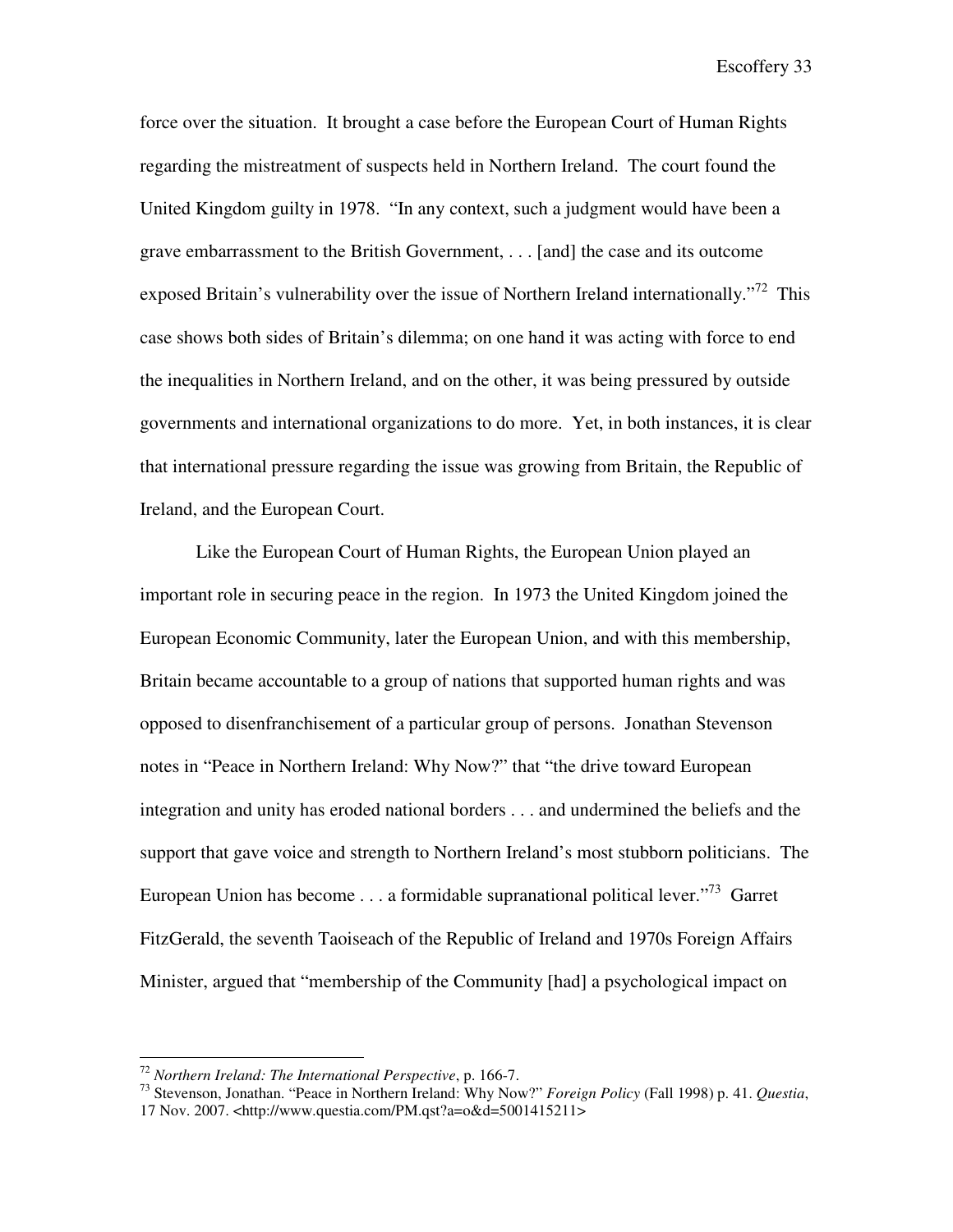people in both parts of Ireland because more extensive contact with other Europeans [made] internal differences in Ireland appear less significant."<sup>74</sup>

 The theme of international embarrassment for the United Kingdom from denials of civil rights in Northern Ireland continued to serve as a factor for progress from the 1970s on, as Brendan O'Leary notes in *The Politics of Antagonism*. He states, "The Soviet Union used to bring up the Northern Ireland experience to embarrass the UK: when British complaints about human rights in the USSR exceeded permitted diplomatic niceties Soviet officials raised questions about British repression in Northern Ireland and the jailing of innocent Irish people in Great Britain, like the Guildford Four, the Birmingham Six, and the Maguire Seven."<sup>75</sup> Not only did the Soviets recognize the hypocrisy of the British, but the European Convention, a body created in 1999 to develop the Charter of Fundamental Rights of the European Union, took note as well. It stated, "The UK government has been found guilty of violations of the European convention on human rights and its officials' treatment of suspects has led to consistent and empirically supported criticisms of infringements of basic civil rights."<sup>76</sup> Eventually though, as O'Leary states, Great Britain finally realized that "good relations with Northern Ireland, the UK, and the EEC became imperative for the success of the new economic strategy," and thus the U.K. had to refine its dealings with the Roman Catholic population.<sup>77</sup>

 American intervention through the years has also been of importance to those in Northern Ireland and has had a lasting effect on the rights movement as well as the peace process between Northern Ireland and Ireland. As Adrian Guelke notes in *Northern* 

<sup>74</sup> *Northern Ireland: The International Perspective,* p. 155.

<sup>75</sup> O'Leary, Brendan and John McGarry. *The Politics of Antagonism*. London: Continuum International Publishing Group, 1996. p. 19.

<sup>76</sup> *The Politics of Antagonism*, p. 47.

<sup>77</sup> *The Politics of Antagonism*, p. 155.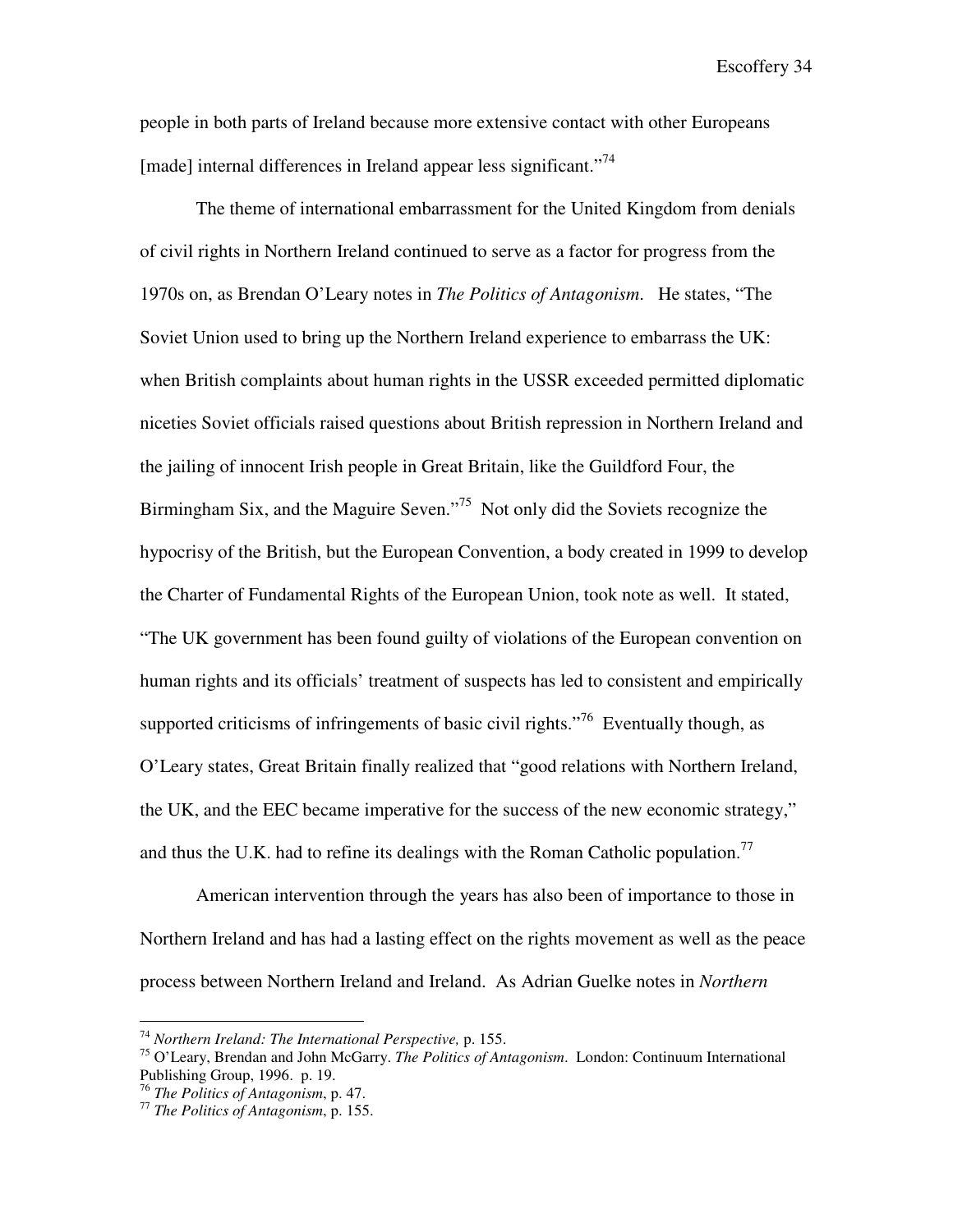*Ireland: The International Perspective*, "Outside of the British Isles the country most deeply involved in the Northern Ireland conflict is the United States. Viewed from Northern Ireland the American dimension has assumed increasing importance in the conflict as is shown by the attention all parties in Northern Ireland lavish on American opinion."<sup>78</sup> American interest in the issue reaches back to the 1950s and has steadily grown throughout the decades, peaking with the support for the Good Friday Agreement in 1998. "In 1950 the House of Representatives passed an amendment to the Foreign Aid Appropriation Bill to withhold all aid to Britain as long as Ireland remained partitioned,"<sup>79</sup> and by the time of Jimmy Carter's presidency, Congress began to push with more intensity for recognition of the Troubles in Northern Ireland. The Department of State along with Congressional members O'Neill, Kennedy, and Carey in 1977 proposed a statement regarding the Northern Ireland situation that articulated concern over the violence, encouraged Americans not to support the use of force, and "express[ed United States Government's] willingness to join with others in seeing how additional investment can be encouraged in the event of a settlement.<sup>80</sup> The last point was noted as "somewhat controversial and [one that would] not make the British happy."<sup>81</sup> However, the Carter Administration maintained a policy of non-intervention unless directly requested from Northern Ireland officials. When Jimmy Carter's Secretary of State, Cyrus Vance, met with Irish Foreign Minister Brian Lenihan in 1977, Vance noted in a memo:

<http://galenet.galegroup.com>

<sup>78</sup> *Northern Ireland: The International Perspective,* p. 128.

<sup>79</sup> *Northern Ireland: The International Perspective*, p. 129-30.

<sup>&</sup>lt;sup>80</sup> U.S. Department of State. "Memorandum for President Jimmy Carter from Acting Secretary of State Warren Christopher regarding a proposed presidential statement on the violence in Northern Ireland." *Declassified Documents Reference System*. Farmington Hills, Mich.: Gale, 2008. Issue Date: 11 Aug. 1977. Date Declassified: 8 Feb. 1999.

<sup>81 &</sup>quot;Memorandum for President Jimmy Carter from Acting Secretary of State Warren Christopher."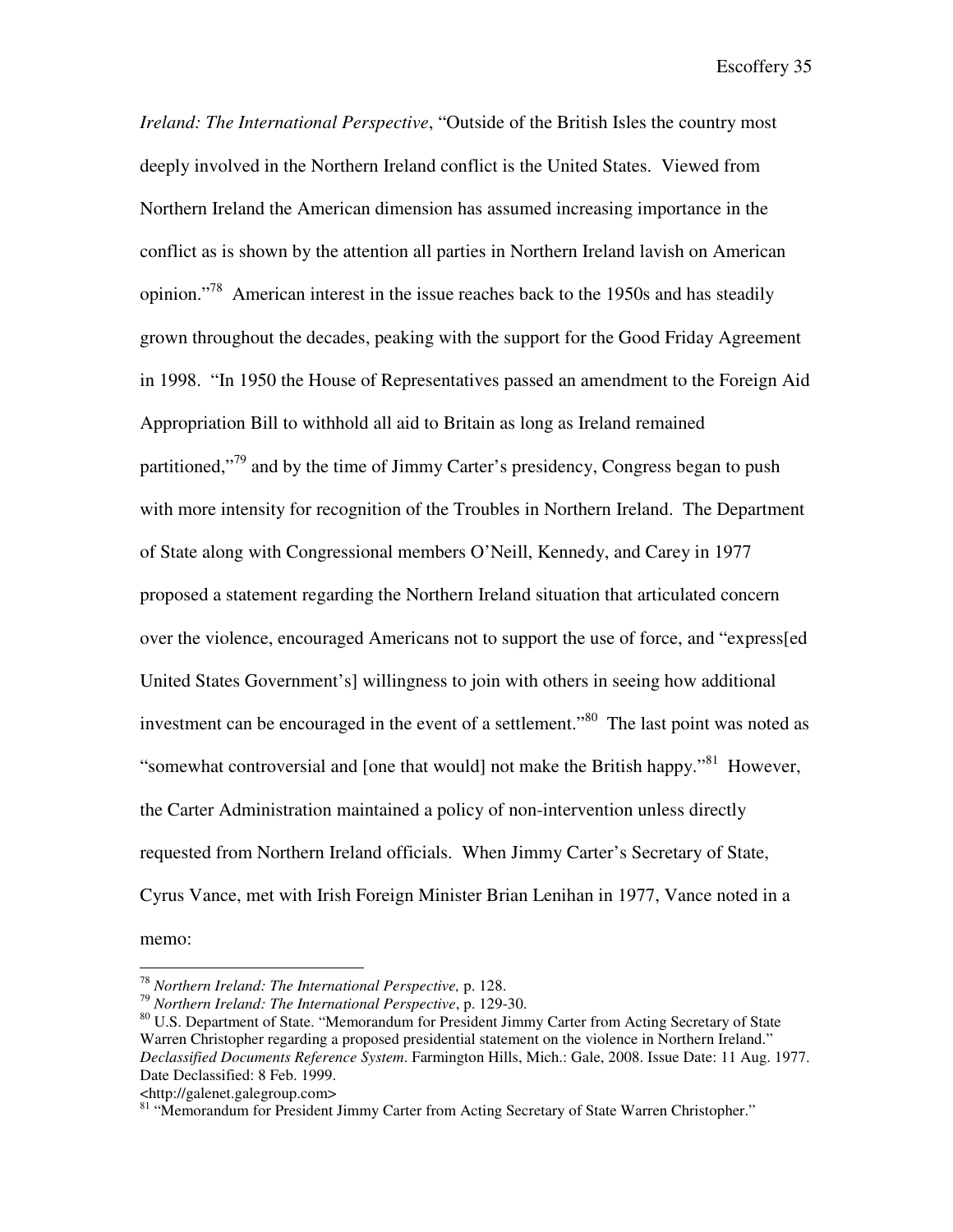Lenihan finally raised Northern Ireland. He maintained the present situation is ripe for a joint political initiative by the two sovereign governments concerned – Britain and Ireland. He asked that we encourage the British to talk with the Irish Government about such an initiative. Without such an initiative he said, the violence will continue and the political vacuum will remain, subject to exploitation by troublemakers. (I made no comment to his request, consistent with our policy of not becoming involved unless asked by the parties.) $82$ 

The Republic of Ireland clearly wanted international intervention and believed that without it, the situation would fail to improve. Yet, although certain American actors, that is O'Neill, Kennedy, and the Ancient Order of the Hibernians, wanted to step in, the administration was still, at that time, wary of direct intervention.

 By the 1980s, however, the U.S. government became more concerned with the effects of the Northern Ireland issue within in the United States. In 1986, the FBI produced a report on Irish terrorism investigations in the United States, and although most of the document has been redacted, it does show that concern in the U.S. reached the level of federal agencies. The document states, "The FBI has enjoyed significant accomplishments against Irish terrorism in the United States and will strive for further developments pointing toward, at least, substantial decline in this activity," noting that since the investigations began, there had been a "precipitous decline in the number of

 $82$  U.S. Department of State. "Secretary of State Cyrus Vance provides President Jimmy Carter with his daily report." *Declassified Documents Reference System*. Farmington Hills, Mich.: Gale, 2008. Issue Date: 18 Mar. 1980. Date Declassified: 30 Jul. 2002. <http://galenet.galegroup.com>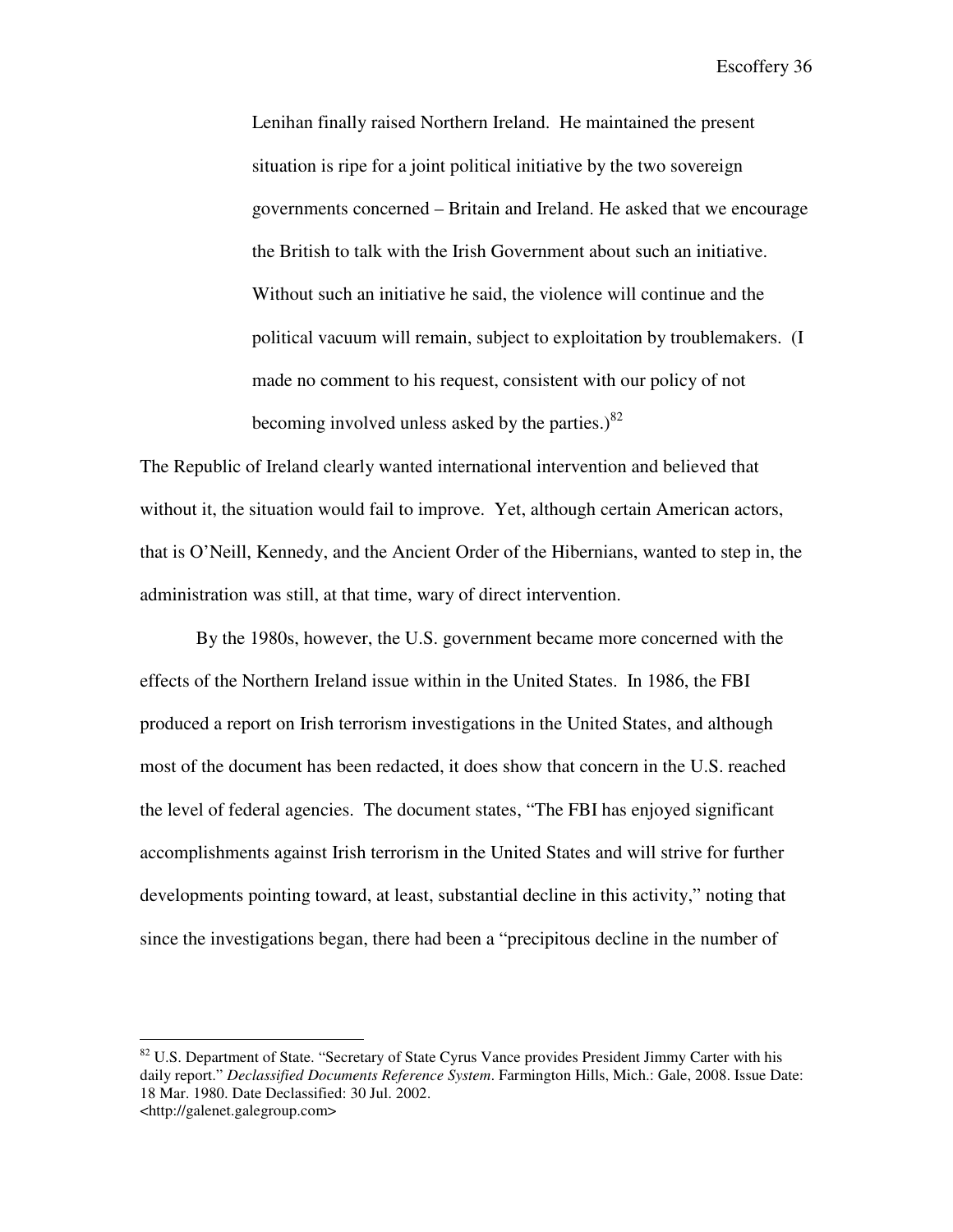incidents in the United States,  $(51 \text{ in } 1982, 31 \text{ in } 1983, 13 \text{ in } 1984, \text{ and } 7 \text{ in } 1985)$ .<sup>83</sup> Irish terrorism was beginning to impact domestic safety to some degree, and with this in mind, the Department of State distributed an internal memo prefacing a visit by Margaret Thatcher, stating that "We [the United States] welcome any action which will promote reconciliation of the parties in N.I. We are encouraged by the progress in the Anglo-Irish dialogue and will respond positively to continuing efforts by both governments to achieve a peaceful solution for the sorely troubled community of N.I., [and that] the Administration would examine seriously any request for direct US financial assistance to an economic reconstruction fund for Northern Ireland."<sup>84</sup> The U.S. began taking greater steps to reach a level of peace and equality in the region.

 International pressures on Northern Ireland increased. The *Belfast Telegraph* reported on December 10, 1996 that "Human Rights Organisations in Britain and Ireland today called for a bill of human rights." The article states, "The Committee on the Administration of Justice made the appeal, along with Liberty, the Irish and Scottish Councils for Civil Liberty and British Irish Rights Watch . . . jointly issued a 'Human Rights Challenge' for the government [which asked for] a bill of rights for Northern Ireland and repeal of emergency legislation, . . . changes in policing, the strengthening of anti-discrimination legislation and reform of the justice system.<sup>85</sup> Although these

<sup>&</sup>lt;sup>83</sup> Federal Bureau of Investigation. "FBI Involvement in Irish Terrorism Investigations in the United States." *Declassified Documents Reference System*. Farmington Hills, Mich.: Gale, 2008. Issue Date: 1 Mar. 1986. Date Declassified: 24 Oct. 2000.

<sup>&</sup>lt;http://galenet.galegroup.com>

<sup>&</sup>lt;sup>84</sup> U.S. Department of State. "Department of State (DOS) executive secretary Nicholas Platt provides Robert McFarlane with updated background information on Northern Ireland in preparation for British Prime Minister Margaret Thatcher's U.S. visit." *Declassified Documents Reference System*. Farmington Hills, Mich.: Gale, 2008. Issue Date: 15 Feb. 1985. Date Declassified: 15 Nov. 2000. <http://galenet.galegroup.com>

<sup>85 &</sup>quot;Government Gets Human Rights Challenge." *The Belfast Telegraph*. 10 Dec. 1996. <http://www.belfasttelegraph.co.uk/imported/article812917.ece>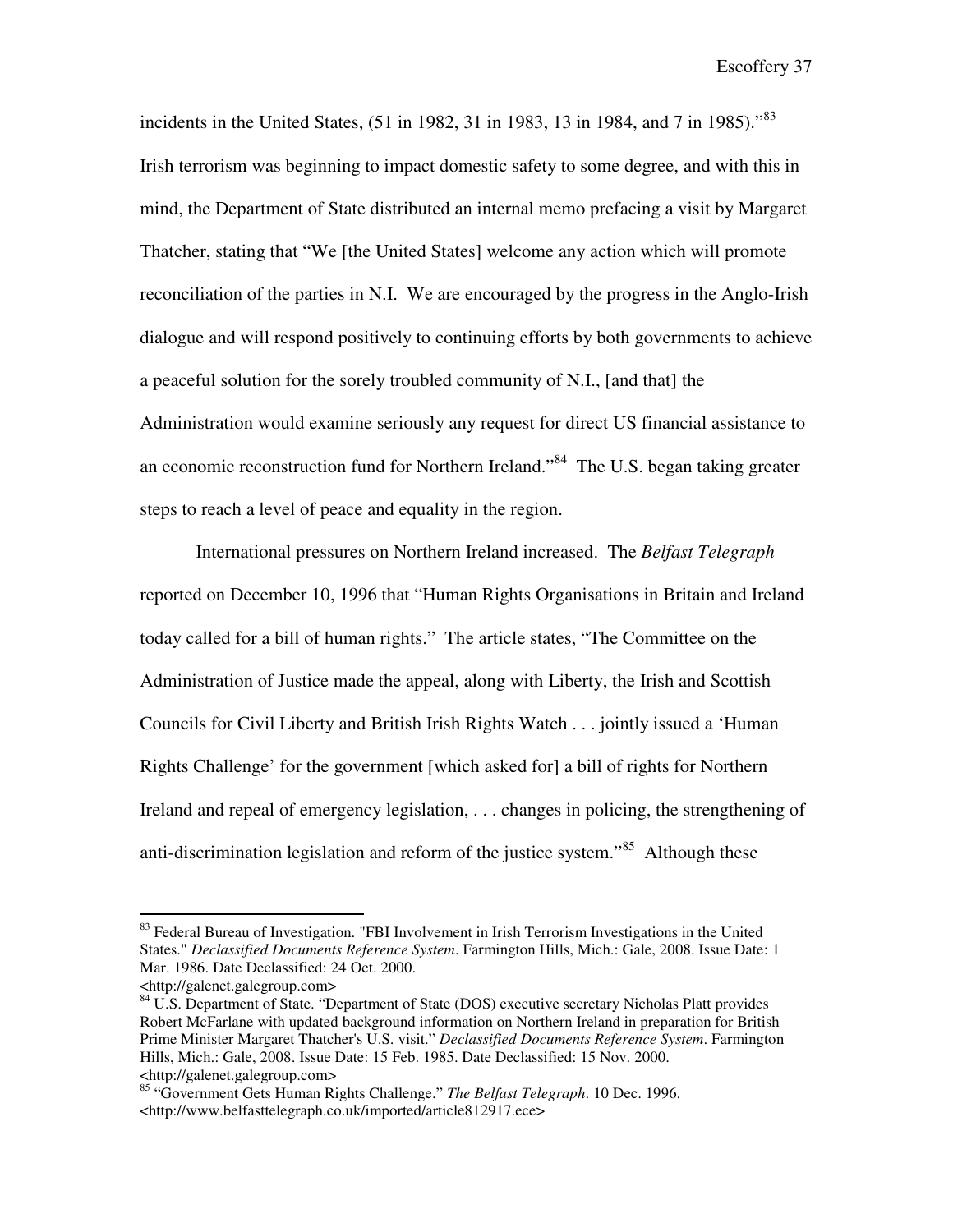groups may appear to be domestic in scope, their participation in international networks qualifies them as international pressures. The Irish Council for Civil Liberty holds membership in the International Federation of Human Rights, while the British Irish Rights Watch was founded by a group of people from England, Ireland, and the United States. The pressure from these groups to create a bill of rights made the Protestants of Northern Ireland realize that they could no longer justify their repression of the Catholics in the international arena.

 With the election of President Clinton, American participation in a settlement grew larger than ever. In a 1998 Presidential Statement, Clinton supported the Good Friday Agreement, which called for the establishment of the Northern Ireland Human Rights Commission, the abolishment of the Government of Ireland Act of 1920, and the general promotion of equality between all ethnic communities. He pointed to the continued U.S. assistance in the situation and said, "since 1993, [his] Administration and the Congress have contributed \$100 million to the International Fund for Ireland, for Northern Ireland, and the border counties of the Republic of Ireland."<sup>86</sup> And in an Op-ed for the *Belfast Telegraph* in 2000, President Clinton stated, "Now is the time to reaffirm [the] core principles of [the Good Friday Agreement including] strict protection of individual human and civil rights."<sup>87</sup> In the same article, he also noted the benefits of "the 900-job call center that a Denver-based company recently announced will open in

<sup>86</sup> Clinton, William J. "New Initiatives in Support of Peace in Northern Ireland." *Clinton Foundation*. 7 May 1998.

 $\lt$ http://www.clintonfoundation.org/legacy/050798-presidential-statement-on-peace-in-northernireland.htm>

<sup>87</sup> Clinton, William J. "Why the Good Friday Agreement is working." *Belfast Telegraph*. 19 October 2000.  $\lt$ http://www.clintonfoundation.org/legacy/102000-remarks-by-president-in-oped-for-the-belfasttelegraph.htm>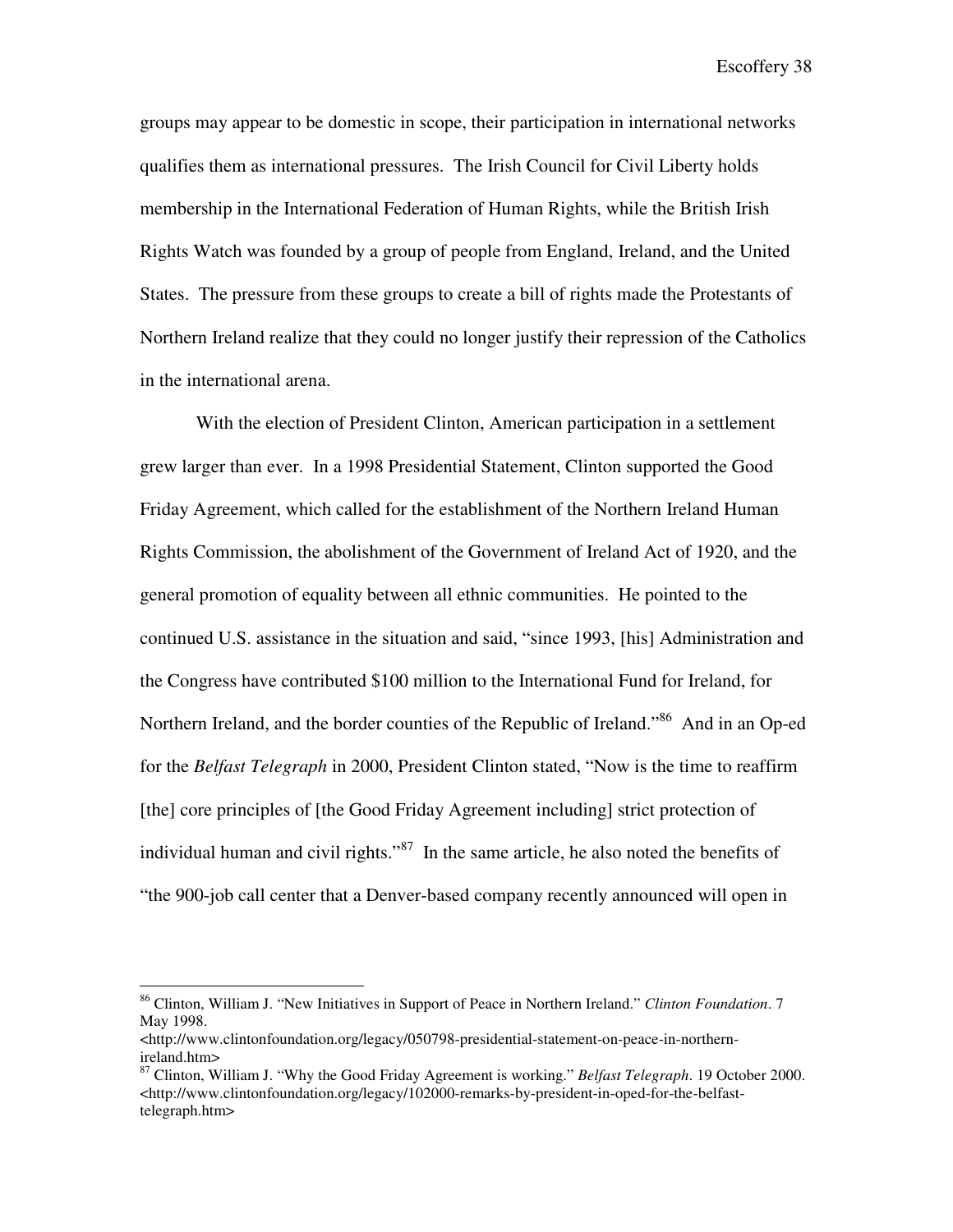north Belfast.<sup>388</sup> American interests in the region were not just altruistic, but economic as well. Clinton saw this as a great opportunity to increase American prosperity while securing the future of Northern Ireland.

Polling data from the era also shows that the American public was aware of the Northern Ireland issue and approved direct intervention. When asked, "Have you read, seen or heard anything about the current sectarian violence between Protestants and Catholics in Northern Ireland?" sixty-eight percent of Gallup poll respondents replied yes.<sup>89</sup> On the same day, Americans were asked, "In terms of its impact on the United States, how important is it to end the violence in Northern Ireland: Very important, somewhat important, just a little important or not at all important?" Thirty-nine percent said it was very important, while thirty-six percent believed it was somewhat important.<sup>90</sup> Even two years later in 2002, the majority of Americans polled, seventy percent, still believed that a peaceful solution to the situation in Northern Ireland should be an important foreign policy goal of the United States. $91$ 

American intervention in the Northern Ireland issue is still being celebrated. "Taoiseach Bertie Ahern made his first invention in the US presidential election yesterday as he firmly dismissed criticism of Hillary Clinton" as she was recently accused by U.S. media sources of exaggerating her involvement in the Northern Ireland

<sup>&</sup>lt;sup>88</sup> "Why the Good Friday Agreement is working."

<sup>&</sup>lt;sup>89</sup> Portrait of America. "Have you read, seen or heard anything about the current sectarian violence between Protestants and Catholics in Northern Ireland?" *Polling the Nations*. 20 Jul. 2000. 20 Mar. 2008. <http://poll.orspub.com/>

 $90$  Portrait of America. "In terms of its impact on the United States, how important is it to end the violence in Northern Ireland: Very important, somewhat important, just a little important or not at all important?" *Polling the Nations*. 20 Jul. 2000. 20 Mar. 2008. <http://poll.orspub.com/>

<sup>&</sup>lt;sup>91</sup> U.S. Gallup Poll. "As far as you are concerned, should the development of a peaceful solution to the situation in Northern Ireland be a very important foreign policy goal of the United States, a somewhat important goal, not too important, or not an important goal at all?" *Polling the Nations*. 22 Feb. 2002. 20 Mar. 2008. <http://poll.orspub.com/>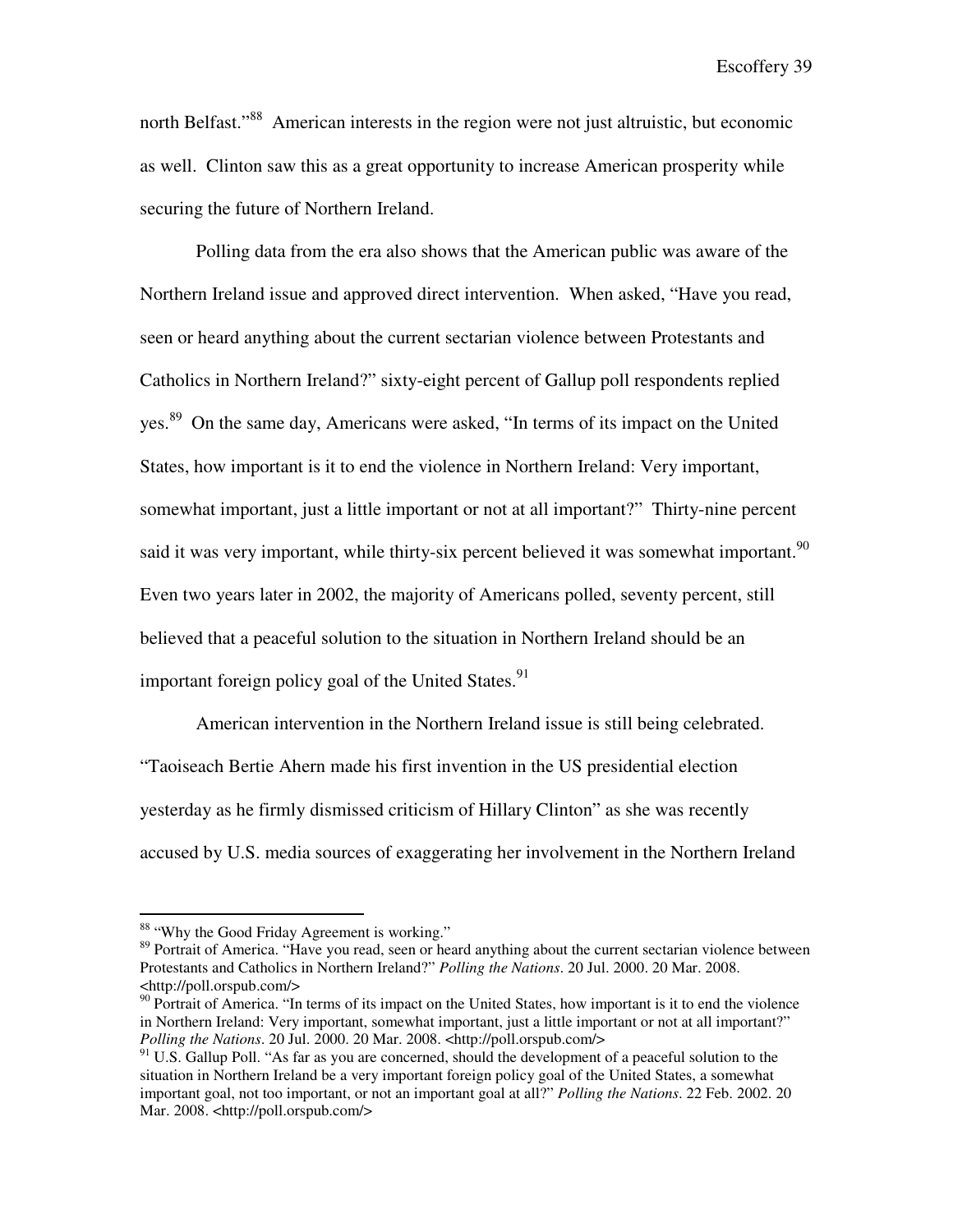peace process; Ahern simply stated, "I think they're wrong."<sup>92</sup> And just three days later, when Bill Clinton cancelled a trip to Belfast scheduled for April of 2008, "there was palpable disappointment . . . the appearance of Mr. Clinton at the conference was to be the highlight of the celebrations for the anniversary of the Good Friday Agreement.<sup> $.93$ </sup> Clearly, the Irish, those in Northern Ireland as well as those in the Republic of Ireland, acknowledge and appreciate U.S. interventions.

 The Good Friday Agreement served as a landmark event because it called for the reform of police powers, the development of the Northern Ireland Human Rights Commission, the decommissioning of paramilitary weapons, and the long anticipated ceasefire in the region. The Agreement "affirmed the commitment to the mutual respect, the civil rights and the religious liberties of everyone in the community . . . [and articulated] the right to equal opportunity in all social and economic activity, regardless of class, creed, disability, gender or ethnicity" among others.<sup>94</sup> Its development was integral to the progress of the Irish civil rights movement, and the international pressures on Northern Ireland were necessary to bring about this change.

### **Conclusion:**

<u>.</u>

 In the cases of the United States and Northern Ireland, judicial decisions and legislative actions, though promising, did not spark civil rights progress. In the United States, black Americans struggled for over a century to gain the same civil rights and

<sup>92</sup> Sheahan, Fionan. "Bertie defends Hillary's role in North peace deal." *Irish Independent*. 18 Mar. 2008. p. 8.

<sup>93</sup> Smyth, Sam. "Clinton pulls out of Belfast trip." *Irish Independent*. 21 Mar. 2008. p. 3.

<sup>&</sup>lt;sup>94</sup> "The Agreement: Agreement reached in the multi-party negotiations." *Cain Web Service*. 3 Apr. 2008. <http://cain.ulst.ac.uk/events/peace/docs/agreement.htm#rights>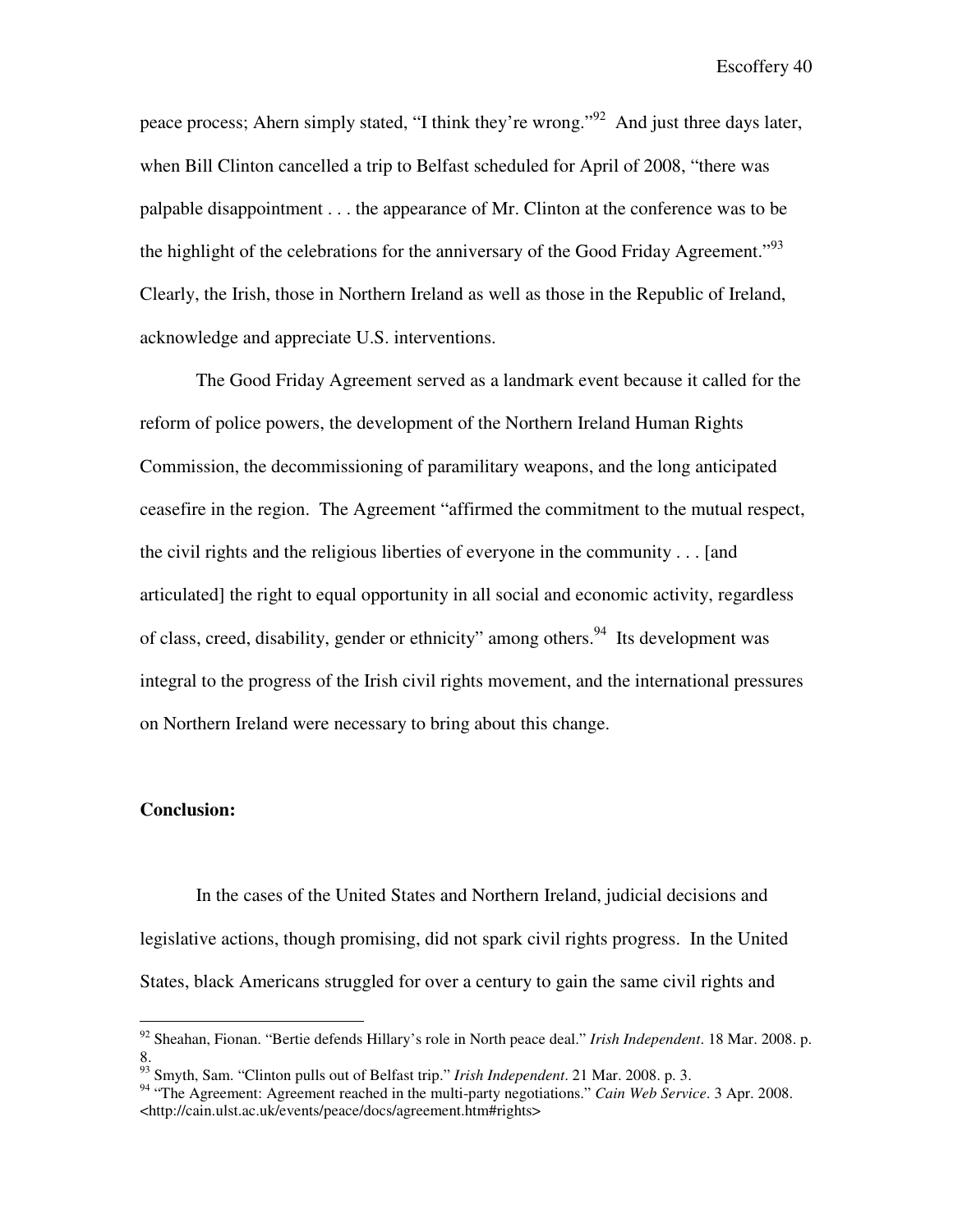freedoms that white Americans enjoyed. They saw the failure of the Fourteenth and Fifteenth Amendments to secure their rights, and experienced the disheartening decision of *Plessy v. Ferguson* in the late nineteenth century. When the Supreme Court finally released what seemed to be a promising decision with *Brown v. Board*, there was only disappointment, as the ruling was not fully implemented. Yet, with the increasingly prominent role of America in the international arena, it became more difficult to validate domestic inequalities. The U.S. felt international pressure to live up to its ideal of American democracy, especially as Cold War tensions erupted in the middle of the twentieth century. Although one cannot ignore the important work of civil rights activists over the years, their work gained more prominence as international institutions and nations around the world began examining the U.S. situation. With outside pressure, there existed a new sense of accountability.

 Similarly, the Catholic minority in Northern Ireland experienced repression by the Protestant majority and called for equality. The Catholics denounced gerrymandering, discrimination in housing, and discrimination in employment. Although they tried to seek recourse in the courts, they met with failure. The largely Protestant courts turned out rulings unsympathetic to the Catholic population, and the various statutes in existence made few protections for them either. However, the seemingly hopeless movement found new vigor with the rising international interest in the situation. Britain, the United States, and Ireland, as well as international bodies such as the European Union, pressured the region to alter its treatment of the minority population. Under this pressure, Northern Ireland began to implement changes like the Fair Employment Act of 1989, which stated that employers could not discriminate on the basis of religion. The Irish across the island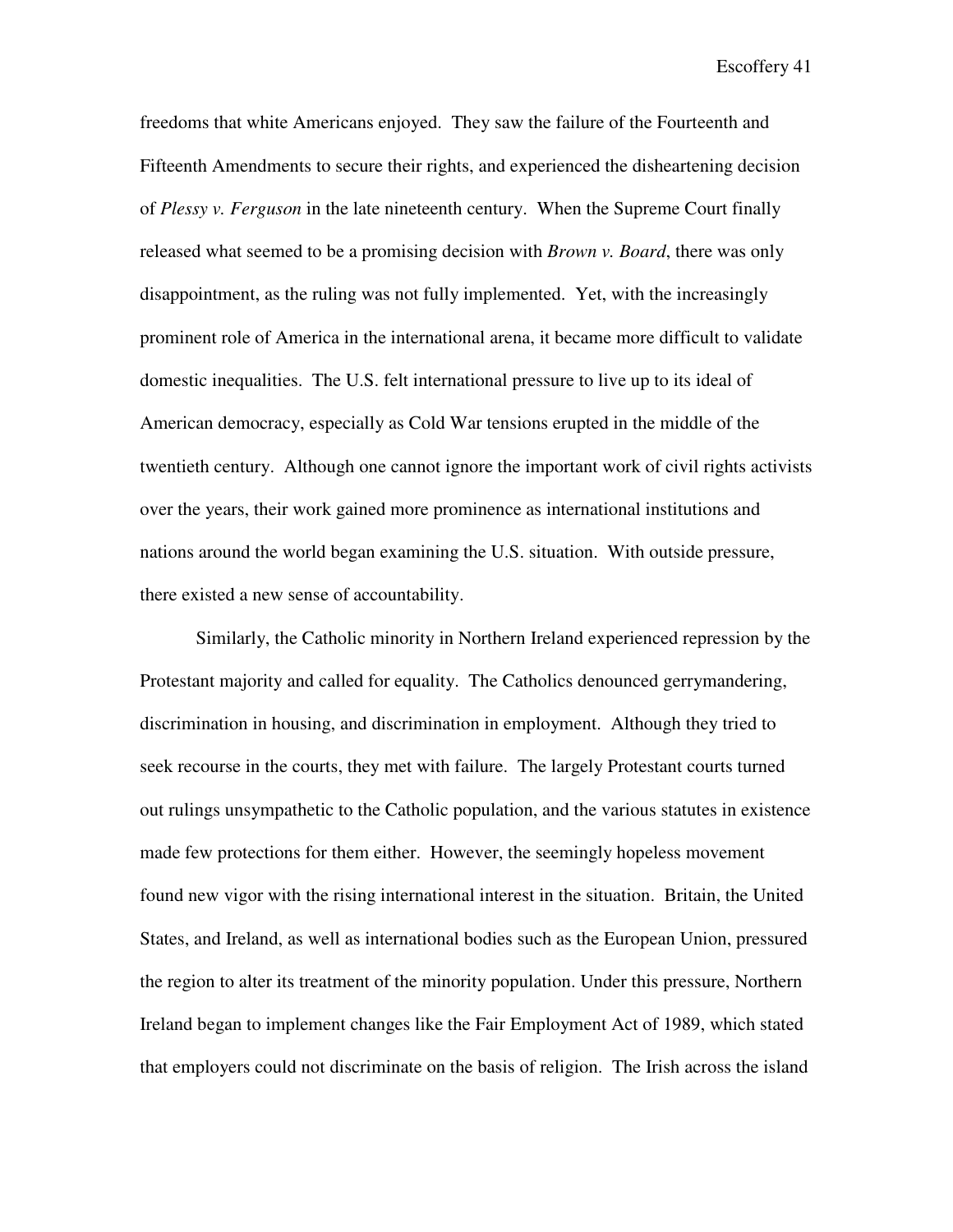still celebrate the work of the U.S. in the area, and credit international standards and norms for the ensuing peace in the area.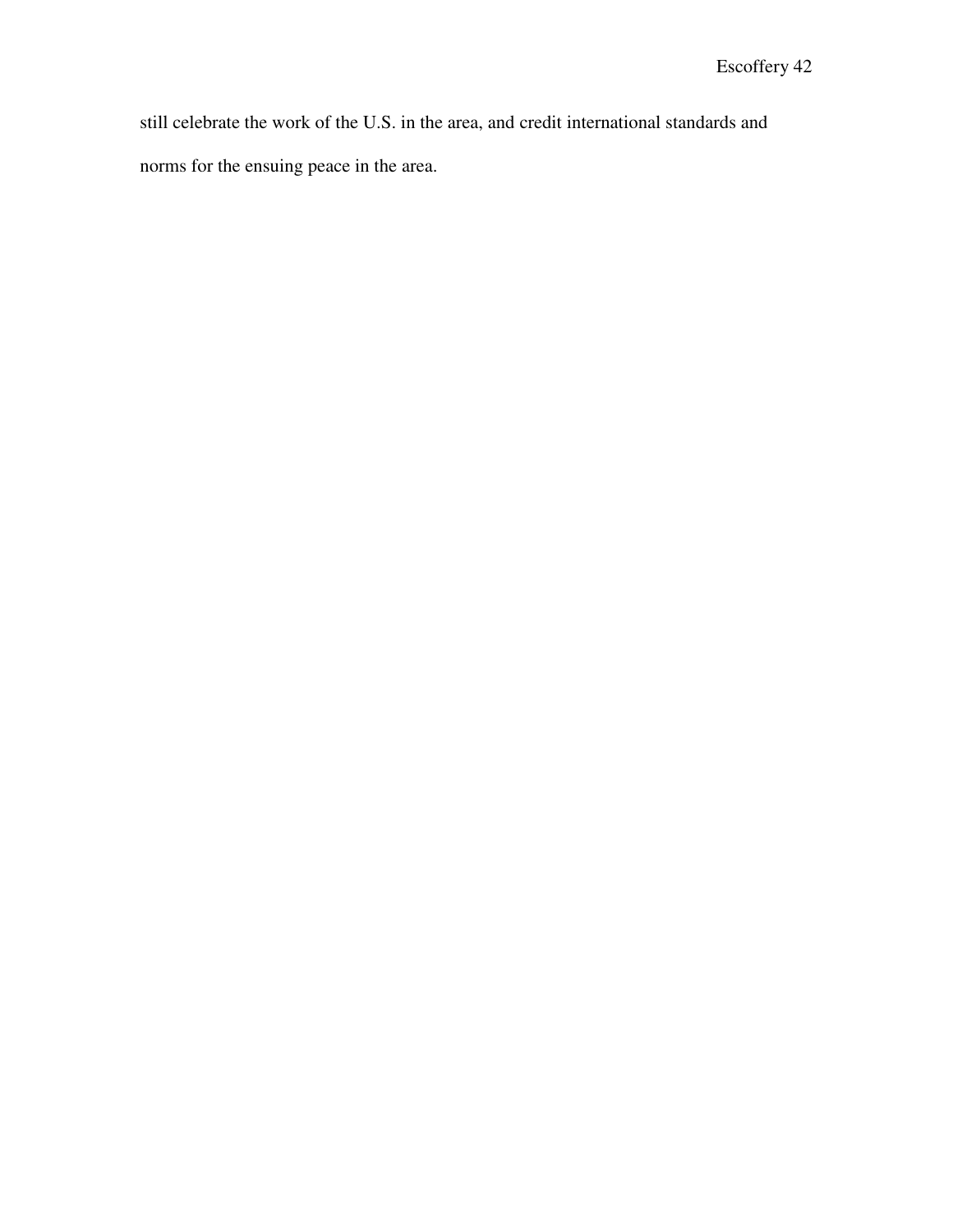### **Works Cited**

- "American Slavery: The African Race in the United States. Number Two." *New York Daily Times (1851-1857)* [New York, N.Y.] 12 Apr. 1854, 2. *ProQuest Historical Newspapers The New York Times (1851 - 2004)*. ProQuest. University of Pennsylvania Lib., Philadelphia, PA. 15 Feb. 2008. <http://proxy.library.upenn.edu:2100/>
- Borstelmann, Thomas. *The Cold War and the Color Line: American Race Relations in the Global Arena*. Cambridge: Harvard University Press, 2001.
- Bond, James E. *No Easy Walk to Freedom: Reconstruction and the Ratification of the Fourteenth Amendment.* Westport, CT: Praeger Publishers, 1997. *Questia*, 17 Dec. 2007. <http://www.questia.com/PM.qst?a=o&d=27469215>
- Boyle, Kevin, Tom Hadden, and Paddy Hillyard. *The Case of Northern Ireland.* London: University of Massachusetts Press, 1975. *Questia*, 17 Nov. 2007. <http://www.questia.com/PM.qst?a=o&d=11035641>
- Clinton, William J. "New Initiatives in Support of Peace in Northern Ireland." *Clinton Foundation*. 7 May 1998. <http://www.clintonfoundation.org/legacy/050798-presidential-statement-onpeace-in-northern-ireland.htm>
- Clinton, William J. "Why the Good Friday Agreement is working." *Belfast Telegraph*. 19 Oct. 2000. <http://www.clintonfoundation.org/legacy/102000-remarks-by-president-in-opedfor-the-belfast-telegraph.htm>
- "Civil Rights in U.S. are Seen in Peril: Liberties Union Decries Fear of 'Insecurity' in Face of Cold War With Russia." *New York Times (1857-Current file)* [New York, N.Y.] 25 Sep. 1949, 79. *ProQuest Historical Newspapers The New York Times (1851 - 2004)*. ProQuest. University of Pennsylvania Lib., Philadelphia, PA. 15 Feb. 2008. <http://proxy.library.upenn.edu:2100/>
- "Cotton and Uncle Tom." *New York Daily Times (1851-1857)* [New York, N.Y.] 6 May 1853, 2. *ProQuest Historical Newspapers The New York Times (1851 - 2004)*. ProQuest. University of Pennsylvania Lib., Philadelphia, PA. 15 Feb. 2008. <http://proxy.library.upenn.edu:2100/>
- Dudziak, Mary. "Brown as a Cold War Case." *The Journal of American History* 91 (2004): p. 1. <http://www.historycooperative.org/journals/jah/91.1/dudziak.html>
- Dudziak, Mary. *Cold War Civil Rights: Race and the Image of American Democracy*. Princeton: Princeton University Press, 2000.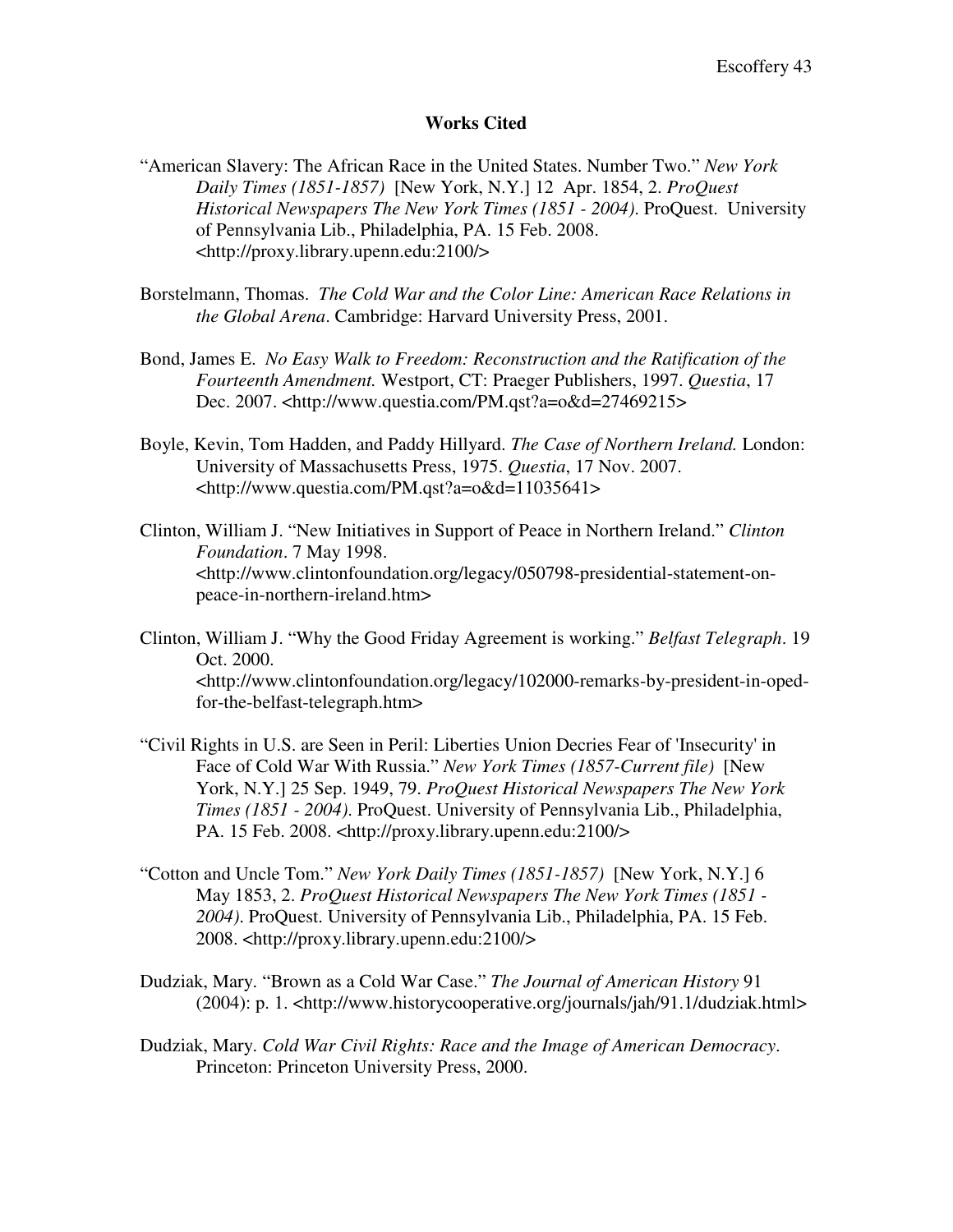- "England Assailed By Irish Leaders." *New York Times (1857-Current file)* [New York, N.Y.] 31 Aug. 1919, 1-2. *ProQuest Historical Newspapers The New York Times (1851 - 2004)*. ProQuest. University of Pennsylvania Lib., Philadelphia, PA. 28 Mar. 2008. <http://www.proquest.com/>
- Esman, Milton J. and Shibley Telhami, eds. *International Organizations and Ethnic Conflict*. Cornell University Press: Ithaca, 1995. p. 23.
- Federal Bureau of Investigation. "FBI Involvement in Irish Terrorism Investigations in the United States." *Declassified Documents Reference System*. Farmington Hills, Mich.: Gale, 2008. Issue Date: 1 Mar. 1986. Date Declassified: 24 Oct. 2000. <http://galenet.galegroup.com>
- Federal Bureau of Investigation. "Intelligence memorandum on the potential for foreign exploitation of the following Black Nationalist organizations: Organization of Afro-American Unity; the Student Nonviolent Coordinating Committee (SNCC); the Revolutionary Action Movement (RAM); the Southern Christian Leadership Conference (SCLC). Foreign influence may stem from the following: Puerto Rican involvement; the Communist Party, USA; Cuban involvement." *Declassified Documents Reference System*. Farmington Hills, Mich.: Gale, 2008. Issue Date: 11 Jan. 1968. Date Declassified: 15 Aug. 2002. <http://galenet.galegroup.com>
- Federal Bureau of Investigation. "Subversive and Extremist Elements in Racial Violence." *Declassified Documents Reference System.* Issue Date: 22 Sep. 1966. Date Declassified: 17 Jun. 2002. <http://proxy.library.upenn.edu>
- "Georgia Paper Hits South's 'Cold War': Athen's 'Banner-Herald' Assails Civil Rights Rift as Menace to National Unity." *New York Times (1857-Current file)* [New York, N.Y.] 6 Nov. 1948, 2. *ProQuest Historical Newspapers The New York Times (1851 - 2004)*. ProQuest. University of Pennsylvania Lib., Philadelphia, PA. 15 Feb. 2008. <*http://proxy.library.upenn.edu:2100/*>
- "Government Gets Human Rights Challenge." *The Belfast Telegraph*. 10 Dec. 1996. <http://www.belfasttelegraph.co.uk/imported/article812917.ece>

"History of the Conflict." *Sinn Féin*. 30 Mar. 2008. <http://www.sinnfein.ie/history>

- Keller, Bill. "Americans Outraged by Soviet Article." *New York Times (1857-Current file)* [New York, N.Y.] 6 Jun 1987, 5. *ProQuest Historical Newspapers The New York Times (1851 - 2004)*. ProQuest. University of Pennsylvania Lib., Philadelphia, PA. 15 Feb. 2008. <http://proxy.library.upenn.edu:2100/>
- Klinkner, Philip A. with Rogers M. Smith. *The Unsteady March: The Rise and Decline of Racial Equality in America*. Chicago: University of Chicago Press, 1999.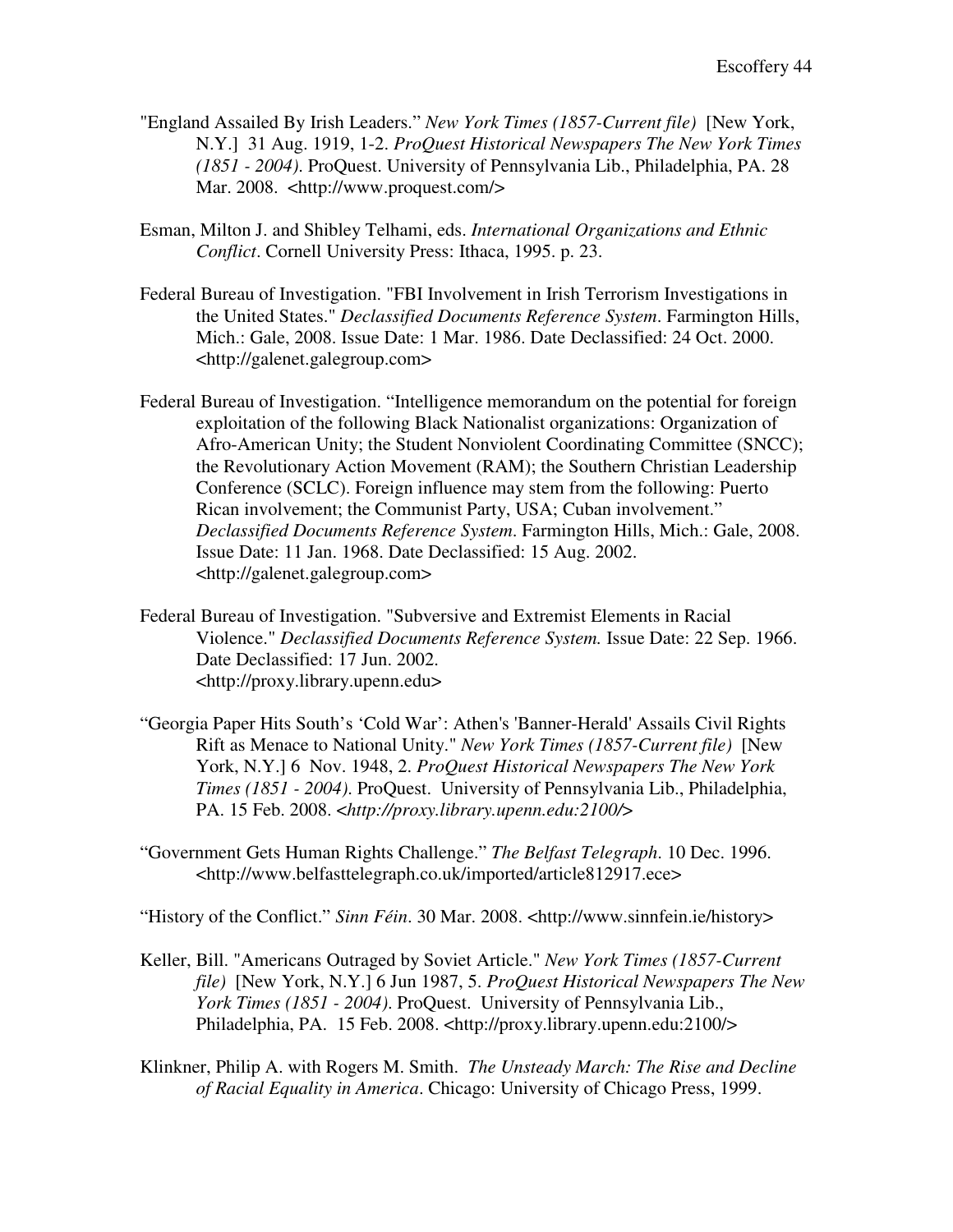- McCloskey, Robert. *The American Supreme Court*. Chicago: University of Chicago Press, 2005.
- Mboya, Tom. "The American Negro Cannot Look to Africa for an Escape :Africa is no escape." *New York Times (1857-Current file)* [New York, N.Y.] 13 Jul. 1969, p. 1. *ProQuest Historical Newspapers The New York Times (1851 - 2004)*. ProQuest. University of Pennsylvania Lib., Philadelphia, PA. 15 Feb. 2008. <http://proxy.library.upenn.edu:2100/>
- "Northern Ireland Constitution Act 1973." *Cain Web Service.* 25 Feb. 2008. <http://cain.ulst.ac.uk/hmso/nica1973.htm#section17>
- Nossiter, Bernard. "'Bloody Sunday' Inquiry Absolves British Troops in 13 Irish Deaths." *Los Angeles Times (1886-Current File)* [Los Angeles, Calif.] 20 Apr. 1972, a4. *ProQuest Historical Newspapers Los Angeles Times (1881 - 1986)*. ProQuest. University of Pennsylvania Lib., Philadelphia, PA. 29 Mar. 2008. <http://www.proquest.com/>
- Ó Dochartaigh, Niall. *From Civil Rights to Armalites*. Cork: Cork University Press, 1997. p. 53-4.
- O'Leary, Brendan and John McGarry. *The Politics of Antagonism*. London: Continuum International Publishing Group, 1996. p. 19.
- Perry, Michael J. *We the People: The Fourteenth Amendment and the Supreme Court.* New York: Oxford University Press, 1999. *Questia*, 17 Dec. 2007. <http://www.questia.com/PM.qst?a=o&d=79128582>
- "Philosophy of Slavery: A new Revelation--Position of the South--Nature of the Issue." *New York Daily Times (1851-1857)* [New York, N.Y.] 22 Nov. 1854, 3. *ProQuest Historical Newspapers The New York Times (1851 - 2004)*. ProQuest. University of Pennsylvania Lib., Philadelphia, PA. 15 Feb. 2008. <http://proxy.library.upenn.edu:2100/>
- Plummer, Brenda Gayle. *Rising Wind: Black Americans and U.S. Foreign Affairs, 1935- 1960*. Chapel Hill: The University of North Carolina Press, 1996.
- Portrait of America. "Have you read, seen or heard anything about the current sectarian violence between Protestants and Catholics in Northern Ireland?" *Polling the Nations*. 20 Jul. 2000. 20 Mar. 2008. <http://poll.orspub.com/>
- Portrait of America. "In terms of its impact on the United States, how important is it to end the violence in Northern Ireland: Very important, somewhat important, just a little important or not at all important?" *Polling the Nations*. 20 Jul. 2000. 20 Mar. 2008. <http://poll.orspub.com/>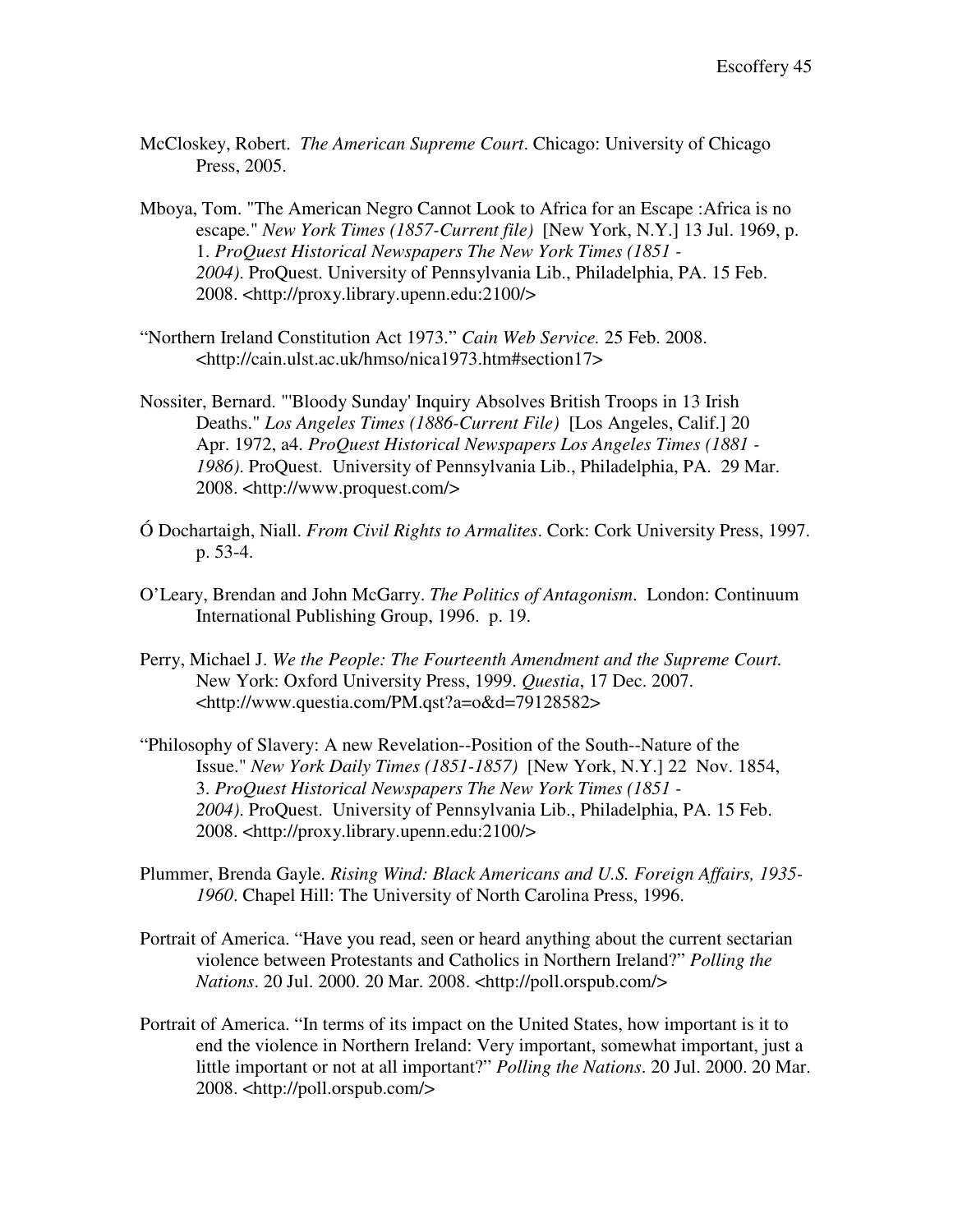- Purdie, Bob. *Politics in the Streets: The Origins of he Civil Rights Movement in Northern Ireland*. Belfast: The Blackstaff Press, 1990. p. 2.
- "Report." *Time*. 26 Jul. 1943. 15 Mar. 2008. <http://www.time.com/time/magazine/article/0,9171,802854,00.html>

Rosenberg, Gerald. *The Hollow Hope*. Chicago: University of Chicago Press, 1991.

- Sheahan, Fionan. "Bertie defends Hillary's role in North peace deal." *Irish Independent*. 18 Mar. 2008. p. 8.
- Smyth, Sam. "Clinton pulls out of Belfast trip." *Irish Independent*. 21 Mar. 2008. p. 3.
- Stevenson, Jonathan. "Peace in Northern Ireland: Why Now?" *Foreign Policy* (Fall 1998) p. 41. *Questia*, 17 Nov. 2007. <http://www.questia.com/PM.qst?a=o&d=5001415211>
- "Supreme Court of the United States. Jackson W. Giles, Appellant, v. E. Jeff Harris, William A. Gunter, Jr., and Charles B. Teasley, Board of Registrars of Montgomery County, Alabama." *Virginia Law Review*. (1903): p. 94-5, 99. JSTOR. University of Pennsylvania Lib., Philadelphia, PA. 15 Mar. 2008. <http://www.jstor.org>
- "The Agreement: Agreement reached in the multi-party negotiations." *Cain Web Service*. 3 Apr. 2008. <http://cain.ulst.ac.uk/events/peace/docs/agreement.htm#rights>
- "The Main Types and Causes of Discrimination." *Official Documents System of the United Nations.* 12 Feb. 2008. p. 2. <http://documents-ddsny.un.org/doc/UNDOC/GEN/G49/000/03/pdf/G4900003.pdf?OpenElement>
- "The President on U.N." (7 Feb. 1947). *Wall Street* Journal (1889-Current file),6. 22 Feb. 2008. *ProQuest Historical Newspapers The Wall Street Journal (1889 - 1990)* database. (Document ID: 104416142).
- "The Press of England and France on the American Civil War." *The Christian Recorder*. [Philadelphia, PA.] 29 June 1861. Accessible Archives. University of Pennsylvania Lib., Philadelphia, PA. 18 Feb. 2008. <www.accessible.com>
- U.S. Department of State. "Department of State (DOS) executive secretary Nicholas Platt provides Robert McFarlane with updated background information on Northern Ireland in preparation for British Prime Minister Margaret Thatcher's U.S. visit." *Declassified Documents Reference System*. Farmington Hills, Mich.: Gale, 2008. Issue Date: 15 Feb. 1985. Date Declassified: 15 Nov. 2000. <http://galenet.galegroup.com>